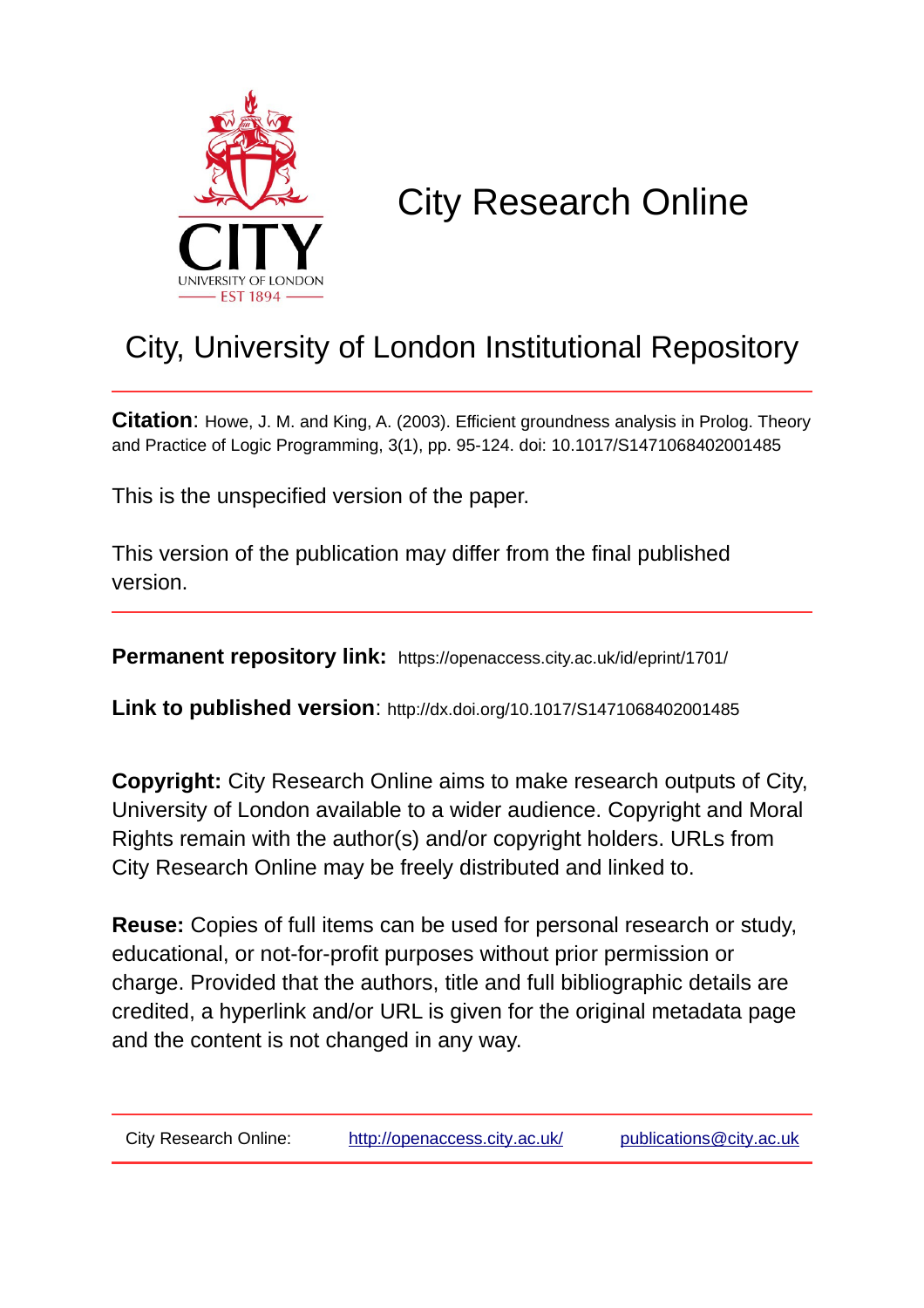### EÆ
ient Groundness Analysis in Prolog

#### JACOB M. HOWE

Department of Computing, City University, London, EC1V OHB, UK ja
obsoi.
ity.a
.uk

#### ANDY KING

Computing Laboratory, University of Kent, CT2 7NF, UK .a.m.kinguka 2002. Bagi kacamatan ing kabupatèn Kabupatèn Kabupatèn Kabupatèn Kabupatèn Kabupatèn Kabupatèn Ka

#### ${\bf Abstract}$

Boolean fun
tions an be used to express the groundness of, and tra
e grounding dependencies between, program variables in (constraint) logic programs. In this paper, a variety of issues pertaining to the efficient Prolog implementation of groundness analysis are investigated, focusing on the domain of definite Boolean functions, Def. The systematic design of the representation of an abstract domain is discussed in relation to its impact on the algorithmic complexity of the domain operations; the most frequently called operations should be the most lightweight. This methodology is applied to  $Def$ , resulting in a new representation, together with new algorithms for its domain operations utilising previously unexploited properties of  $Def$  – for instance, quadratic-time entailment checking. The iteration strategy driving the analysis is also dis
ussed and a simple, but very effective, optimisation of induced magic is described. The analyser can be implemented straightforwardly in Prolog and the use of a non-ground representation results in an ef ficient, scalable tool which does not require widening to be invoked, even on the largest ben
hmarks. An extensive experimental evaluation is given.

Keywords: Abstract interpretation, groundness analysis, definite Boolean functions, fixpoint algorithms.

#### 1 Introduction

Groundness analysis is an important theme of logic programming and abstract interpretation. Groundness analyses identify those program variables bound to terms that ontain no variables (ground terms). Groundness information is typi
ally inferred by tra
king dependen
ies among program variables. These dependen
ies are commonly expressed as Boolean functions. For example, the function  $x \wedge (y \leftarrow z)$ describes a state in which  $x$  is definitely ground, and there exists a grounding dependen
y su
h that whenever z be
omes ground then so does y.

Groundness analyses usually track dependencies using either Pos, the class of positive Boolean fun
tions (Bagnara & S
ha
hte, 1999; Baker & Sndergaard, 1993; Codish & Demoen, 1995; Fecht & Seidl, 1999; Marriott & Søndergaard, 1993; Van Hentenryck *et al.*, 1995), or  $Def$ , the class of definite positive functions (Armstrong et al., 1998; García de la Banda et al., 1996; Genaim & Codish, 2001; Howe &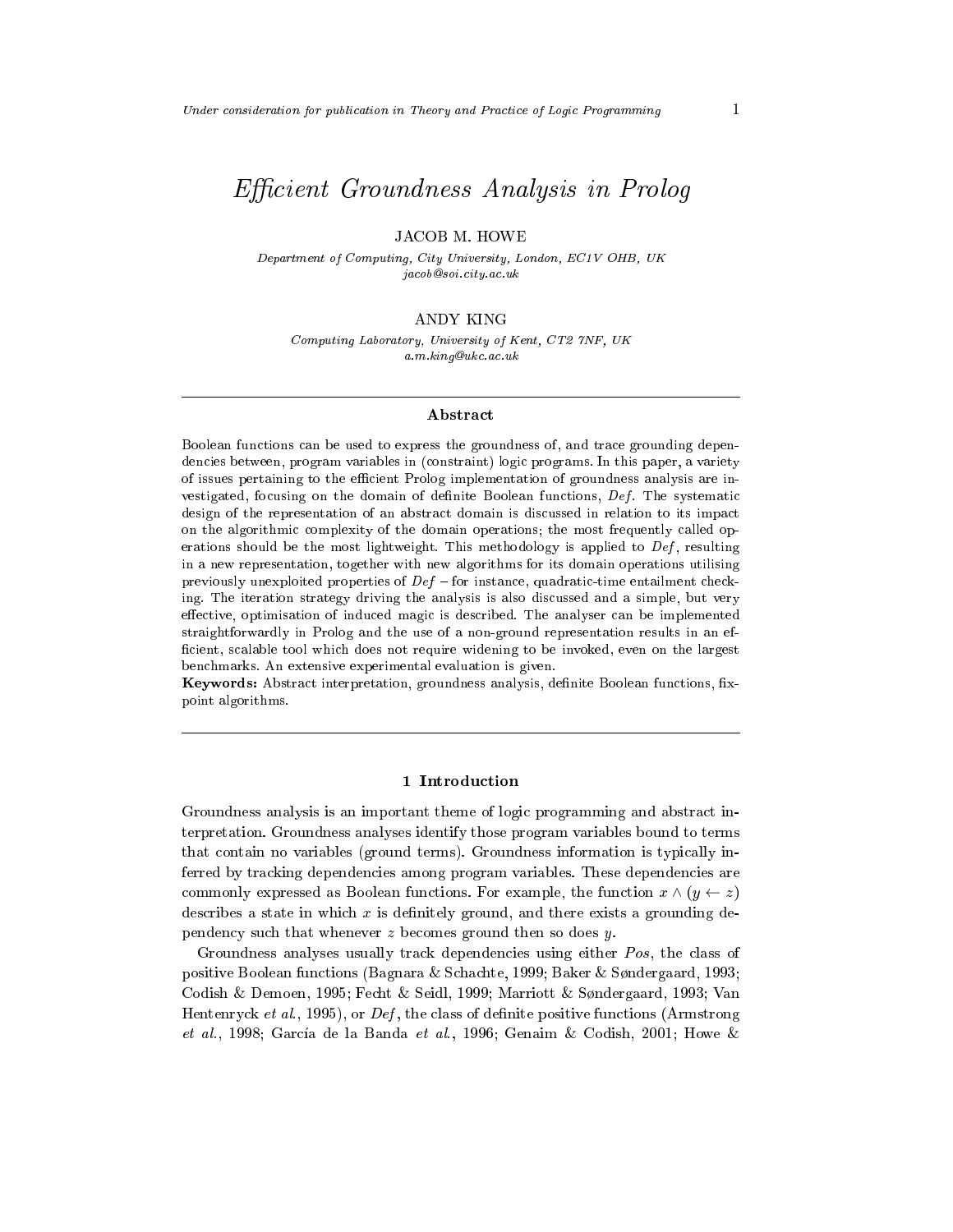King, 2000). Pos is more expressive than  $Def$ , but studies have shown that  $Def$ analysers can be faster than comparable Pos analysers (Armstrong *et al.*, 1998) and, in pra
ti
e, the loss of pre
ision for goal-dependent groundness analysis is usually small (Heaton *et al.*, 2000). This paper is a development of (Howe  $\&$  King, 2000) and is an exploration of the representation of Boolean fun
tions for groundness analysis and the use of Prolog as a medium for implementing all the omponents of a groundness analyser.

The rationale for this work was to develop an analyser with conceptually simple domain operations, with a small and simple (thus easily maintained) Prolog implementation based on a meta-interpreter and with performance comparable to that of BDD-based analysers. Moreover, sin
e Prolog is well suited to symboli manipulation, it should provide an appropriate medium for implementing a symboli analysis, such as groundness analysis. Any analysis that can be quickly prototyped in Prolog is parti
ularly attra
tive. The main drawba
k of this approa
h has traditionally been performance. The efficiency of an analyser can be guaranteed by including a widening (the controlled exchange of precision for scalability). However, a successful analyser should fire widening infrequently to maximise precision.

The efficiency of groundness analysis depends critically on the way dependencies are represented. Representation has two aspects: the theoretical representation (BDDs, Blake Canoni
al Form, et
.) of the Boolean fun
tions and the datastructures of the implementation language that are used to support this representation. The theoreti
al representation determines the omplexity of the domain operations, but the implementation requires the specific data-structures used to be amenable to efficient implementation in the chosen language. That is, the implementation an push the omplexity into a higher lass, or introdu
e a prohibitive constant factor in the complexity function. This paper considers how a representation should be hosen for the intended appli
ation (groundness analysis) by balan
ing the size of the representation (and its impa
t) with the omplexity of the abstra
t operations and the frequen
y with whi
h these operations are applied. The paper also explains how Prolog can be used to implement a particularly efficient Def -based groundness analysis. The orthogonal issue of the iteration strategy used to drive the analysis is also considered. Specifically, this paper makes the following ontributions:

- A representation of Def formulae as nonanoni
al onjun
tions of lauses is chosen by following a methodology that advocates: 1) ensuring that the most ommonly alled domain operations are the most lightweight; 2) that the abstractions that arise in practice should be dense; 3) that, where possible, expensive domain operations should be filtered by lightweight special cases.
- A fast Prolog implementation of Definition of Definition of Definition of Definition of Definition of Definition of Definition of Definition of Definition of Definition of Definition of Definition of Definition of Definit founded on the methodology above, using a compact, factorised representation.
- representing Books and the substitutions are non-ground formulae allows such all the plementation of domain operations. In particular a constant-time meet is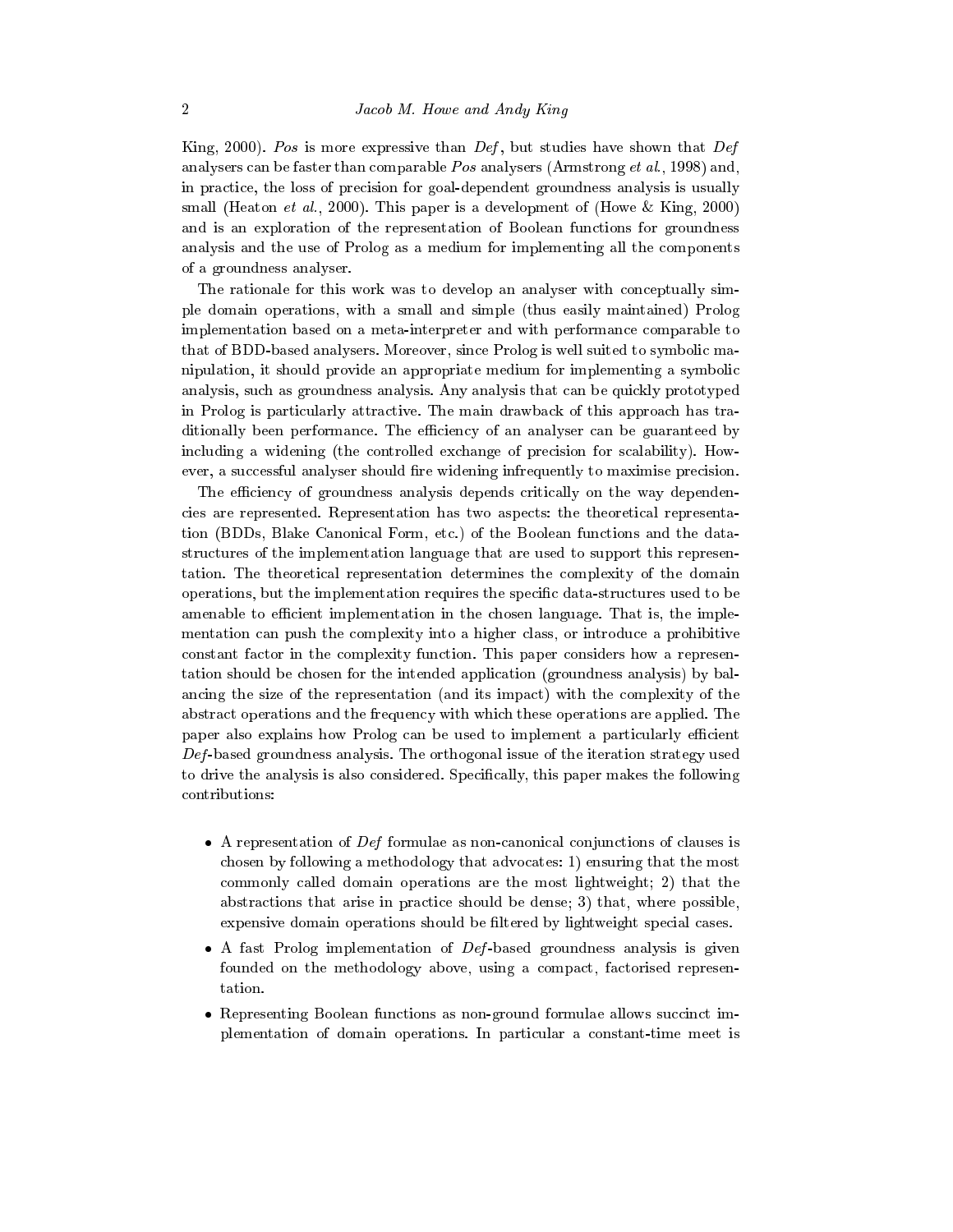achieved using difference lists and a quadratic-time entailment check is built using delay de
larations.

- A new join algorithm is presented whi
h does not require formulae to be preprocessed into a canonical form.
- The use of entailment he
king as a lter for join is des
ribed, as is the use of a filtered projection.
- Various iteration strategies are systemati
ally ompared and it is suggested (at least for groundness analysis) that good performan
e an be obtained by a surprisingly simple analysis framework.
- An extensive extensive experimental experimental experimental evaluation of groundness analysis using a variety  $\mathcal{A}$ of ombinations of domains, representations and iteration strategies is given.
- As a whole, the work presented in this paper strongly suggests that the implementor can produce a robust, fast, precise, scalable analyser for goaldependent groundness analysis written in Prolog. The analyser presented does not require widening to be applied for any programs in the ben
hmarks suite.

The rest of the paper is structured as follows: Section 2 details the necessary preliminaries. Se
tion 3 reviews the methods used for hoosing the representation of  $Def.$  It goes on to describe various representations of  $Def$  in relation to a frequency analysis of the operations; a nonanoni
al representation as onjun
tions of lauses is detailed. Se
tion 4 des
ribes a new join algorithm, along with ltering te
hniques for join and for projection. Section 5 discusses a variety of iteration strategies for driving an analysis. Se
tion 6 gives an experimental evaluation of the various ombinations of domain representations and iteration strategy for Def (and also for the domains  $EPos$  and  $Pos$ ). Section 7 surveys related work and Section 8 concludes.

#### 2 Preliminaries

A Boolean function is a function  $f : Bool^n \rightarrow Bool$  where  $n \geq 0$ . Let V denote a denumerable universe of variables. A Boolean fun
tion an be represented by a propositional formula over  $X \subseteq V$  where  $|X| = n$ . The set of propositional formulae over X is denoted by  $Bool_X$ . Throughout this paper, Boolean functions and propositional formulae are used inter
hangeably without worrying about the distin
tion. The onvention of identifying a truth assignment with the set of variables M that it maps to *true* is also followed. Specifically, a map  $\psi_X(M) : \wp(X) \to \text{Bool}_X$  is introduced defined by:  $\psi_X(M) = (\wedge M) \wedge \neg(\vee(X \backslash M))$ . In addition, the formula  $\wedge Y$ is often abbreviated as Y.

Definition 1

The (bijective) map  $model_X : Bool_X \rightarrow \wp(\wp(X))$  is defined by:  $model_X(f)$  =  ${M \subseteq X \mid \psi_X(M) \models f}.$ 

Example 1

If  $X = \{x, y\}$ , then the function  $\{\langle true, true \rangle \rightarrow true, \langle true, false \rangle \rightarrow false,$  $\langle false, true \rangle \rightarrow false, \langle false, false \rangle \rightarrow false$  can be represented by the formula  $x \wedge y$ . Also,  $model_X(x \wedge y) = \{\{x, y\}\}\$ and  $model_X(x \vee y) = \{\{x\}, \{y\}, \{x, y\}\}.$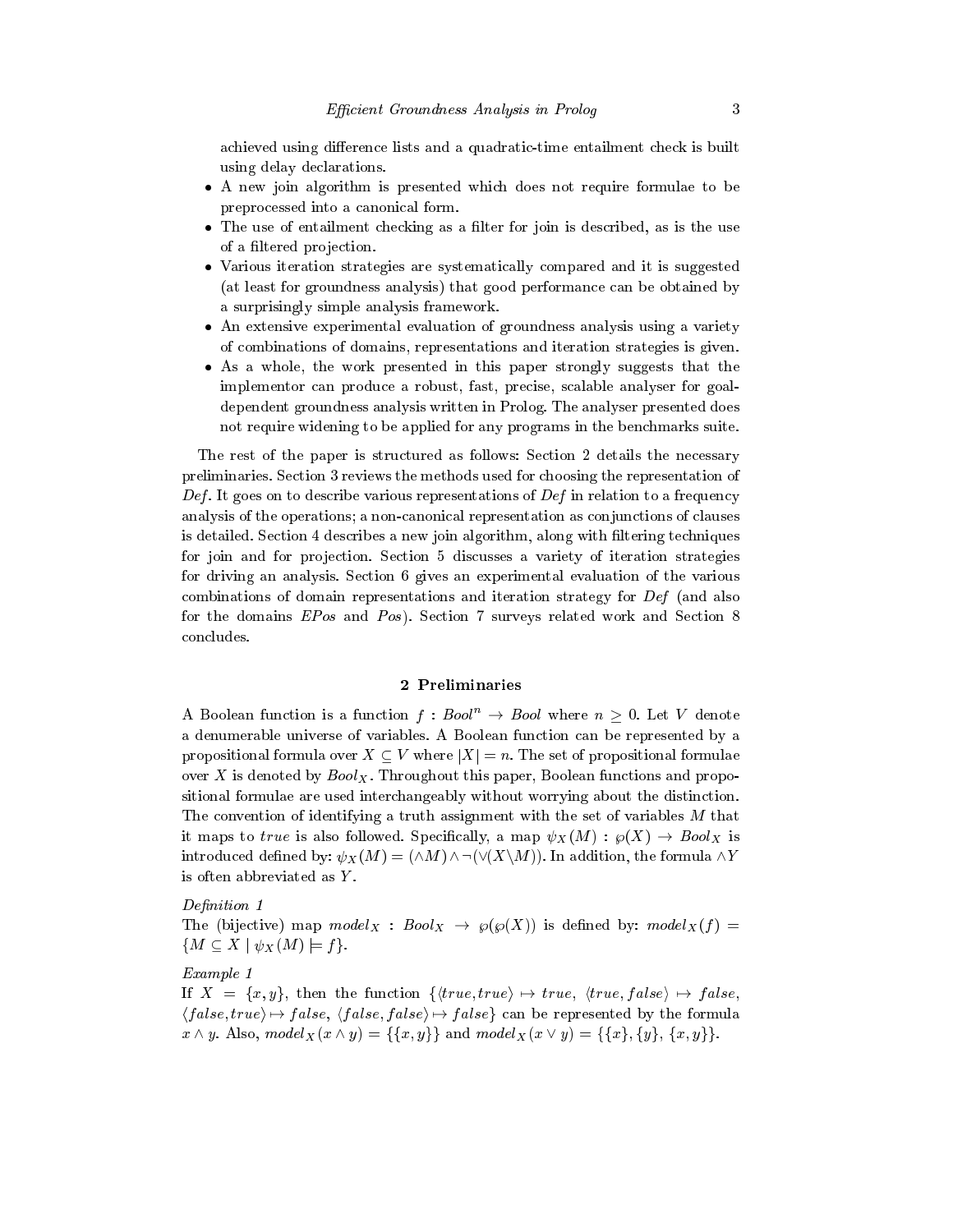The focus of this paper is on the use of sub-classes of  $Bool<sub>X</sub>$  in tracing groundness dependencies. These sub-classes are defined below:

#### Definition 2

A function f is positive iff  $X \in model_X(f)$ . Pos<sub>X</sub> is the set of positive Boolean functions over  $\Lambda$ . A function f is definite in  $M + M \in \mathfrak{mod}e(X(f))$  for all  $M, M \in$ model  $\Lambda$  (f)  $\mu$  is the set of the positive function functions of the set of the definition of a function f is GE in f is definite positive and for all  $M$ ,  $M \in \textit{model}_{var(f)}(f)$ ,  $|M \setminus M| \neq 1$ .  $EPos_X$  is the set of GE functions over X.

 $A = JA = A$  is the EPOs  $A$ is that the distribution of description of definition  $\mathbb{R}^n$  and  $\mathbb{R}^n$  . The distribution of  $\mathbb{R}^n$ clauses, that is,  $f = \wedge_{i=1}^r (y_i \leftarrow \wedge i_i)$  (Dart, 1991). Note that the  $y_i$ s are not the continuous distinction of the control  $\gamma$  and the control  $\gamma$  is a control of the control  $\gamma$  . The control of  $\gamma$  $\{\wedge F \mid F \subseteq X \cup E_X\}$ , where  $E_X = \{x \leftrightarrow y \mid x, y \in X\}.$ 

#### Example 2

Suppose  $X = \{x, y, z\}$  and consider the following table, which states, for some tions, where  $\mathcal{L}$  are in EPOs are in EPos are in EPos and also given by  $\mathcal{L}$  $model_X$ .

|                           | $EPos_X Def_X Pos_X$ |                     | $model_X(f)$                                                                       |
|---------------------------|----------------------|---------------------|------------------------------------------------------------------------------------|
| false                     |                      |                     |                                                                                    |
| $x \wedge y$              |                      | $\bullet$ $\bullet$ | $\bullet$ [{<br>$\{x,y\},\$<br>$\{x,y,z\}\}$                                       |
| $x \vee y$                |                      |                     | • $\{\quad \{x\}, \{y\}, \quad \{x, y\}, \{x, z\}, \{y, z\}, \{x, y, z\}\}\$       |
| $x \leftarrow y$          |                      |                     | • $\{\emptyset, \{x\}, \{z\}, \{x, y\}, \{x, z\}, \{x, y, z\}\}\$                  |
| $x \vee (y \leftarrow z)$ |                      |                     | • $\{\emptyset, \{x\}, \{y\}, \{x, y\}, \{x, z\}, \{y, z\}, \{x, y, z\}\}\$        |
| true                      |                      |                     | • $\{\emptyset, \{x\}, \{y\}, \{z\}, \{x, y\}, \{x, z\}, \{y, z\}, \{x, y, z\}\}\$ |

is the product  $\mathbf r$  is not in Def  $\mathbf r$  ,  $\mathbf r$  is not in Def  $\mathbf r$  ,  $\mathbf r$  and  $\mathbf r$  is not in Table . intersection and the finite is neither intersection and the finite is neither in  $\Lambda$ 

 $D$  chinning  $f_1$  if  $f_2 = \wedge (f_1 \subset D \cup X + f_1 \subset f \wedge f_2 \subset f$  is the 4-tuple  $\wedge D \cup X$ ;  $\subset f$ ,  $\vee$  is  $\vee$ a finite lattice (Armstrong *et al.*, 1998), where *true* is the top element and  $\wedge X$  is the bottom element. Existential quantification is defined by Schröder's Elimination  $P$  is 1 interpret, that is,  $\sup_{\mathbf{a}} f(x) = \sup_{\mathbf{a}} f(x)$  for  $\sup_{\mathbf{a}} f(x) = \sup_{\mathbf{a}} f(x)$  if  $\sup_{\mathbf{a}} f(x)$  $\mathcal{I} = \mathcal{I} \times \mathcal{I}$  (are the fixed extension of  $\mathcal{I}$ 

#### Example 3

If  $X = \{x, y\}$  then  $x\dot{\vee}(x \leftrightarrow y) = \wedge \{(x \leftarrow y), true\} = (x \leftarrow y),$  as can be seen In the Hasse diagram for dyadic  $D \circ f_X$  (Fig. 1). Note also that  $x \circ g = \wedge$  for  $w \circ f =$  $true \neq (x \vee y).$ 

The set of (free) variables in a syntactic object  $o$  is denoted by  $var(o)$ . Also,  $\exists \{y_1,\ldots,y_n\}.\,f$  (project out) abbreviates  $\exists y_1,\ldots.\exists y_n.\,f$  and  $\overline{\exists} Y.\,f$  (project onto) denotes the substitution of  $\mathbb{F}_p$  in  $\mathbb{F}_p$  is the contribution of the substitution of  $\mathbb{F}_p$  ,  $\mathbb{F}_p$  ,  $\mathbb{F}_p$  ,  $\mathbb{F}_p$  ,  $\mathbb{F}_p$  ,  $\mathbb{F}_p$  ,  $\mathbb{F}_p$  ,  $\mathbb{F}_p$  ,  $\mathbb{F}_p$  ,  $\mathbb{F}_p$  ,  $\mathbb{F}_p$  $= \rho_1(X) \cap \rho_2(X) = \emptyset$ . Renamings are bijective and therefore invertible.

Downward closure,  $\downarrow$ , relates Pos and Def and is useful when tracking sharing with Boolean functions (Codish *et al.*, 1999). It is defined by  $\downarrow f = \textit{model}_X^{-1}(\{|1S|)$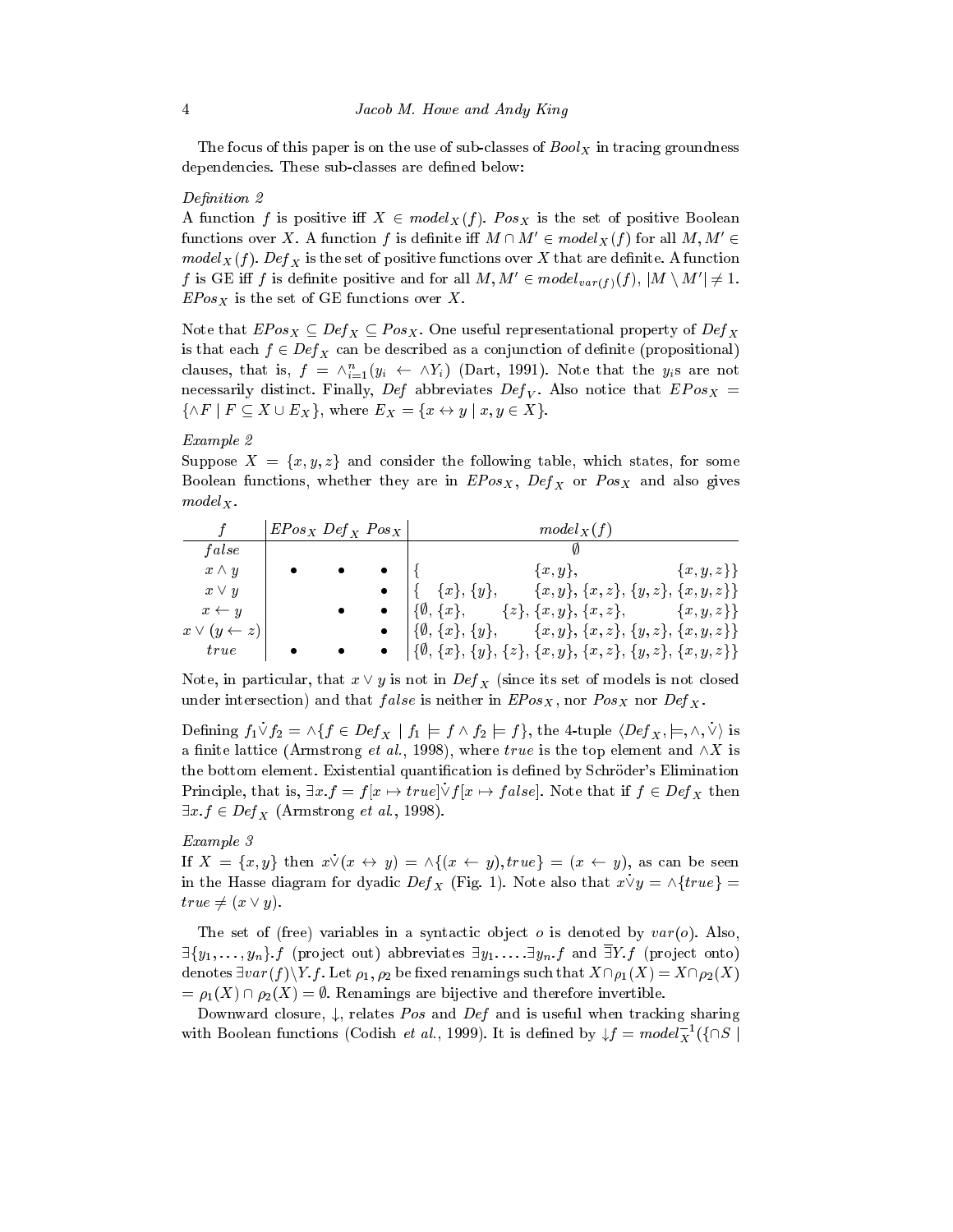

 $\emptyset \subset S \subseteq \text{ model}_X(f)$ . Note that  $\downarrow f$  has the useful computational property that  $\downarrow f = \wedge \{f' \in Def_X | f \models f'\}$  if  $f \in Pos_X$ . That is,  $\downarrow$  takes a Pos formula to its best Def approximation. Finally, for any  $f \in \text{Bool}_X$ , coneg(f) = model  $_X^{-1}(\lbrace X \setminus M \rbrace)$  $M \in \mathit{model}_X(f)$  (Codish *et al.*, 1999).

The following pieces of logic programming terminology will also be needed. Let T denote the set of terms constructed from  $V$  and a set of function symbols  $F$ . An equation e is a pair  $(s = t)$  where  $s, t \in T$ . A substitution is a (total) map  $\theta: V \to T$  such that  $\{v \in V \mid \theta(v) \neq v\}$  is finite. Let Sub denote the set of substitutions and let E denote a finite set of equations. Let  $\theta(t)$  denote the term obtained by simultaneously replacing each occurrence of v in t with  $\theta(v)$ , and let  $\theta(E) = {\theta(s) = \theta(t) | (s = t) \in E}.$ 

Composition of substitutions induces the (more general than) relation  $\leq$  defined by:  $\theta \leq \psi$  if there exists  $\delta \in Sub$  such that  $\psi = \delta \circ \theta$ . More general than lifts to terms by  $s \leq t$  iff there exists  $\theta \in Sub$  such that  $\theta(s) = t$ . The set of unifiers of E, unify(E), is defined by:  $unify(E) = \{ \theta \in Sub \mid \forall (s = t) \in E \ldotp \theta(s) = \theta(t) \}$  and the set of most general unifiers,  $mgu(E)$ , is defined by:  $mgu(E) = \{ \theta \in unify(E) \mid$  $\forall \psi \in unify(E).\theta \leq \psi\}.$  Finally, the set of generalisations of two terms is defined by:  $gen(t_1, t_2) = \{t \in T | t \le t_1 \land t \le t_2\}$  and the set of most specific generalisations is defined by:  $msg(t_1, t_2) = \{t \in gen(t_1, t_2) | \forall s \in gen(t_1, t_2). s \leq t\}.$ 

#### 3 Choosing a Representation for  $Def$

#### 3.1 Review of Design Methods

The efficiency of an analyser depends critically on the algorithmic complexities of its abstract domain operations. These in turn are determined by the representation of the abstract domain. The representation also determines the size of the inputs to the domain operations, as well as impacting on memory usage. Because of this, the choice of representation is fundamental to the efficiency of an analyser and is therefore of great importance. The remainder of this subsection reviews three factors which should help the implement or arrive at a suitable representation and suggest where domain operations might be refined.

#### 3.1.1 Frequency Analysis of the Domain Operations

There are typically many degrees of freedom in designing an analyser, even for a given domain. Furthermore, work can often be shifted from one abstract operation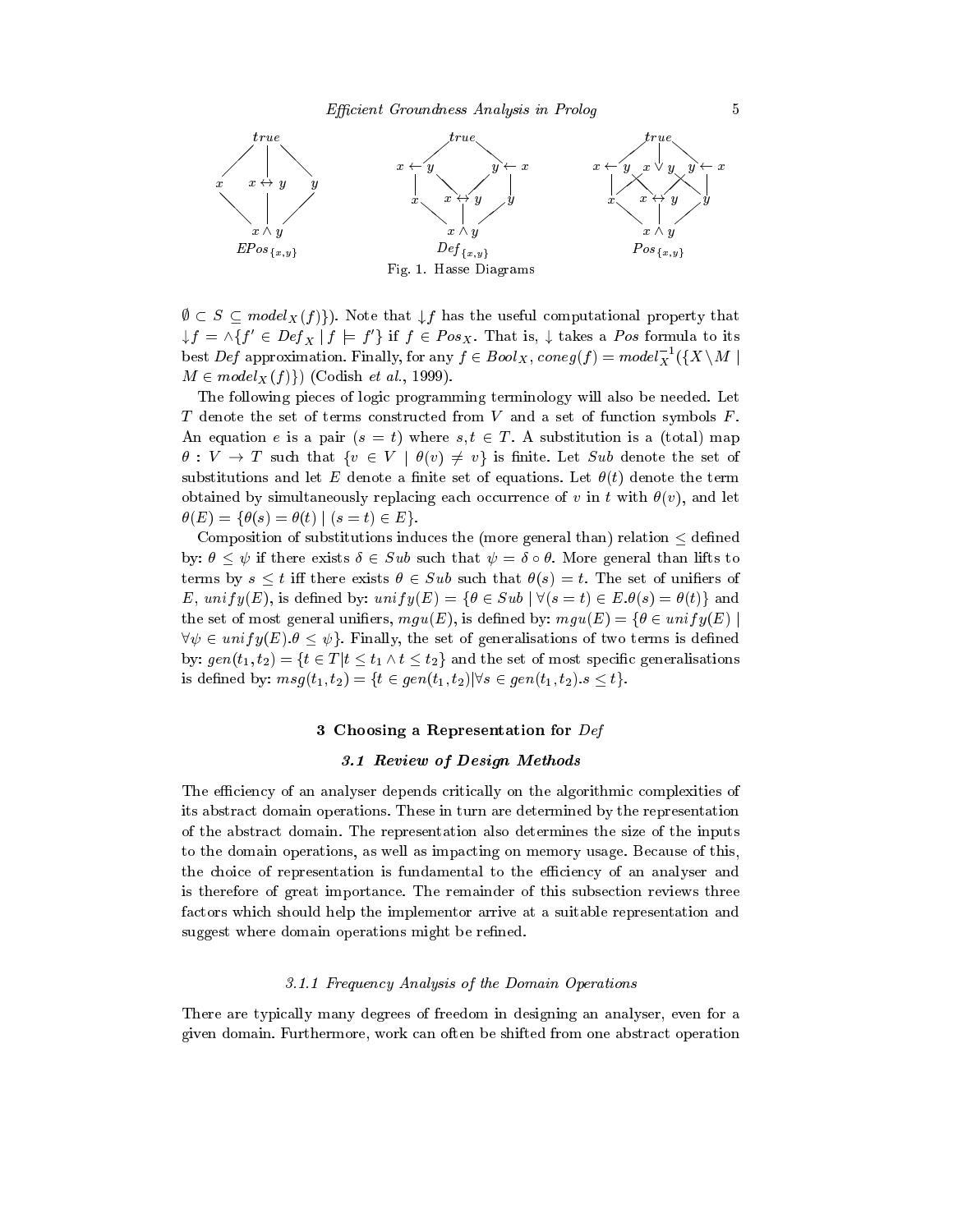into another. For example, Boolean formulae can be represented in either conjunctive normal form (CNF) or disjun
tive normal form (DNF). In CNF, onjun
tion is constant-time and disjunction is quadratic-time, whereas in DNF, conjunction is quadrati
-time and disjun
tion is onstant-time. Ideally, an analysis should be designed so that the most frequently used operations have low omplexity and are therefore fast. This motivates the following approa
h:

- 1. Prototype an analyser for the given domain.
- 2. Instrument the analyser to ount the number of times ea
h domain operation is invoked.
- 3. Generate these ounts for a number of programs (the bigger the better).
- 4. Choose a representation whi
h gives a good mat
h between the frequen
y and the omplexity of the domain operations.

Because the frequency analysis is solely concerned with generated instruction counts, the efficiency of the prototype analyser is not a significant issue. The objective is to choose a representation for which the most frequently occurring operations are also the fastest. However, this riterion needs to be balan
ed with others, su
h as the density of the representation.

#### 3.1.2 Density of the Domain Representation

The complexity of the domain operations is a function of the size of their inputs. Large inputs nullify the value of good complexities, hence a balance between size of representation and omplexity of domain operations is needed. The following factors impact on this relationship:

- 1. The abstra
tions whi
h typi
ally arise should be represented ompa
tly.
- 2. A factorised representation with an expressive, high density, low maintenance component is attractive.
- 3. Maintaining the representation (for example, as a canonical form) should not ome with a high overhead.
- 4. The representation should t with ma
hinery available in the implementation language.

A domain is said to be factorised if its information is represented as a product of subdomains. It may not always be possible to fulfill all these requirements. Moreover, these factors needs to balanced with others, such as their impact on the omplexities of frequently alled domain operations.

### 3.1.3 Filtering the Domain Operations

In many analyses it is inevitable that some domain operations will have high complexity. However, it is sometimes possible to redu
e the impa
t of this by ltering the operation, as follows:

1. For a high omplexity domain operation identify spe
ial ases where the operation can be calculated using a lower complexity algorithm.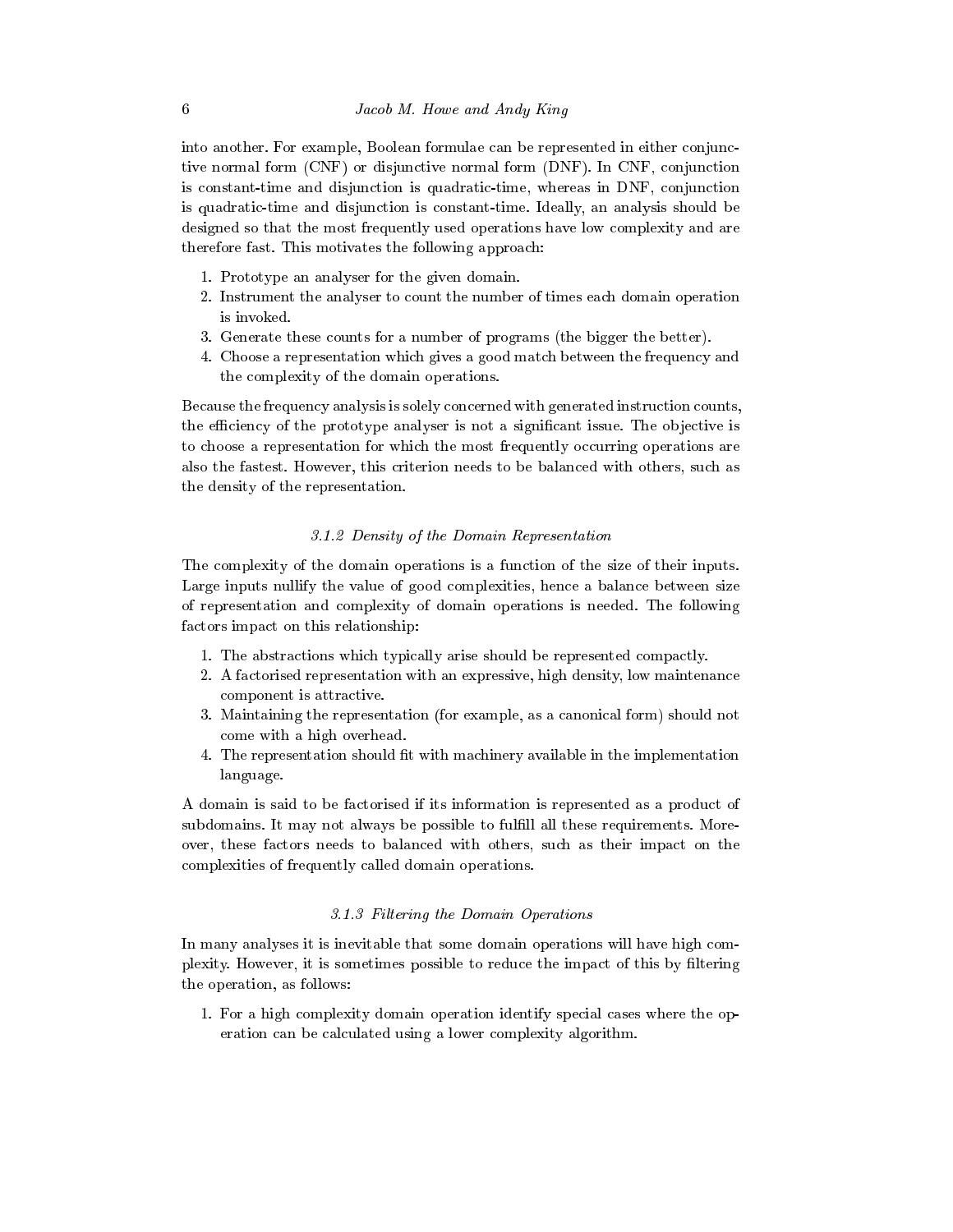- 2. Instrument the analyser to quantify how often the lower omplexity algorithm an be applied.
- 3. If it appears that the special case occurs frequently, then implement the special ase and measure the impa
t on performan
e.

The bottom line is that the cost of detecting the special case should not outweigh the benet of applying the spe
ialised domain algorithm.

#### 3.2 Frequen
y Analysis for Def

In order to balance the frequency of abstract operations against their cost, an existing  $Def$  analyser was instrumented to count the number of calls to the various abstra
t operations. The analyser used for this is based on Armstrong and Schachte's BDD-based domain operations for Pos and Sharing (Armstrong et al., 1998; S
ha
hte, 1999). Using the domain operations provided for these domains, a Def analyser can easily be derived. This analyser is coded in Prolog as a simple meta-interpreter that uses induced magic-sets (Codish, 1999a) and eager evaluation (Wunderwald, 1995) to perform goal-dependent bottom-up evaluation and all the C implemented domain operations.

Induced magic is a refinement of the magic set transformation, avoiding much of the reomputation that arises be
ause of the repetition of literals in the bodies of magi
ked lauses (Codish, 1999a). Eager evaluation (Wunderwald, 1995) is a fixpoint iteration strategy which proceeds as follows: whenever an atom is updated with a new (weaker) abstraction, a recursive procedure is invoked to ensure that every lause that has that atom in its body is re-evaluated. An advantage of indu
ed magic is that it can be coded straightforwardly in Prolog.

Table 1 gives a breakdown of the relative frequency (in percentages) of the calls to each abstract operation in the BDD-based Def analysis of eight large programs. Meet, join, equiv, project and rename are the obvious Boolean operations. Join (diff) is those calls to a join  $f_1$   $f_2$  where  $f_1$   $f_2$   $f_3$  find  $f_1$   $f_2$   $f_3$  follows will be useful in section 4). Total details the total number of calls to these domain operations.

| file          |       | rubik chat_parser sim_v5-2 peval aircraft |                  |      |       |       | $\operatorname{ess}\ln \operatorname{chat}\,20 $ | aqua_c |
|---------------|-------|-------------------------------------------|------------------|------|-------|-------|--------------------------------------------------|--------|
| meet          | 30.9  | 31.6                                      | 35.9             | 32.5 | 28.5  | 42.7  | 34.0                                             | 34.2   |
| ioin          | 10.4  | 10.4                                      | 8.8              | 9.7  | 11.1  | 8.4   | 10.2                                             | 10.5   |
| join $(diff)$ | 1.1   | 1.7                                       | 0.0 <sub>1</sub> | 2.9  | 0.1   | 0.9   | 1.5                                              | 1.6    |
| equiv         | 10.4  | 10.4                                      | 8.8              | 9.7  | 11.1  | 8.4   | 10.2                                             | 10.5   |
| project       | 12.6  | 12.5                                      | 13.0             | 12.5 | 13.0  | 10.5  | 12.1                                             | 11.7   |
| rename        | 34.7  | 33.4                                      | 33.6             | 32.8 | 36.2  | 29.2  | 32.0                                             | 31.6   |
| total         | 14336 | 14124                                     | 5943             | 6275 | 24758 | 19051 | 45444                                            | 280485 |

Table 1. Frequency Analysis: BDD-based Def Analyser (Figures in %)

Observe that meet and rename are called most frequently. Join, equiv and project are called with a similar frequency, but less frequently than meet and rename. Note that it is rare for a join to differ from both its arguments. Join is always followed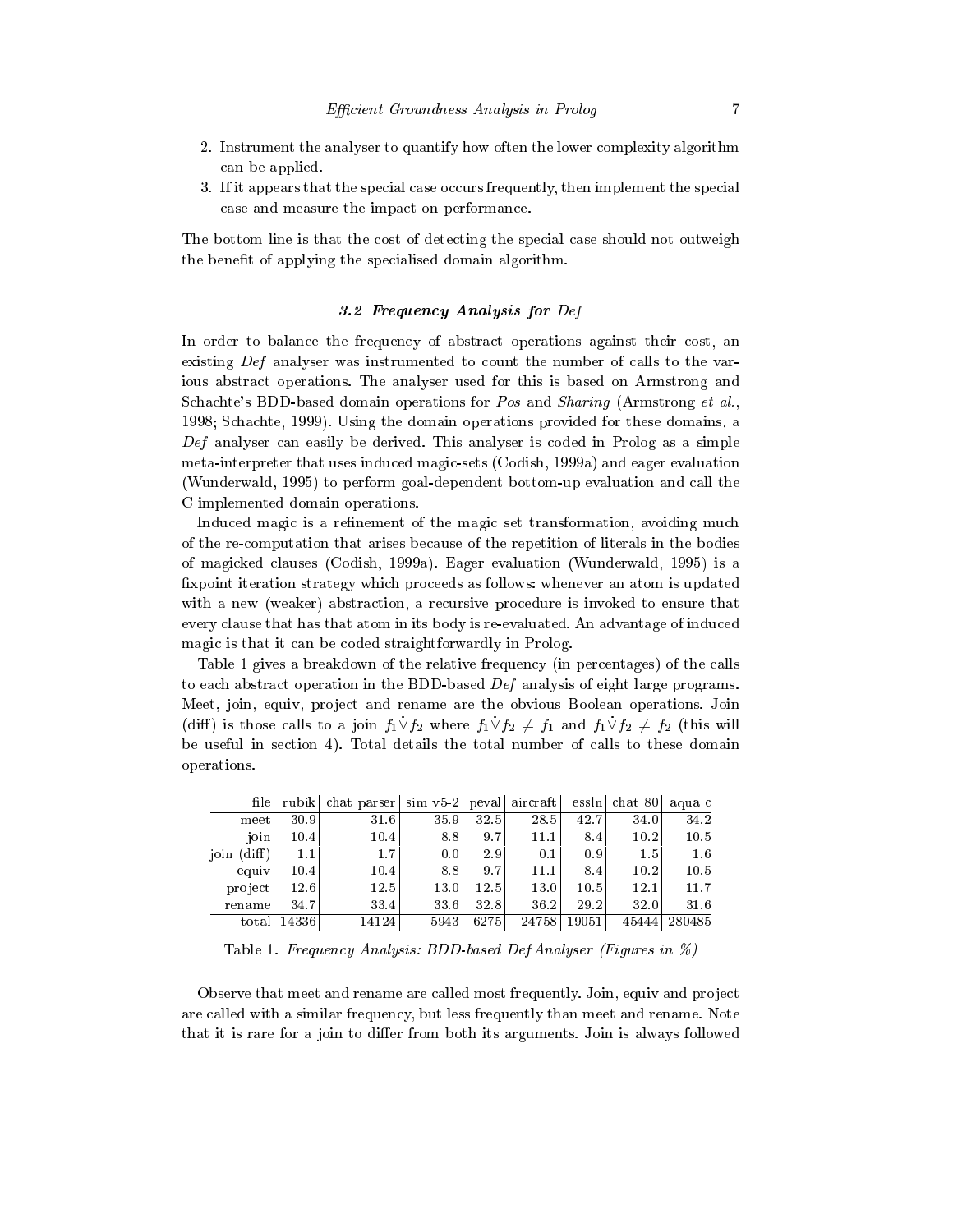by an equivalence and this explains why the join and equiv rows coincide. Since meet and rename are the most frequently alled operations, ideally they should be the most lightweight. As join, equiv and project are called less frequently, a higher algorithmic complexity is more acceptable for these operations.

#### 3.3 Representations of Def

This section reviews a number of representations of Def in terms of the algorithmic omplexity of the domain operations. The representations onsidered are redu
ed ordered binary decision diagrams, dual Blake canonical form (specialised for Def  $(Armstrong et al., 1998))$  and a non-canonical definite propositional clause representation.

- ROBDD A reduced ordered binary decision diagram (ROBDD) is a rooted, dire
ted a
y
li graph. Terminal nodes are labelled 0 or 1 and non-terminal nodes are labelled by a variable and have edges dire
ted towards two hild nodes. ROBDDs have the additional properties that: 1) each path from the root to a node respects a given ordering on the variables, 2) a variable cannot occur multiply in a path, 3) no subBDD occurs multiply. ROBDDs give a unique representation for every Boolean function (up to variable ordering).
- DBCF Dual Blake Canonical Form (DBCF) represents  $Def$  functions as conjunctions of definite (propositional) clauses (Armstrong et al., 1998; Dart, 1991; García de la Banda et al., 1996) maintained in a canonical (orthogonal) form that makes explicit transitive variable dependencies and uses a reduced monotonic body form. For example, the function  $(x \leftarrow y) \wedge (y \leftarrow z)$  is represented as  $(x \leftarrow (y \vee z)) \wedge (y \leftarrow z)$ . Again, DBCF gives a unique representation for every Def function (up to variable ordering).
- Non-canonical The non-canonical clausal representation expresses  $Def$  functions as conjunctions of propositional clauses, but does not maintain a canonical form. This does not give a unique representation.

Table 2 details the complexities of the domain operations for Def for the three representations. Notice that the complexities are in terms of the size of the representations and that these are all potentially exponential in the number of variables. Also, observe that since DBCF maintains transitive dependencies, whereas the noncanonical representation does not, the DBCF of a *Def* function has the potential to be onsiderably larger than the nonanoni
al representation. As ROBDDs are represented in a fundamentally different way, their size cannot be directly compared with lausal representations.

Both ROBDDs and DBCF are maintained in a canonical form. Canonical forms reduce the cost of operations such as equivalence checking and projection by factoring out sear
h. However, anoni
al forms need to be maintained and this maintenan
e has an asso
iated ost in meet and join. That is, ROBDDs and DBCF buy low complexity equivalence checking and projection at the cost of higher complexity meet and join.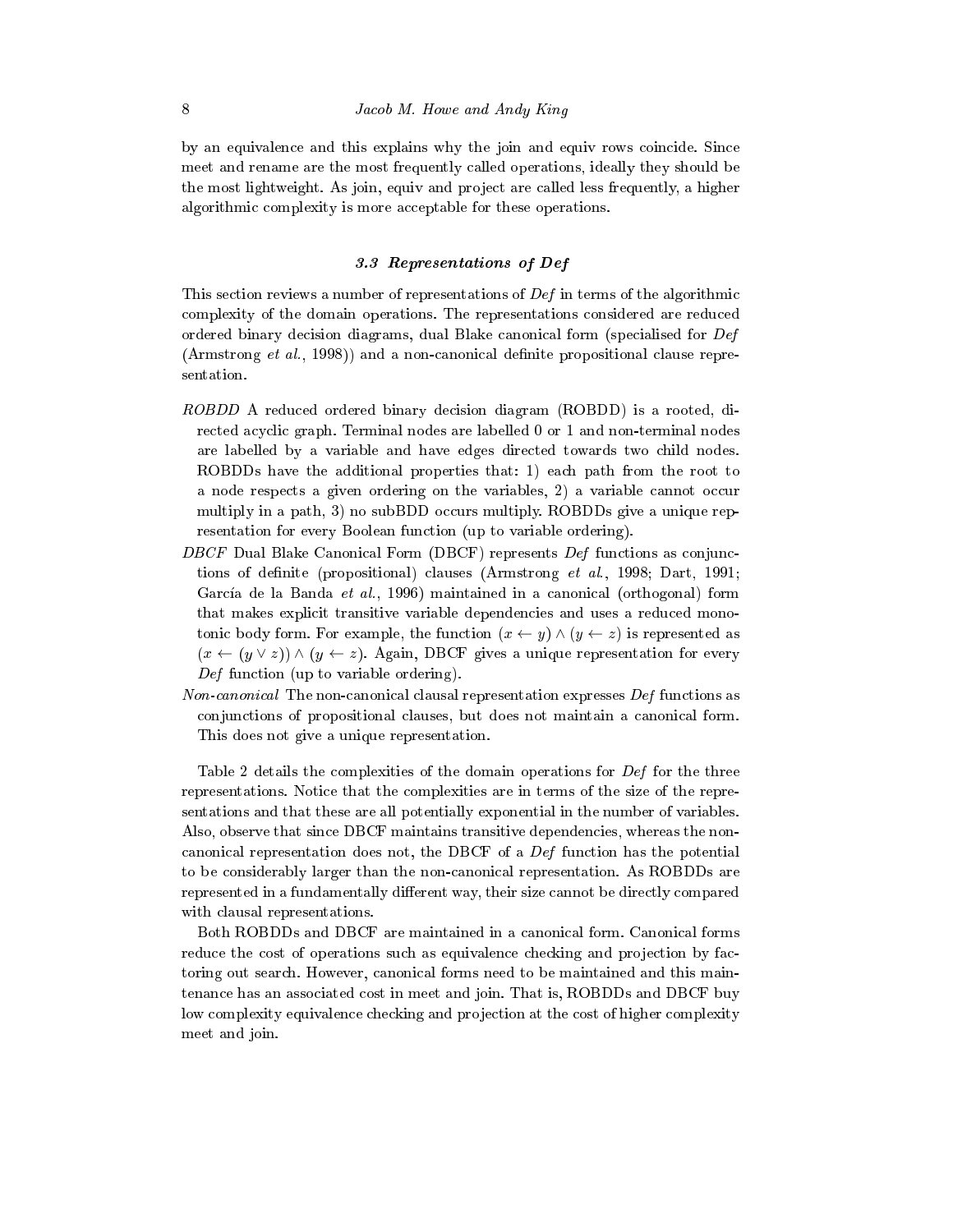Efficient Groundness Analysis in Prolog 9

| Representation | meet                 | ioin        | equiv    |      | renamel project     |
|----------------|----------------------|-------------|----------|------|---------------------|
| <b>ROBDD</b>   | $O(N^2)$             | $O(N^2)$    | O(1)     |      | $O(N^2)$   $O(N^2)$ |
| <b>IDBCF</b>   | $O(N^4)$ $O(2^{2N})$ |             | O(N)     | O(N) | O(N                 |
| Non-canonical  |                      | $O(2^{2N})$ | $O(N^2)$ | O(N) | $O(2^N)$            |

Table 2. Complexity of Def Operations for Various Representations (where N is the size of the representation  $-$  number of nodes/variable occurrences).

As discussed in the previously, the lowest cost operations should be those that are most frequently called. Table 1 shows that for  $Def$  based groundness analysis, meet and renaming are called significantly more often than the other operations. Hence these should be the most lightweight. This suggests that the non-canonical representation is better suited to Def-based goal-dependent groundness analysis than ROBDDs and DBCF. The following sections will detail the non-canonical representation.

### 3.4 GEP Representation

This se
tion outlines how the nonanoni
al representation is used in an analysis for call and answer patterns. Implementing call and answer patterns with a nonground representation enables the nonanoni
al representation to be fa
torised at little overhead.

A call (or answer) pattern is a pair  $\langle a, f \rangle$  where a is an atom and  $f \in Def$ . Normally the arguments of a are distinct variables. The formula  $f$  is a conjunction (list) of propositional lauses. In a non-ground representation the arguments of a can be instantiated and aliased to express simple dependency information (Heaton et al., 2000). For example, if  $a = p(x_1, ..., x_5)$ , then the atom  $p(x_1, true, x_1, x_4, true)$ represents a oupled with the formula (x1 \$ x3) ^ x2 ^ x5. This enables the abstract the tion of the three contracts in the contracts of the time of the top of the top be to be to be to  $\mathcal{P}$  , true;  $\mathcal{P}$  is true;  $\mathcal{P}$  i. This end of a more compact to a more compact to a more compact to a more compact to sentation and is similar to the GER fa
torisation of ROBDDs proposed by Bagnara and S
ha
hte (Bagnara & S
ha
hte, 1999). The representation of all and answer patterns des
ribed above is alled GEP (groundness, equivalen
es and propositional clauses) where the atom captures the first two properties and the formula the latter.

Formally, let  $GEP = \{ \langle p(t_1, ..., t_n), f \rangle \mid p \in \Pi, t_i \in V \cup \{ true \}, f \in Def \setminus GE \}.$ Dene j= by hp(~a1); f1i j= hp(~a2); f2i i 9~x:((~a1 \$ ~x) ^ f1) j= 9~x:((~a2 \$ ~x) ^ f2) and  $var(\vec{x}) \cap (var(\vec{a}_1) \cup var(\vec{a}_2) \cup var(f_1) \cup var(f_2)) = \emptyset$ . Then  $\langle GEP, \models \rangle$  is a preorder. The preorder induces the equivalence relation  $\equiv$  defined by  $\langle p(\vec{a}_1), f_1 \rangle \equiv$  $\langle p(\vec{a}_2), f_2 \rangle$  iff  $\langle p(\vec{a}_1), f_1 \rangle \models \langle p(\vec{a}_2), f_2 \rangle$  and  $\langle p(\vec{a}_2), f_2 \rangle \models \langle p(\vec{a}_1), f_1 \rangle$ . Let  $GEP_{\equiv}$ denotes GEP quotiented by the equivalence is the contract of the property  $\equiv$ by  $[\langle a_1, f_1 \rangle] \equiv \wedge [\langle a_2, f_2 \rangle] \equiv \langle [\theta(a_1), \theta(f_1) \wedge \theta(f_2) \rangle] \equiv$ , where  $\theta \in mgu(a_1, a_2)$ . Then  $\langle GEP_{\equiv}, \models, \wedge \rangle$  is a finite lattice.

The meet of the pairs  $\langle p(\vec{a}_1), f_1 \rangle$  and  $\langle p(\vec{a}_2), f_2 \rangle$  can be computed by unifying  $a_1$ and a2 and f2. The unit is nearly linear in the unit of the unit is nearly linear in the arithmetric of the ari  $p$  (using rational tree unification (Jaffar, 1984)) and concatenation is constant-time listing dieren arguments arguments arguments and and  $\pi$  and  $\pi$  are necessarily distinction in the a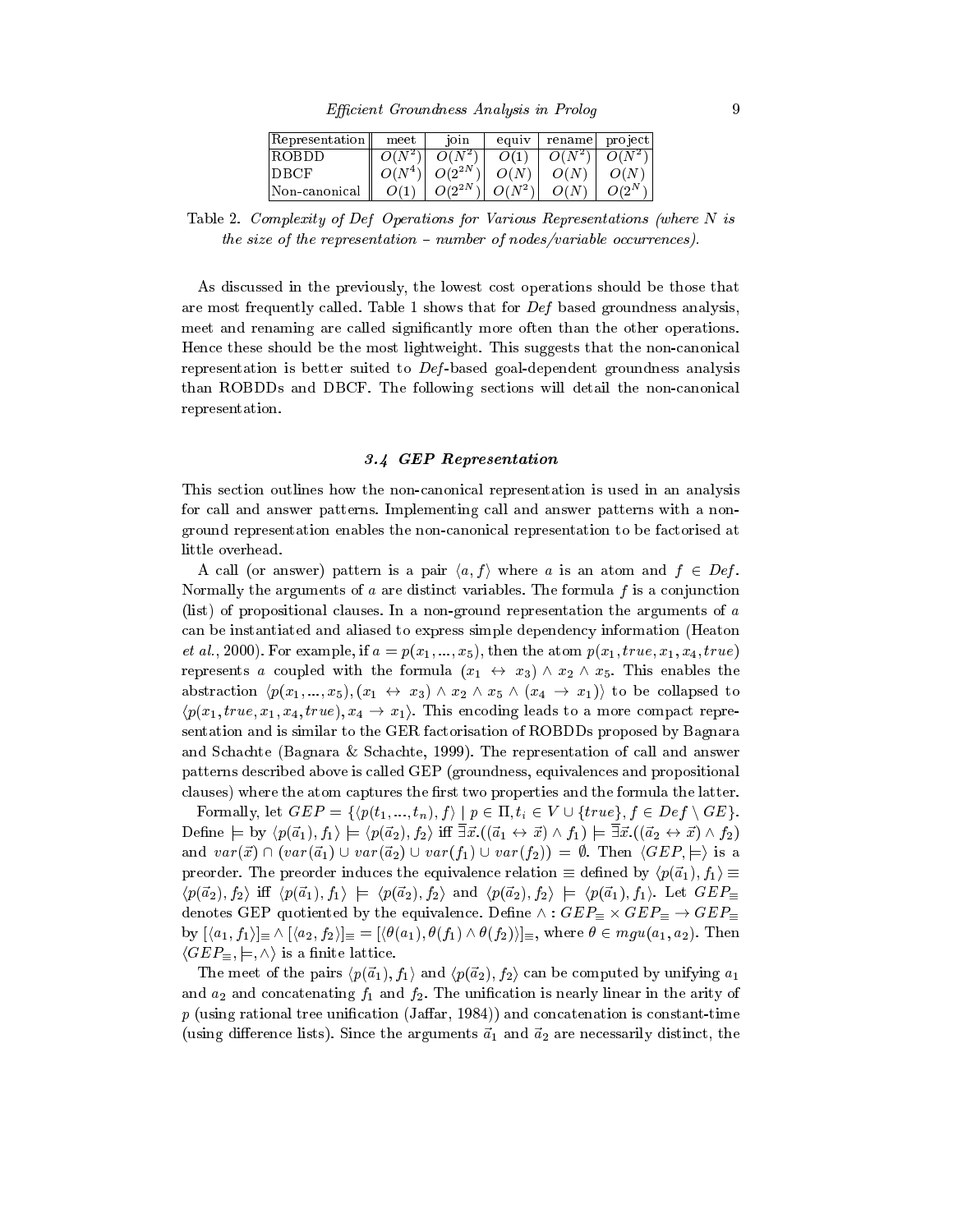analyser would unify all and  $\alpha$  also control and a non-factorised representation, hence the non-factorised extra overhead is in
urred. The ob je
ts that require renaming are formulae and all (answer) pattern GEP pairs. If a dynami database is used to store the pairs (Hermenegildo *et al.*, 1992), then renaming is automatically applied each time a pair is looked-up in the database. Formulae can be renamed with a single call to the Prolog builtin opy term. Renaming is therefore linear.

The GEP factorisation defined above is true, that is, all the GE dependencies are factored into the atom. An alternative definition would be  $GEP = \{ \langle p(t_1, ..., t_n), f \rangle \mid$  $p \in \Pi, t_i \in V \cup \{true\}, f \in Def \}.$  Here the factorisation is not necessarily true, in the sense that GE dependencies may exists in the P component, e.g.  $\langle p(x, x, true), true \rangle$ may also be correctly expressed as  $\langle p(u, v, w), (u \leftrightarrow v) \land w \rangle$ . A non-true factorisation may be adventageous when it comes to implementing the domain and from henceforth GEP will refer to the non-true factorisation version unless stated otherwise. The P omponent may ontain redundant (indeed, repeated) lauses and these may impa
t adversely on performan
e. In order to avert un
onstrained growth of P, a redundancy removal step may be applied to P at a convenient point (via entailment he
king). Sin
e the nonanoni
al formulae do not need to be maintained in a anoni
al form and sin
e the fa
torisation is not ne
essarily true, the representation is flexible in that it can be maintained on demand, that is, the implement or can choose to move dependencies from P into GE at exactly those points in the analysis where true factorisation gives a performance benefit.

#### 4 Filtering and Algorithms

The non-canonical representation has high cost join and projection algorithms. Therefore it is sensible to focus on improving the efficiency of these operations. This is accomplished through filtering following the strategy described in section 3.1. This se
tion presents a new approa
h to al
ulating join and des
ribes the use of entailment checking as a filter in the join algorithm. It also describes a filtering method for projection.

#### 4.1 Join

This section describes a new approach to calculating join, inspired by a convex hull algorithm for polyhedra used in disjunctive constraint solving (De Backer & Beringer, 1993). The new join algorithm is first described for formulae and is then lifted to the GEP representation.

#### 4.1.1 Join for Formulae

Calculating join in Def is not straightforward. It is not enough to take the join each possible pair of clauses and conjoin them – transitive dependencies also need to be taken into account. This is illustrated by the following example (adapted from (Armstrong et al., 1998)).

Example 4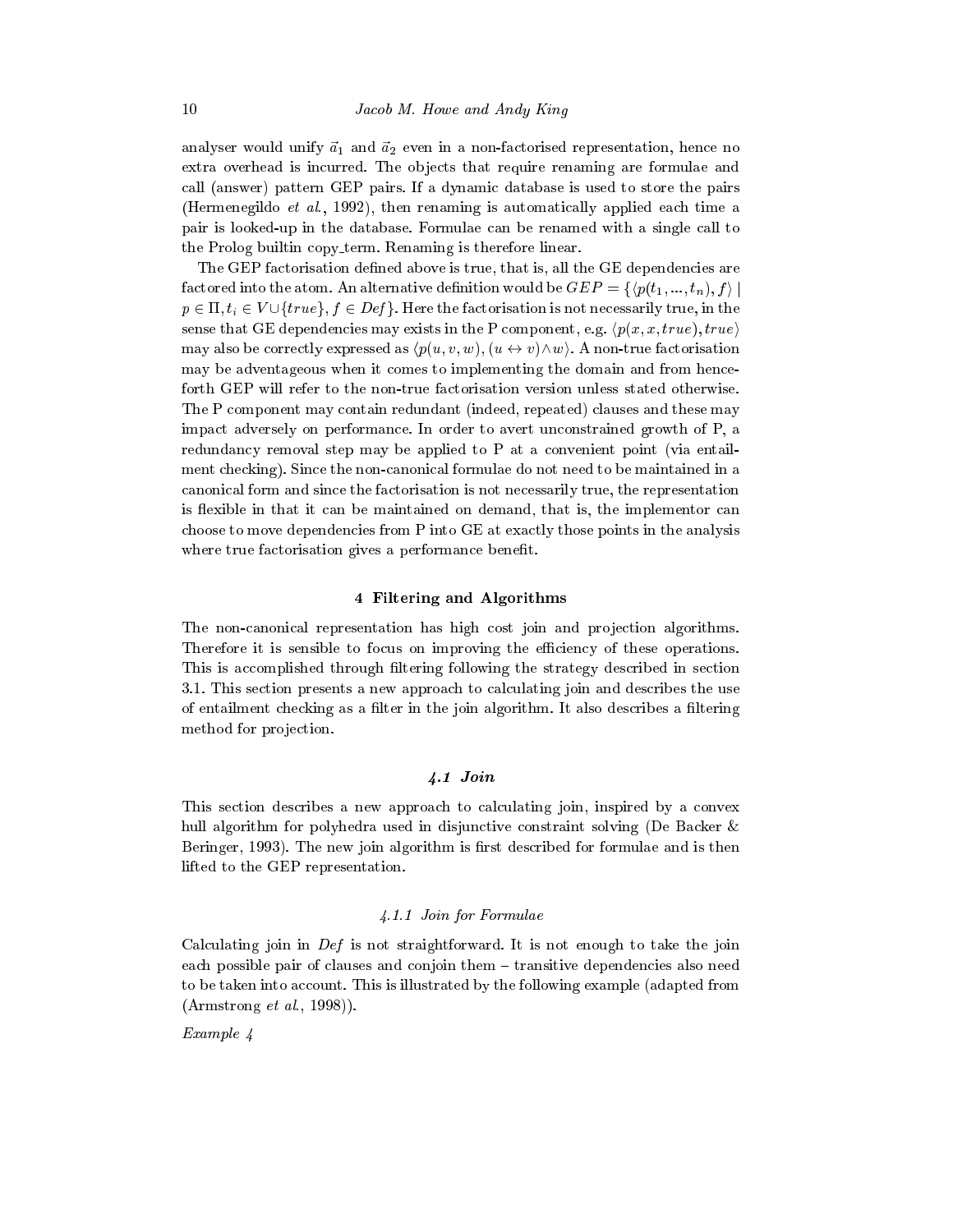$P$  is the function of  $\mathcal{P}_1$  and  $\mathcal{P}_2$  is the function function function for  $\mathcal{P}_2$  is the function for  $\mathcal{P}_3$  is the function function function function function function function function function function  $(u \wedge v) \wedge (x \leftarrow y)$ . The clause  $(x \leftarrow (u \wedge v))$  comes from  $(x \leftarrow u) \vee (x \leftarrow v)$ , but the clause  $x \leftarrow y$  is not the result of the join of any pair of clauses in  $f_1, f_2$ . It arises sin
e f1 j= <sup>x</sup><sup>y</sup> and f2 j= <sup>x</sup> y, that is, from lauses whi
h appear in transitive losure.

One way in whi
h to address the problem of ensuring that the transitive dependen cies are captured is to make the explicit in the representation (this idea is captured in the orthogonal form requirement of  $(Armstrong et al., 1998))$ . However, this leads to redundan
y in the formula whi
h ideally should be avoided.

It is insignment to complete  $\ell$  as an operation on the models of  $f_1$  and  $f_2$ . Since both model  $_X(f_i)$  are closed under intersection,  $\vee$  essentially needs to extend model  $_X(f_1)\cup$ model  $_X(f_2)$  with new models  $M_1 \cap M_2$  where  $M_i \in model_X(f_i)$  to compute  $f_1 \vee f_2$ . The following definition expresses this observation and leads to a new way of computing  $\vee$  in terms of meet, renaming and projection, that does not require formulae to be first put into orthogonal form.

#### Definition 3

The map  $\gamma$  : Bool $\chi^ \rightarrow$  Bool $\chi$  is defined by:  $f_1 \gamma f_2 = \exists Y . f_1 \gamma f_2$  where  $Y =$ (الرازا القارا ) [ القارا القارا القارا على القارا والقارا والمستقبل المستقبل المستقبل المستقبل المستقبل المستق

The following example illustrates the  $\dot{\gamma}$  operator.

#### Example 5

Let f1 <sup>=</sup> (x u) ^ (u y), f2 <sup>=</sup> (x v) ^ (v y). Then <sup>Y</sup> <sup>=</sup> fu; v; x; <sup>y</sup>g. The following substitutions rename the functions apart,  $\rho_1 = \{u \mapsto u, v \mapsto v, x \mapsto v\}$  $x, y \mapsto y$ ;  $\rho_2 = \{u \mapsto u, v \mapsto v, x \mapsto x, y \mapsto y\}$ . Using Definition 3,  $y_1 \mapsto y_2 =$  $(x \leftarrow u) \wedge (u \leftarrow y) \wedge (x \leftarrow v) \wedge (v \leftarrow y) \wedge u \leftrightarrow (u \wedge u) \wedge v \leftrightarrow (v \wedge v) \wedge x \leftrightarrow$  $(x \wedge x) \wedge y \leftrightarrow (y \wedge y)$ . Projection onto Y gives  $f_1 \vee f_2 = \exists \{u, v, x, y\}$ . If  $f_2 = \exists$  $(x \leftarrow (u \wedge v)) \wedge (x \leftarrow y).$ 

Note that  $\tau$  operates on Bool $\chi$  rather than Def  $\chi$ . This is required for the downward closure operator in section 5.3. Lemma 1 expresses a key relationship between  $\gamma$ and the models of flat  $f_1$  and flat  $f_2$  .

Let  $f_1, f_2 \in D$  bool  $\chi$  . M  $\subset m$  back  $\chi(f_1 \mid f_2)$  if and only if there exists  $M_1 \subset m$  back  $\chi(f_1)$ and M2 <sup>2</sup> modelX(f2) su
h that <sup>M</sup> <sup>=</sup> M1 \ M2.

#### Proof

Put  $X' = X \cup \rho_1(X) \cup \rho_2(X)$ . Let  $M \in \mathit{model}_X(f_1 \dot{\gamma} f_2)$ . There exists  $M \subseteq M' \subseteq X'$ such that  $M \in \text{moae}(X/(J_1 Y J_2))$ . Let  $M_i = \rho_i^{-1}(M \cap \rho_i(Y))$ , for  $i \in \{1, 2\}$ . Thus  $M_i \in \mathit{model}_X(F_i)$  for  $i \in \{1,2\}$ . Observe that  $M \subseteq M_1 \cap M_2$  since  $f_1 \vee f_2 \models y \rightarrow$ (1(y)^2(y)). Also observe that M1 \M2 <sup>M</sup> sin
e f1 gf2 j= (1(y)^2(y)) ! y. Thus M  $\mathbb{R}^n$  as a required . Thus  $\mathbb{R}^n$  as required . Thus  $\mathbb{R}^n$ 

Let  $M_i \in \mathit{model}_X(f_i)$  for  $i \in \{1,2\}$  and put  $M = M_1 \cap M_2$  and  $M' = M \cup$  $p_1(M_1) \cup p_1(M_2)$ . Observe  $M \in \mathcal{M}(M_1 \setminus T_2)$  so that  $M \in \mathcal{M}(T_1 \setminus T_2)$ .  $\Box$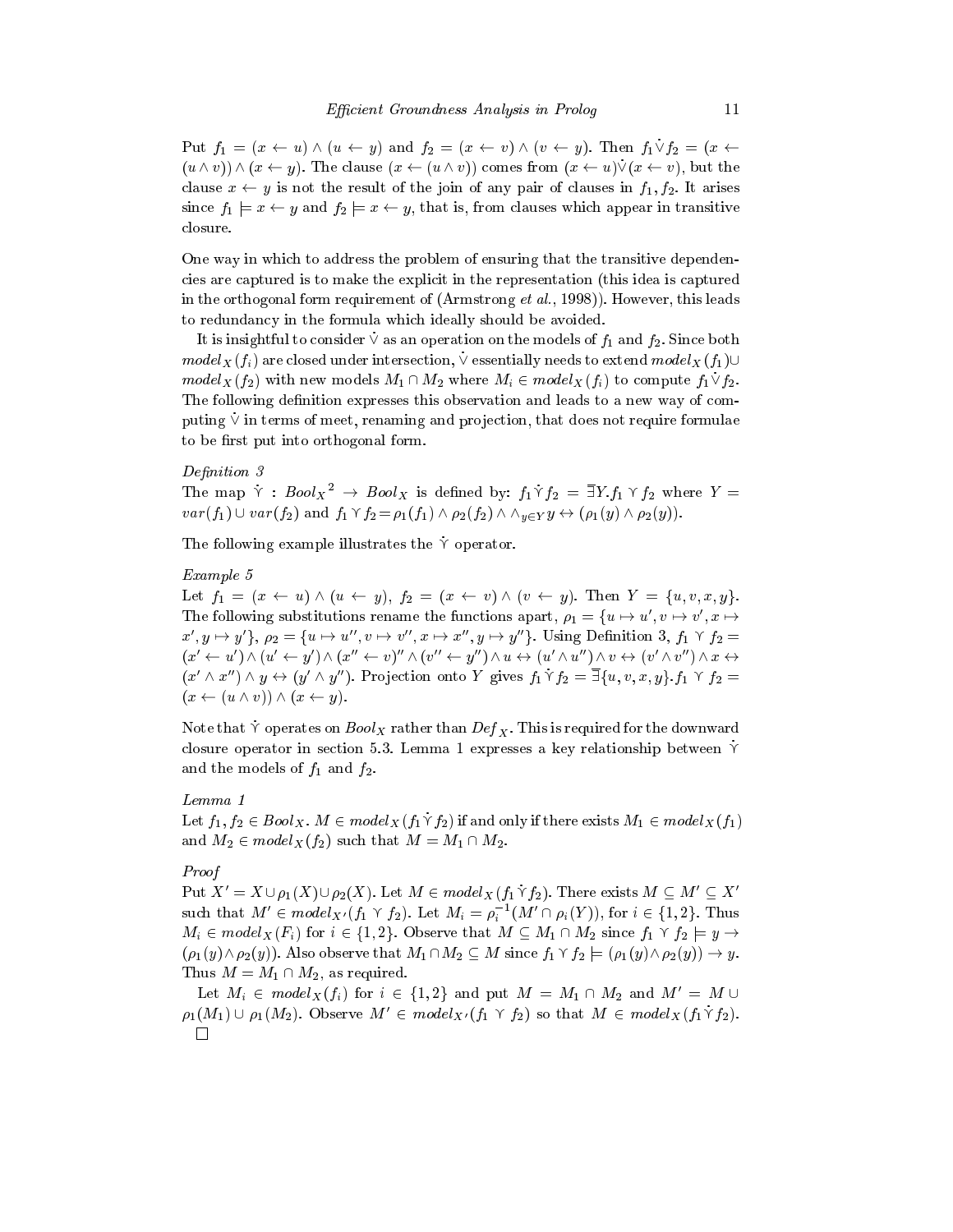From lemma 1 flows the following corollary and also the useful result that  $\dot{\gamma}$  is monotonic.

Corollary 1 Let  $f \subset I$  be  $X$ . Then  $f = f + f$  if and only if  $f \subset D$  of  $X$ .

Lemma 2

 $\gamma$  is monotonic, that is,  $f_1 \gamma f_2 \models f_1 \gamma f_2$  whenever  $f_1 \models f_1$  and  $f_2 \models f_2$ .

Proof

Let  $M \in \text{model}_X(f_1 \dot{\vee} f_2)$ . By lemma 1, there exist  $M_i \in \text{model}_X(f_i)$  such that  $M = M_1 \sqcup M_2$ . Since  $j_i \models j_i, M_i \in \text{model}_X(j_i)$  and hence, by lemma 1,  $M \in$ model  $X \left( \frac{1}{1} \right)$   $I_2$ .

The following proposition states that  $\tau$  coincides with  $\tau$  on  $D\epsilon f \chi$ . This gives a simple algorithm for calculating  $\dot{\vee}$  that does not depend on the representation of a formula.

Proposition 1  $\Delta$   $\sim$   $\frac{1}{2}$   $\frac{1}{2}$   $\approx$   $\frac{1}{2}$   $\frac{1}{2}$   $\frac{1}{2}$   $\frac{1}{2}$   $\frac{1}{2}$   $\frac{1}{2}$   $\frac{1}{2}$ 

Proof

 $S_1$  if  $\epsilon$  it follows by inonotomicity that  $f_1 = f_1 \cdot x_1 = f_1 \cdot f_2$  and similarly  $\mu_2 = \mu_1 + \mu_2$ . Hence  $\mu_1 \nu_1 \nu_2 = \mu_1 + \mu_2$  by the definition of  $\nu$ .

Now let  $M \in \mathit{model}_X(f_1 \dot{\vee} f_2)$ . By lemma 1, there exists  $M_i \in \mathit{model}_X(f_i)$  such  $\sum_{i=1}^n m_i = m_1 + m_2 \sum_{i=1}^n m_i \omega_i \omega_i \chi_{i+1} \chi_{i+1} \chi_{i+1} \ldots \chi_{i+1} \chi_{i+1} \ldots \chi_{i+1} \chi_{i+1} \ldots \chi_{i+1} \chi_{i+1} \ldots \chi_{i+1} \chi_{i+1} \ldots \chi_{i+1} \chi_{i+1} \ldots \chi_{i+1} \chi_{i+1} \ldots \chi_{i+1} \chi_{i+1} \ldots \chi_{i+1} \chi_{i+1} \ldots \chi_{i+1} \chi_{i+1} \ldots \chi_{i+1}$ 

#### 4.1.2 Join for GEP

Join, \_ : GEP - GEP ! GEP, in the GEP representation an be dened in terms of  $\wedge$  and  $\models$  in the usual way, i. e.

$$
[\langle a_1, f_1 \rangle]_\equiv \vee [\langle a_2, f_2 \rangle]_\equiv = \wedge \left\{ [\langle a, f \rangle]_\equiv \in GEP_\equiv \mid \begin{array}{l} [\langle a_1, f_1 \rangle]_\equiv \models [ \langle a, f \rangle]_\equiv, \\ [\langle a_2, f_2 \rangle]_\equiv \models [ \langle a, f \rangle]_\equiv \end{array} \right\}
$$

In practice quotienting manifests itself through the dynamic database. Each time a pattern is read from the database it is renamed. Join is lifted to quotients by reformulated GEP pairs as follows:  $\langle p(\vec{a}_1), f_1 \rangle$  becomes  $\langle p(\vec{a}), (\vec{a} \leftrightarrow \vec{a}_1) \wedge f_1 \rangle$  where  $p(\vec{a}) = msg(p(\vec{a}_1), p(\vec{a}_2))$ .  $p(\vec{a})$  is computed using Plotkin's anti-unification algorithm in  $O(N \log(N))$  time, where N is the arity of p (Plotkin, 1970). The following lemma formalises this lifting of the join algorithm to the GEP representation.

Lemma 3  $[\langle p(\vec{t}_1), f_1 \rangle]_\equiv \vee [\langle p(\vec{t}_2), f_2 \rangle]_\equiv = [\langle p(\vec{t}), (f_1 \wedge (\vec{t}_1 \leftrightarrow \vec{t})) \rangle \dot{\gamma} (f_2 \wedge (\vec{t}_2 \leftrightarrow \vec{t})) \rangle]_\equiv$ , where  $t \in msg(t_1, t_2).$ 

Proof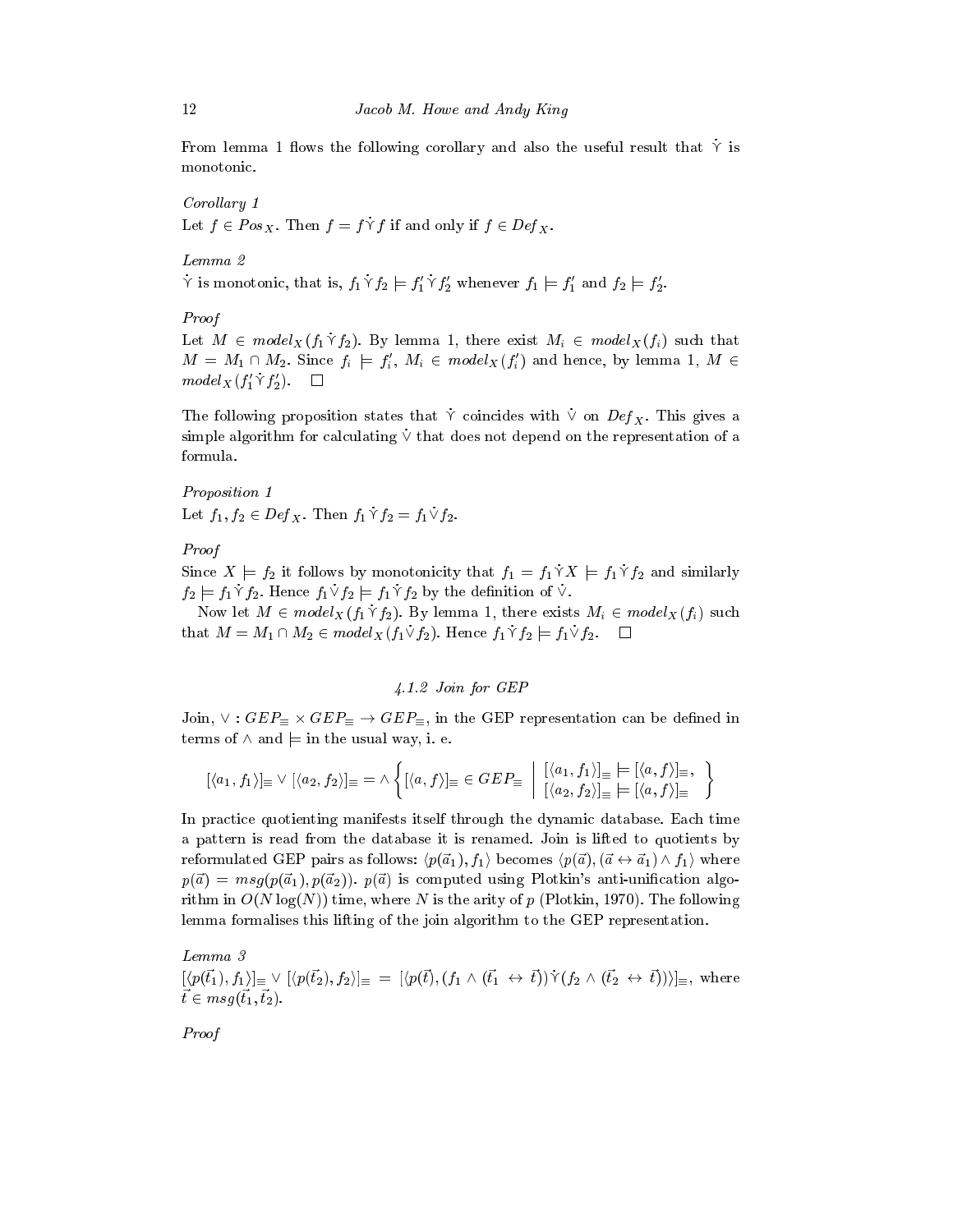The first equality holds by the definition of  $\equiv$  in  $GEP_{\equiv}$ , the second by the definition of join in  $GEP_{\equiv}$ , the third by the definition of  $\models$  in  $GEP_{\equiv}$ , the fourth by the definition of  $\wedge$  in  $GEP_{\equiv}$ , and the last by Proposition 1.

$$
\begin{aligned}\n[\langle p(\vec{t}_1), f_1 \rangle]_x &= \vee [\langle p(\vec{t}_2), f_2 \rangle]_x \\
&= [\langle p(\vec{t}), (\vec{t}_1 \leftrightarrow \vec{t}) \land f_1 \rangle]_x &= \vee [\langle p(\vec{t}), (\vec{t}_2 \leftrightarrow \vec{t}) \land f_2 \rangle]_x \\
&= \wedge \left\{ [\langle p(\vec{t}), f' \rangle]_x \middle| \begin{aligned} \left| \langle p(\vec{t}), (\vec{t}_1 \leftrightarrow \vec{t}) \land f_1 \rangle \right|_x &= \left| \langle p(\vec{t}), f' \rangle \right|_x, \\ \left| \langle p(\vec{t}), (\vec{t}_2 \leftrightarrow \vec{t}) \land f_2 \rangle \right|_x &= \left| \langle p(\vec{t}), f' \rangle \right|_x, \\ \left| \langle p(\vec{t}), f' \rangle \right|_x &= \left| \langle p(\vec{t}), (\vec{t}_1 \leftrightarrow \vec{t}) \land f_1 \rangle \right|_x &= \left| \langle p(\vec{t}), f' \rangle \right|_x, \\
\left| \langle p(\vec{t}), (\vec{t}_2 \leftrightarrow \vec{t}) \land f_2 \rangle \right|_x &= \left| \langle p(\vec{t}), f' \rangle \right|_x, \\
&= \left| \langle p(\vec{t}), \langle f(\vec{t}, \leftrightarrow \vec{t}) \land f_1 \rangle + f' \langle f_2 \leftrightarrow \vec{t} \rangle \land f_2 \rangle + f' \rangle \right\rangle_x \\
&= \left| \langle p(\vec{t}), (f_1 \land (\vec{t}_1 \leftrightarrow \vec{t})) \rangle \langle f_2 \land (\vec{t}_2 \leftrightarrow \vec{t}) \rangle \rangle \right|_x\n\end{aligned}
$$

 $\Box$ 

#### 4.2 Filtering Join using Entailment Checking

In section 3.3 it was observed that some high complexity domain operations have special cases where the operation can be calculated using a lower complexity algorithm. Join for  $Def$  in the non-canonical GEP representation is one such operation. Specifically,  $\dot{\vee}$  is exponential (see Table 2), however, if  $f_1 \models f_2$ , then  $f_1 \dot{\vee} f_2 = f_2$ . Entailment checking is quadratic in the number of variable occurrences (using a forward chaining algorithm), hence by using this test, join can be refined. Table 1 shows that the majority of calls to join will be caught by the cheaper entailment checking case. The following proposition explains how this filtering is lifted to the GEP representation. Observe that this proposition has three cases. The third case is when the entailment check fails. The first case is when entailment checking reduces to a lightweight match on the GE component followed by an entailment check on the P component. The second case is more expensive, requiring a most specific generalisation to be computed as well as an entailment check on more complicated formulae. In the context of the analyser, the pair  $|\langle p(\vec{t}_2), f_2 \rangle|$  corresponds to an abstraction in the database and these abstractions have the property that the variables in the P component are contained in those of the GE component. This is not necessarily the case for  $[\langle p(\vec{t}_1), f_1 \rangle]_0$ , since in the induced magic framework  $f_1$ represents the state of the variables of the clause to the left of the call to  $p(\vec{t}_1)$ . Variable disjointness follows since renaming automatically occurs every time a fact is read from the dynamic database.

#### Proposition 2

Suppose  $var(f_2) \subseteq var(p(\vec{t}_2))$  and  $var(\langle p(\vec{t}_1), f_1 \rangle) \cap var(\langle p(\vec{t}_2), f_2 \rangle) = \emptyset$ . Then,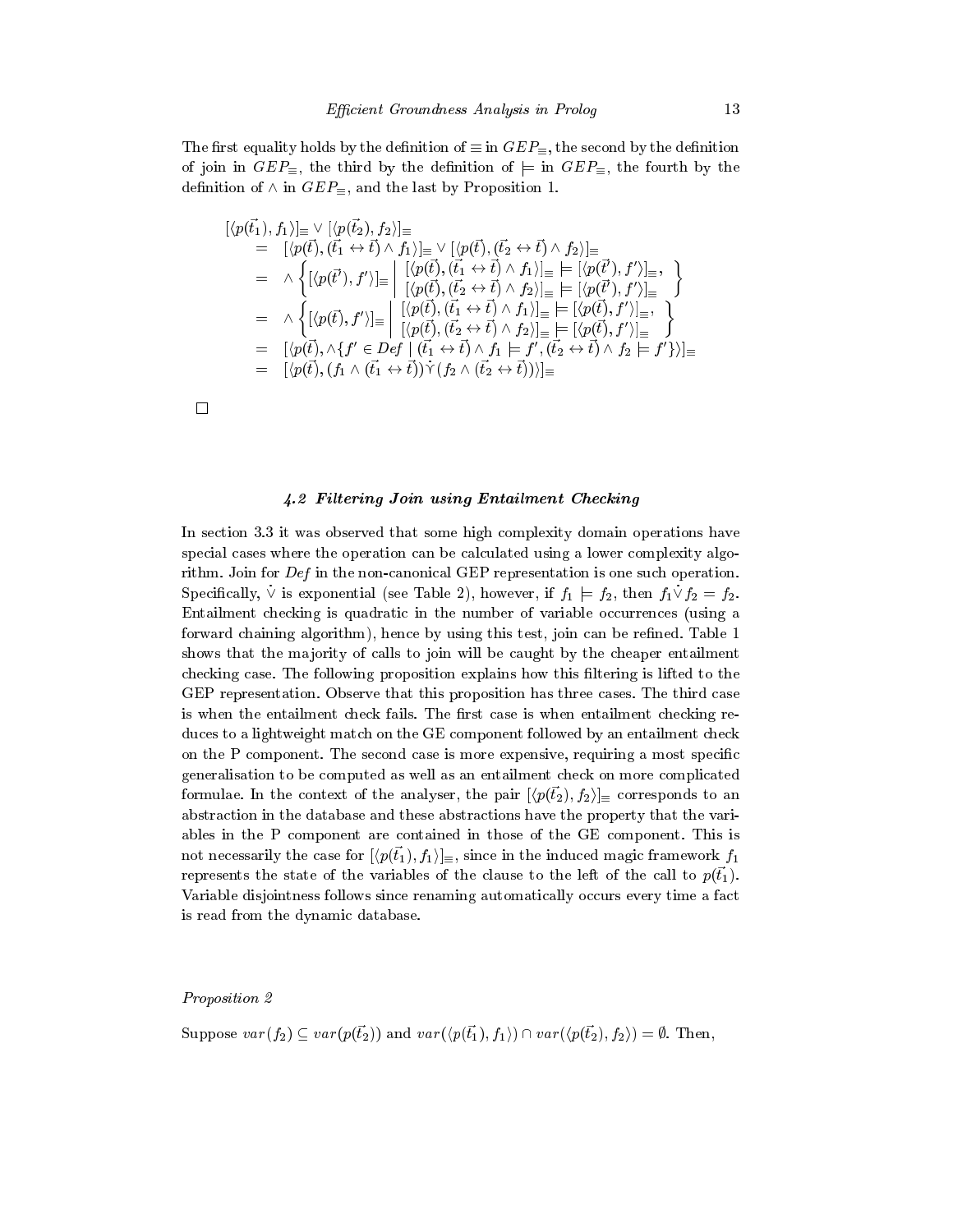$$
[\langle p(\vec{t}_1), f_1 \rangle]_{\equiv} \vee [\langle p(\vec{t}_2), f_2 \rangle]_{\equiv}
$$
  
\n
$$
= \begin{cases}\n[\langle p(\vec{t}_2), f_2 \rangle]_{\equiv} & \text{if } \theta \in mgu(p(\vec{t}_1), p(\vec{t}_2)), \\
[\langle p(\vec{t}_2), f_2 \rangle]_{\equiv} & \text{if } \theta(\vec{t}_1) = \theta(p(\vec{t}_2)), \\
[\langle p(\vec{t}_2), f_2 \rangle]_{\equiv} & \text{if } \theta(\vec{t}_1) = \theta(f_2) \\
[\langle p(\vec{t}_2), f_2 \rangle]_{\equiv} & \text{if } \theta(\vec{t}_1) = \theta(f_2) \\
[\langle p(\vec{t}), f \rangle]_{\equiv} & \text{otherwise} & \text{where } p(\vec{t}) = msg(p(\vec{t}_1), p(\vec{t}_2)), \\
[f_1 \wedge (\vec{t}_1 \leftrightarrow \vec{t})] = msg(p(\vec{t}_1), p(\vec{t}_2)), \\
f_2 \wedge (\vec{t}_2 \leftrightarrow \vec{t}) = \theta(f_1 \wedge (\vec{t}_1 \leftrightarrow \vec{t})) \vee (f_2 \wedge (\vec{t}_2 \leftrightarrow \vec{t}))\n\end{cases}
$$

Proof

Case 1

$$
\theta(f_1) \models \theta(f_2) \n\Rightarrow (\theta(\vec{t}_1) \leftrightarrow \vec{x}) \land \theta(f_1) \models (\theta(\vec{t}_2) \leftrightarrow \vec{x}) \land \theta(f_2) \text{ by assumption} \n\Rightarrow (\vec{t}_1 \leftrightarrow \vec{x}) \land \theta(f_1) \models (\theta(\vec{t}_2) \leftrightarrow \vec{x}) \land \theta(f_2) \vec{t}_1 = \theta(\vec{t}_2) = \theta(\vec{t}_1) \n\Rightarrow (\vec{t}_1 \leftrightarrow \vec{x}) \land f_1 \models (\theta(\vec{t}_2) \leftrightarrow \vec{x}) \land \theta(f_2) \quad var(f_1) \cap var(\vec{t}_2) = \emptyset \n\Rightarrow (\vec{t}_1 \leftrightarrow \vec{x}) \land f_1 \models (\vec{t}_2 \leftrightarrow \vec{x}) \land f_2 \models \text{is transitive} \n\Rightarrow \exists \vec{x}.((\vec{t}_1 \leftrightarrow \vec{x}) \land f_1) \models \exists \vec{x}.((\vec{t}_2 \leftrightarrow \vec{x}) \land f_2) \exists \text{is monotonic} \n\Rightarrow [\langle p(\vec{t}_1), f_1 \rangle]_{\equiv} \models [\langle p(\vec{t}_2), f_2 \rangle]_{\equiv} \text{by definition}
$$

Case 2

$$
(\vec{t}_1 \leftrightarrow \vec{t}) \land f_1 \models (\vec{t}_2 \leftrightarrow \vec{t}) \land f_2
$$
\n
$$
\Rightarrow (\vec{t} \leftrightarrow \vec{x}) \land (\vec{t}_1 \leftrightarrow \vec{t}) \land f_1 \models (\vec{t} \leftrightarrow \vec{x}) \land (\vec{t}_2 \leftrightarrow \vec{t}) \land f_2
$$
\n
$$
\Rightarrow \exists \vec{x}.((\vec{t} \leftrightarrow \vec{x}) \land (\vec{t}_1 \leftrightarrow \vec{t}) \land f_1) \models \exists \vec{x}.((\vec{t} \leftrightarrow \vec{x}) \land (\vec{t}_2 \leftrightarrow \vec{t}) \land f_2) \quad \exists \text{ is monotonic}
$$
\n
$$
\Rightarrow \qquad \exists \vec{x}.((\vec{t}_1 \leftrightarrow \vec{x}) \land f_1) \models \exists \vec{x}.((\vec{t}_2 \leftrightarrow \vec{x}) \land f_2) \qquad \text{since } \vec{x} \text{ are fresh}
$$
\n
$$
\Rightarrow \qquad [\langle p(\vec{t}_1), f_1 \rangle]_\equiv \models [\langle p(\vec{t}_2), f_2 \rangle]_\equiv \qquad \qquad \text{by definition}
$$

Case 3 Immediate from lemma 3.  $\Box$ 

A non-ground representation allows chaining to be implemented efficiently using block declarations. To check that  $\wedge_{i=1}^{\infty} y_i \leftarrow r_i$  entails  $z \leftarrow z$  the variables of  $z$  are first grounded. Next, a process is created for each clause  $y_i \leftarrow Y_i$  that suspends until  $Y_i$  is ground. When  $Y_i$  is ground, the process resumes and grounds  $y_i$ . If z is ground after a single pass over the clauses, then  $(\wedge_{i=1} y_i \leftarrow x_i) \models z \leftarrow z$ . Suspending and resuming a process declared by a block is constant-time (in SICStus). By calling the check under negation, no problematic bindings or suspended processes are created.

#### 4.3 Downward Closure

A useful spin-off of the join algorithm in section 5.1 is a result that shows how to calculate succinctly the downward closure operator that arises in BDD-based set sharing analysis (Codish et al., 1999). Downward closure is closely related to  $\dot{\gamma}$ and, in fact,  $\dot{\gamma}$  can be used repeatedly to compute a finite iterative sequence that converges to  $\downarrow$ . This is stated in proposition 3. Finiteness follows from bounded chain length of  $Pos_X$ .

Proposition 3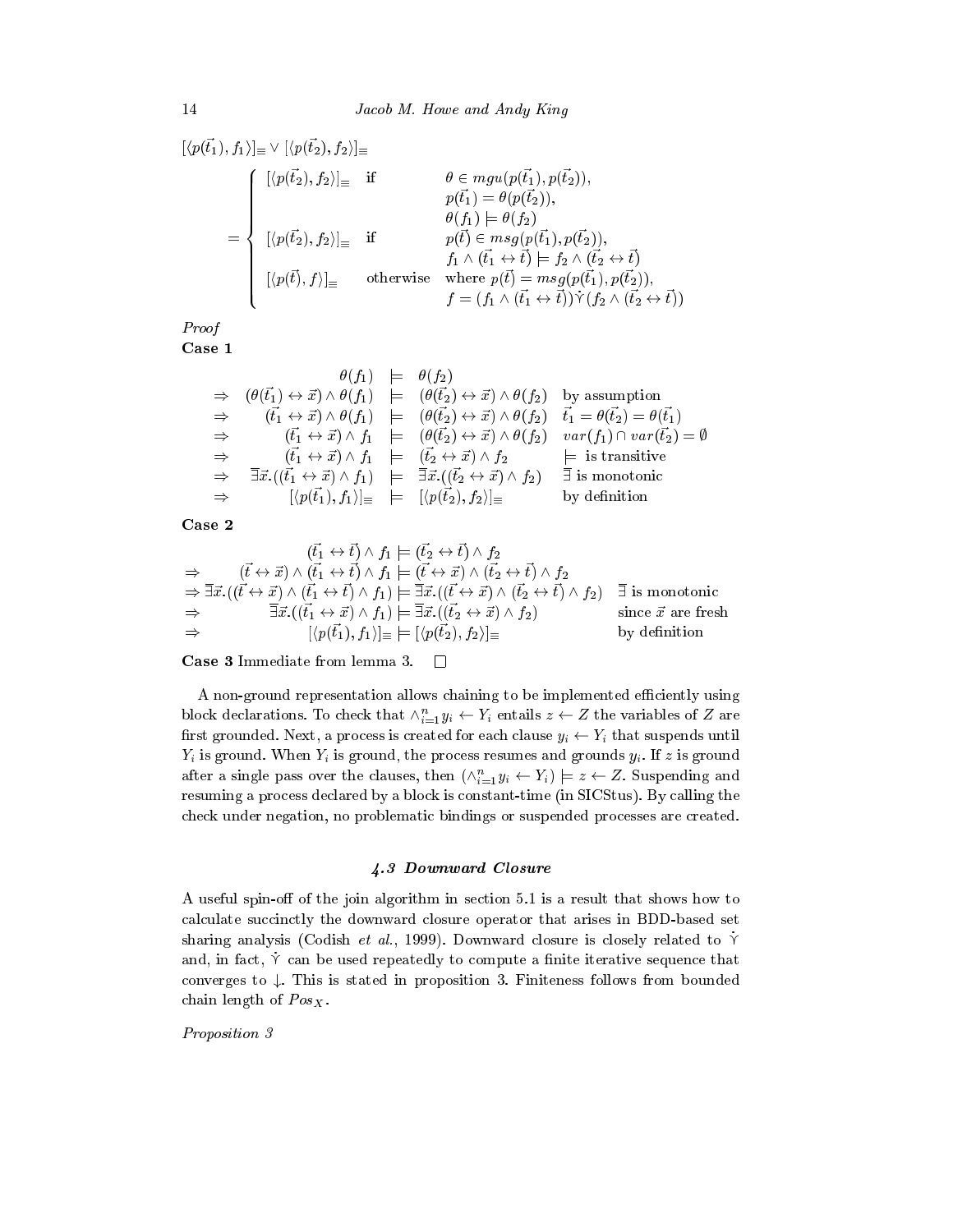Let  $f \in Pos_X$ . Then  $\downarrow f = \vee_{i>1} f_i$  where  $f_i \in Pos_X$  is the increasing chain given  $\begin{array}{cccc} \circ, \circ, \circ, \circ, \circ \end{array}$  ,  $\circ$  .  $\circ$ 

#### Proof

Let  $M \in \text{moae}(X \downarrow J)$ . Thus there exists  $M_j \in \text{moae}(X \setminus J)$  such that  $M = \cup_{j=1}^{\infty} M_j$ . Observe  $M_1\cap M_2$ ,  $M_3\cap M_4$ ,  $\ldots \in \text{model}_X(f_2)$  and therefore  $M \in \text{model}_X(f_{\lceil \log_2(m)\rceil})$ . Since  $m \leq 2^2$  where  $n = |X|$  it follows that  $\downarrow f \models f_{2^n}$ .

Proof by indu
tion is used for the opposite dire
tion. Observe that f1 j=#f . Suppose  $f_i \models \downarrow f$ . Let  $M \in \mathit{model}_X(f_{i+1})$ . By lemma 1 there exists  $M_1, M_2 \in \mathit{model}_X(f_i)$ su
h that M = M1 \ M2. By the indu
tive hypothesis M1; M2 <sup>2</sup> modelX(#f ) thus  $M \in \mathit{model}_X(\downarrow f)$ . Hence  $f_{i+1} \models \downarrow f$ .

Finally,  $v_i=1j_i$   $\in$   $\omega_j$   $\chi$  since  $j_1$   $\in$   $\tau$  or  $\chi$  and generate the thus  $\tau$   $\tau$ model  $_X(\vee_{i=1}f_i)$ .  $\Box$ 

The significance of this is that it enables  $\downarrow$  to be implemented straightforwardly with standard BDD operations. This saves the implement or the task of coding another BDD operation.

#### 4.4 Proje
tion

Projection is only applied to the P component of the GEP representation (since projection is onto the variables of the GE component). Projection is another exponential operation. Again, this operation can be filtered by recognising special cases where the projection can be calculated with lower complexity. The projection algorithm implemented is based on a Fourier-Motzkin style algorithm (as opposed to a Schröder variable elimination algorithm). The algorithm is syntactic and each of the variables to be projected out is eliminated in turn. The first two steps collect clauses with the variable to be projected out occurring in them, the third performs the projection by syllogising and the fourth increases efficiency by removing redundant clauses. Suppose that  $f = \wedge F$ , where F is a set of clauses, and suppose x is to be projected out of  $f$ .

- 1. All those clauses with x as their head are found, giving  $H = \{x \leftarrow X_i \mid i \in I\}$ , where  $I$  is a (possibly empty) index set.
- 2. All those clauses with x in the body are found, giving  $B = \{y \leftarrow Y_j \mid j \in J\}$ , where J is a (possibly empty) index set and  $x \in Y_j$  for each  $j \in J$ .
- 3. Let  $Z_{i,j} = X_i \cup (Y_j \setminus \{x\})$ . Then  $N = \{y \leftarrow Z_{i,j} \mid i \in I \wedge j \in J \wedge y \notin Z_{i,j}\}\$ (syllogising). Put  $F = ((F \setminus H) \setminus D) \cup N$ . (Then  $\exists x, f \equiv \land F$ .)
- 4. A ompa
t representation is maintained by eliminating redundant lauses  $_{\rm I}$   $_{\rm I}$   $_{\rm I}$   $_{\rm COIII}$   $_{\rm I}$   $_{\rm COIII}$   $_{\rm I}$ .

All four steps can be performed in a single pass over  $f$ . A final pass over  $f$  retracts clauses such as  $x \leftarrow true$  by binding x to true and also removes clause pairs such as  $y \leftarrow z$  and  $z \leftarrow y$  by unifying y and z.

At each pass the cost of step 4, the compaction process, is quadratic in the size of the formula to be ompa
ted (sin
e the ompa
tion an be redu
ed to a linear number of entailment checks, each of which is linear). The point of compaction is to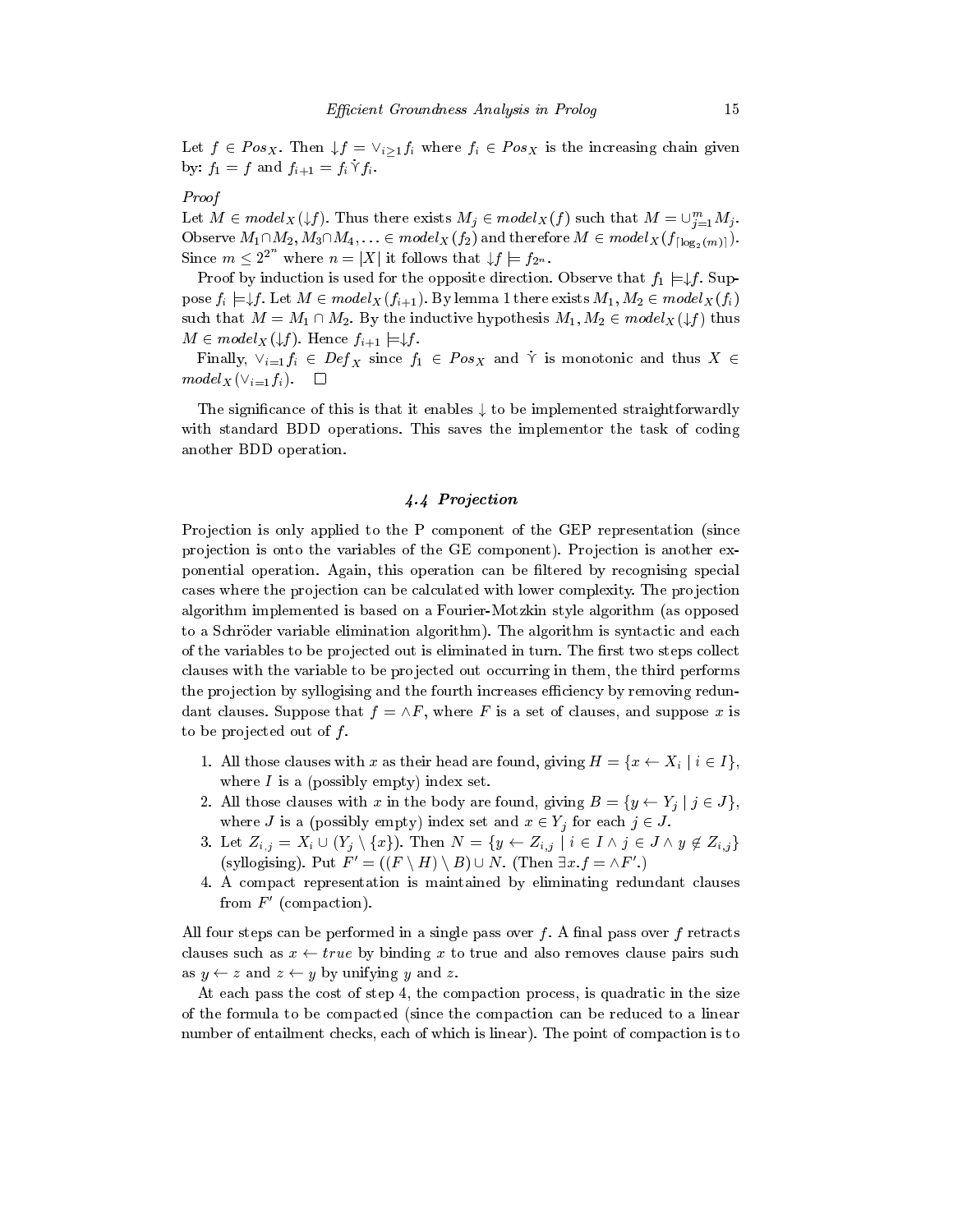keep the representation small. Therefore, if the result of projecting out a variable (prior to ompa
tion) is smaller than the original formula, then ompa
tion appears to be unne
essary. Thus, step 4 is only applied when the number of lauses in the result of the projection is strictly greater than the number of clauses in the original formula. Notice also that in the filtered case the number of syllogisms is linear in the number of occurrences of the variable being projected out. Table 3 details the relative frequency with which the filtered and compaction cases are encountered. Observe that the vast majority of cases do not require compaction. Finally notice that join is defined in terms of projection, hence the filter for projection is inherited by join.

|                     | file strips chat parser $\sin y 5-2$ peval aircraft essin chat $80$ aqua c |  |  |                             |  |
|---------------------|----------------------------------------------------------------------------|--|--|-----------------------------|--|
| $\text{filt}$ 100.0 | 99.8                                                                       |  |  |                             |  |
| $\text{elim}$ 0.0   | 0.2                                                                        |  |  | $[0.0]$ 2.6 0.0 0.6 0.3 3.9 |  |

Table 3. Frequency Analysis of Compaction in Projection (induced magic)

Notice that filtered algorithms break up an operation into several components of increasing complexity. The filtered algorithm then suggests natural places at which to widen, i. e. the high omplexity omponent is widened from above using a heap approximation. This approximation might be acceptable since the high complexity ase will be alled infrequently. For example, widening might be used to improve the worst case complexity of projection (and hence join) for non-canonical  $Def.$ 

#### 5 Implementation of the Iteration Strategy

Sections 3 and 4 are concerned with the representation of the abstract domain and the design and implementation of domain operations. The overall efficiency of an analyser depends not only on these operations, but also on the iteration strategy employed within the fixpoint engine. A fixpoint engine has to trade off the complexity of its data-stru
tures against the degree of re
omputation that these data-stru
tures factor out. For example, semi-naïve iteration (Bancilhon & Ramakrishnan, 1986) has very simple data-structures, but entails a degree of recomputation, whereas PLAI (Hermenegildo *et al.*, 2000) tracks dependencies with dynamically generated graphs to dramati
ally redu
e the amount of re
omputation.

Fixpoint engines with dependency tracking which have been applied to logic programming analyses in
lude: PLAI (Muthukumar & Hermenegildo, 1992; Hermenegildo et al., 2000), GAIA (Le Charlier & Van Hentenryck, 1994), the CLP $(\mathcal{R})$  engine (Kelly et al., 1998) and GENA (Fe
ht & Seidl, 1996; Fe
ht, 1997; Fe
ht & Seidl, 1999). An alternative to on-the-fly dependency tracking is to use semi-naïve iteration driven by a redo worklist detailing whi
h all and answer patterns need to be re-evaluated and (possibly) in whi
h order. One instan
e of this is indu
ed magi (Codish, 1999a) under eager evaluation (Wunderwald, 1995), whi
h fa
tors out mu
h of the re
omputation that arises through magi transformation. Other instan
es use knowledge of the dependen
ies to help order the redo list and thereby reduce unnecessary computation  $-$  this is typically done by statically calculating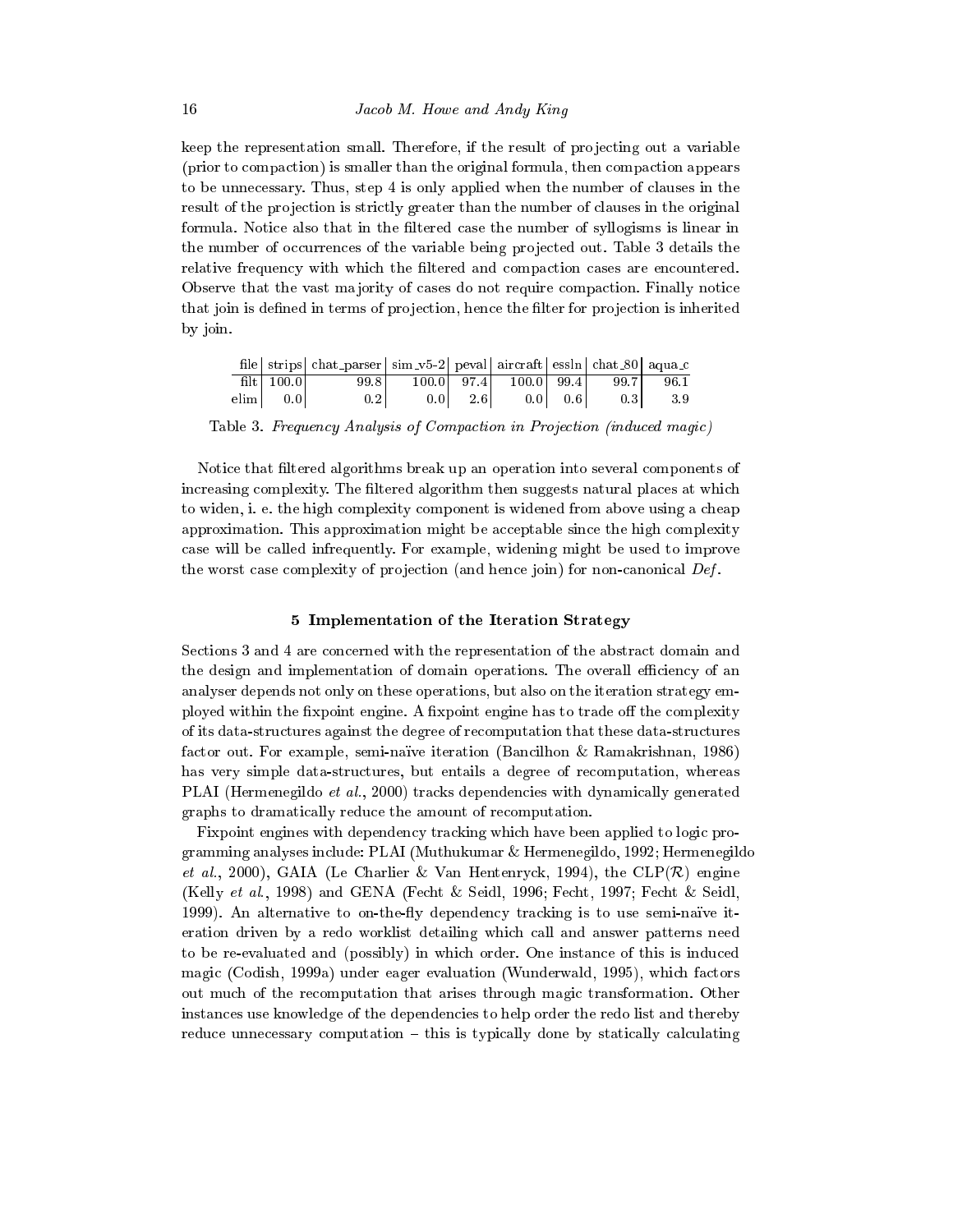SCCs (Gallagher & de Waal, 1994), possibly re
ursively (Bourdon
le, 1993), on the all graph or on the all graph of the magi program.

The benefit of reduced recomputation is dependent upon the cost of the abstract domain operations. Therefore the sophisti
ation of the iteration strategies of engines su
h as PLAI and GENA is of most value when the domain operations are omplex. The present paper has designed its analysis so that heavyweight domain operations are infrequently alled, hen
e an iteration strategy employing simpler data-structures, but possibly introducing extra computation, is worthy of consideration. The analyser described in (Howe  $&$  King, 2000) used induced magic under eager evaluation. The current analyser builds on this work by adopting tactics inspired by PLAI, GAIA and GENA into the indu
ed magi framework. Importantly these tactics require no extra data-structures and little computational effort. Experimental results suggest that this hoi
e of iteration strategy is well suited to Def -based groundness analysis.

#### 5.1 Ordered Indu
ed Magi

Induced magic was introduced in (Codish, 1999a), where a meta-interpreter for semi-naïve, goal-dependent, bottom-up evaluation is presented. The analyser described in (Howe & King, 2000) implements a variant of this scheme using eager evaluation. In that paper, eager evaluation was implemented without an explicit redo list as follows: each time a new call or answer pattern is generated, the metainterpreter invokes a predicate, solve, which re-evaluates the appropriate clauses. The re-evaluation of a clause may in turn generate new calls to solve so that one call may start before another finishes. The status of these calls is maintained on the stack, which simulates a redo list. Henceforth, this strategy is referred to as *eager* induced magic.

As noted by other authors, simple optimisations can significantly impact on performance. In particular, as noted in (Hermenegildo *et al.*, 2000), evaluations resulting from new alls should be performed before those resulting from new answers, and a call to solve for one rule should finish before another call to solve for another rule starts. These optimisations annot be integrated with sta
k based eager evaluation because they rely on reordering the calls to solve. Hence a redo list is reintrodu
ed in order to make these optimisations.

The meta-interpreter listed in Fig. 2 illustrates how a redo list an be integrated with induced magic. Four of the predicates are represented as atoms in the dynamic database: redo/2, the redo list; fact/4, the call and answer patterns, where propositional formulae are represented as difference lists  $-$  specifically, the fourth argument is an open list with the third argument being its tail; head\_to\_clause/2, representing the head and body for each clause; atom\_to\_clause/4, representing the clauses with a given atom in the body. Before invoking  $oim\_solve/0$ , a call to cond\_assert/3 is required. This has the effect of adding the top-level call to the fact/4 database and adding the call pattern to the redo/2 database, thereby initialising the fixpoint calculation. Evaluation is driven by the redo list. If the redo list contains call patterns, then the first (most recently introduced) is removed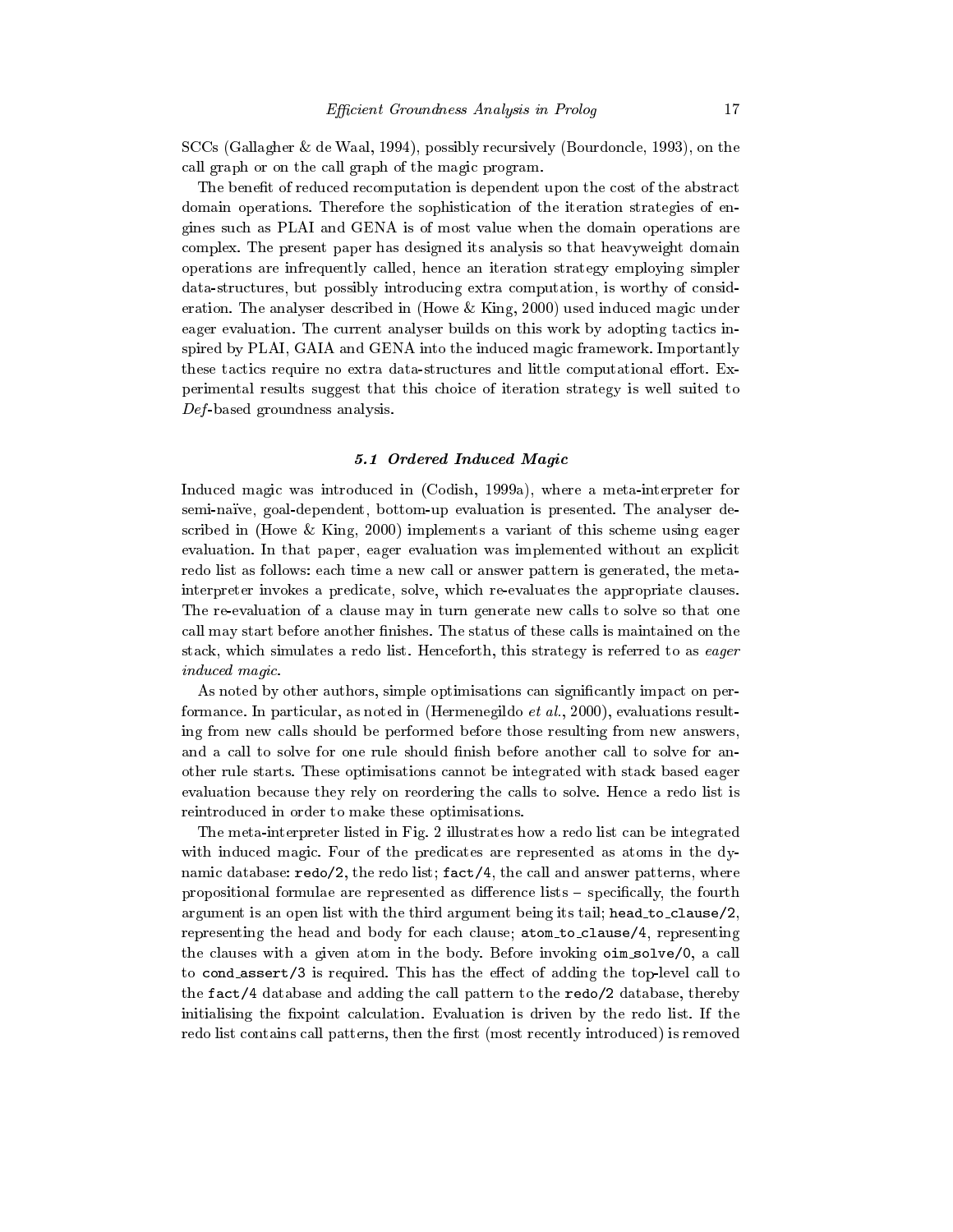```
oim_solve :-
   retract(redo(call, Atom)), !, (call_solve(Atom); oim_solve).
oim_solve :-
   retra
t(redo(answ, Atom)), !, (answ_solve(Atom); oim_solve).

all_solve(Head) :-
   head_to_clause(Head, Body), fact(call, Head, [], Form1),
    solve_right(Body, Form1, Form2), 
ond_assert(answ, Head, Form2), fail.
answ_solve(Atom) :-
   atom_to_
lause(Atom, Head, Left, Right),
   fact(call, Head, [], Form1), fact(answ, Atom, Form1, Form2),
   solve_left(Left, Form2, Form3), solve_right(Right, Form3, Form4),

ond_assert(answ, Head, Form4), fail.
solve_left([], Form, Form).
solve_left([Atom | Atoms], Form1, Form3) :-
   fact (answ, Atom, Form1, Form2), solve_left (Atoms, Form2, Form3).
solve_right([], Form, Form).
solve\_right([Atom \mid Atoms], Form1, Form2) :-
    solve_right(Atom, Atoms, Form1, Form2).
solve_right(Atom, _, Form, _) :-
    cond_assert(call, Atom, Form), !, redo_assert(answ, Atom), fail.
solve_right(Atom, Atoms, Form1, Form3) :-
   fact (answ, Atom, Form1, Form2), solve_right (Atoms, Form2, Form3).
```
Fig. 2. A Meta-interpreter for Ordered Induced Magic

and call\_solve/1 is invoked. If the redo list contains only answer patterns, then the first is removed and control is passed to answ\_solve/1. The meta-interpreter terminates (with failure) when the redo list is empty.

The predicate call\_solve/1 re-evaluates those clauses whose heads match a new call pattern. It first looks up a body for a clause with a given head followed by the urrent all pattern for head, then solves the body in indu
ed magi fashion with solve\_right/3. If cond\_assert/3 is called with a call (answer) pattern that does not entail the call (answer) pattern in fact/4, then it succeeds, updating the fact of the same in the same (and new patterns and the new fines are new things the new things of the new (answer) pattern is added to the beginning of the redo/2 database. The predi
ate answ solve/1 re-evaluates those lauses ontaining <sup>a</sup> body atom whi
h mat
hes <sup>a</sup> new answer pattern. It looks up a lause with a body that ontains a given atom, solves the body to the left of the atom and then to the right of the atom. If a new call pattern is encountered in solve\_right/4, then the evaluation of the clause is aborted, as the new all may give a new answer for this body atom. In this situation, al
ulating an answer for the head with the old body answer will result in an answer that needs to be re-calculated. To ensure that the clause is re-evaluated, an answer for the body atom is put in the redo list by redo assert/2. This iteration strategy is referred to as ordered indu
ed magi
.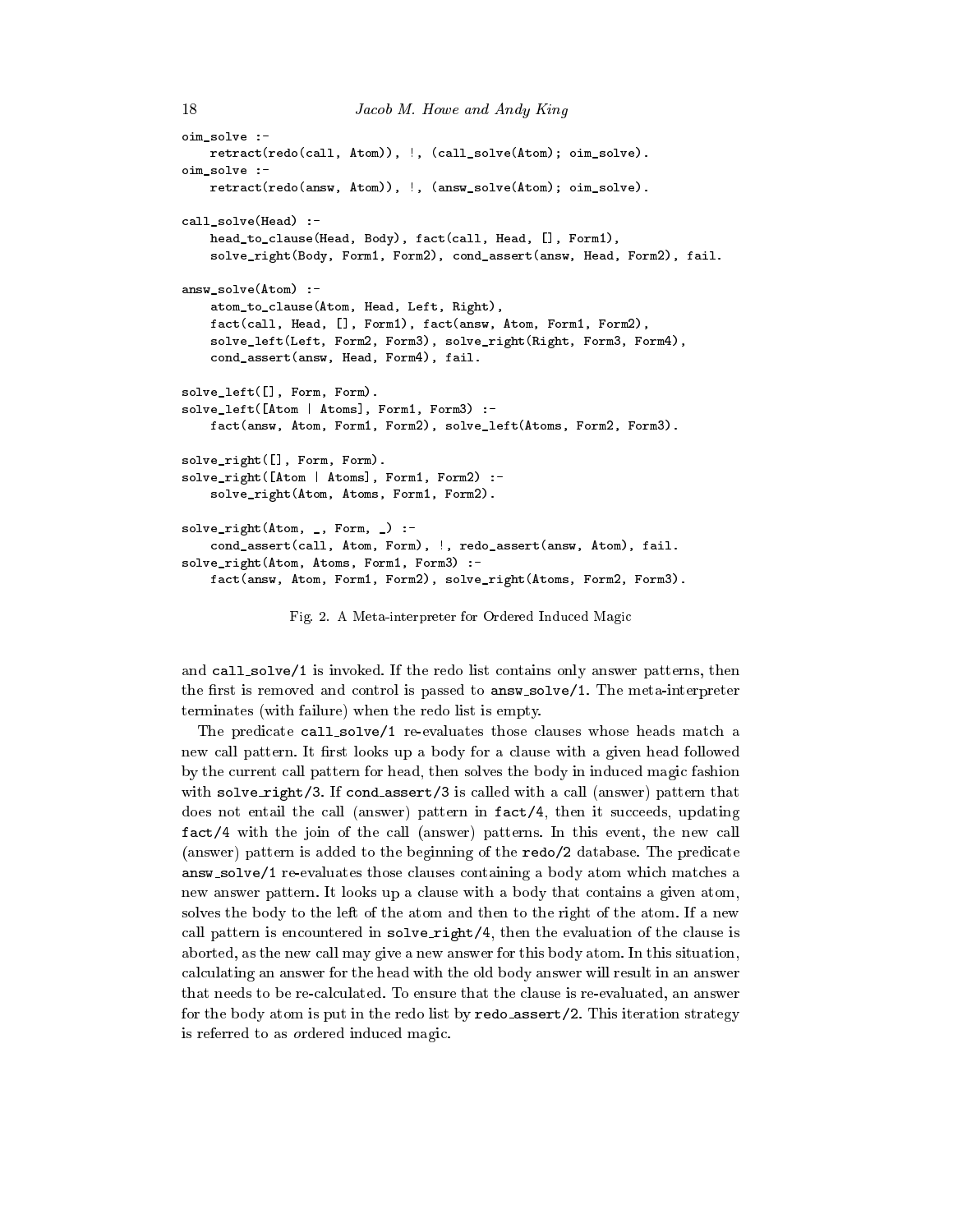#### 5.2 SCC-based Strategies

In order to assess the suitability of ordered induced magic as a fixpoint strategy for Def-based groundness analysis, it has been compared with a variety of popular SCC-based methods. The fixpoint engine can be driven either by considering the top-level  $SCCs$  (Gallagher & de Waal, 1994) or by considering the recursive nesting of SCCs, for example (Bourdoncle, 1993). The SCCs can be statically calculated either on the all graph of the magi
ked program or on the all graph of the original program.

SCCs for the call graph of the magicked program (in topological order) are calculated using Tarjan's algorithm (Tarjan, 1972). The fixpoint calculation then proeeds bottom-up, stabilising on the (
all and answer) predi
ates in ea
h SCC in topologi
al order. If an SCC ontains a single, non-re
ursive, (
all or answer) predicate, then the predicate must stabilise immediately, hence no fixpoint check is needed. This strategy is henceforth referred to as *SCC* magic.

A more sophisticated SCC-based tactic is to calculate SCCs within an SCC, as suggested by Bourdoncle (Bourdoncle, 1993). The 'recursive strategy' described by Bourdoncle recursively applies Tarjan's algorithm to each non-trivial SCC having removed an appropriate node (the head node) and corresponding edges. The fixpoint calculation proceeds bottom-up, stabilising on the (call and answer) predicates in each component recursively. The fixpoint check need only be made at the head node. This is strategy has potential for reaching a fixpoint in a particularly small number of updates. This strategy is henceforth referred to as *Bourdoncle magic*.

Since both SCC magic and Bourdoncle magic work on the call graph of the magic program, they cannot be combined with induced magic; the ordering of the re-evaluations conflicts. Calculating SCCs on the call graph of the original program may be combined with (ordered) induced magic. The order in which the calls are en
ountered is determined by the top-down left-to-right exe
ution of the program and the evaluation of a call may add new answers to the redo list. SCCs can be used to order new answers as they are added to the redo list. This strategy is henceforth referred to as *SCC induced magic*. However, since calls are re-evaluated in preferen
e to answers, the order of answers in the redo list is largely determined by the order of the calls. Consequently, SCCs should have a negligible effect on performan
e.

#### 5.3 Dynami Dependen
y Tra
king

One test of the efficacy of an iteration strategy is the number of iterations required to reach the fixpoint. In order to assess how well ordered induced magic behaves, a more sophisticated iteration strategy based on dynamic dependency tracking was implemented. The strategy hosen was that of WRT solver of GENA (Fe
ht, 1997; Fecht & Seidl, 1999) since this recent work is particularly well described, has extensive experimental results and conveniently fits with the worklist model.

The WRT strategy utilises a worklist, which is effectively reordered on-the-fly. To quote Fe
ht and Seidl (Fe
ht & Seidl, 1996), \The worklist now is organized as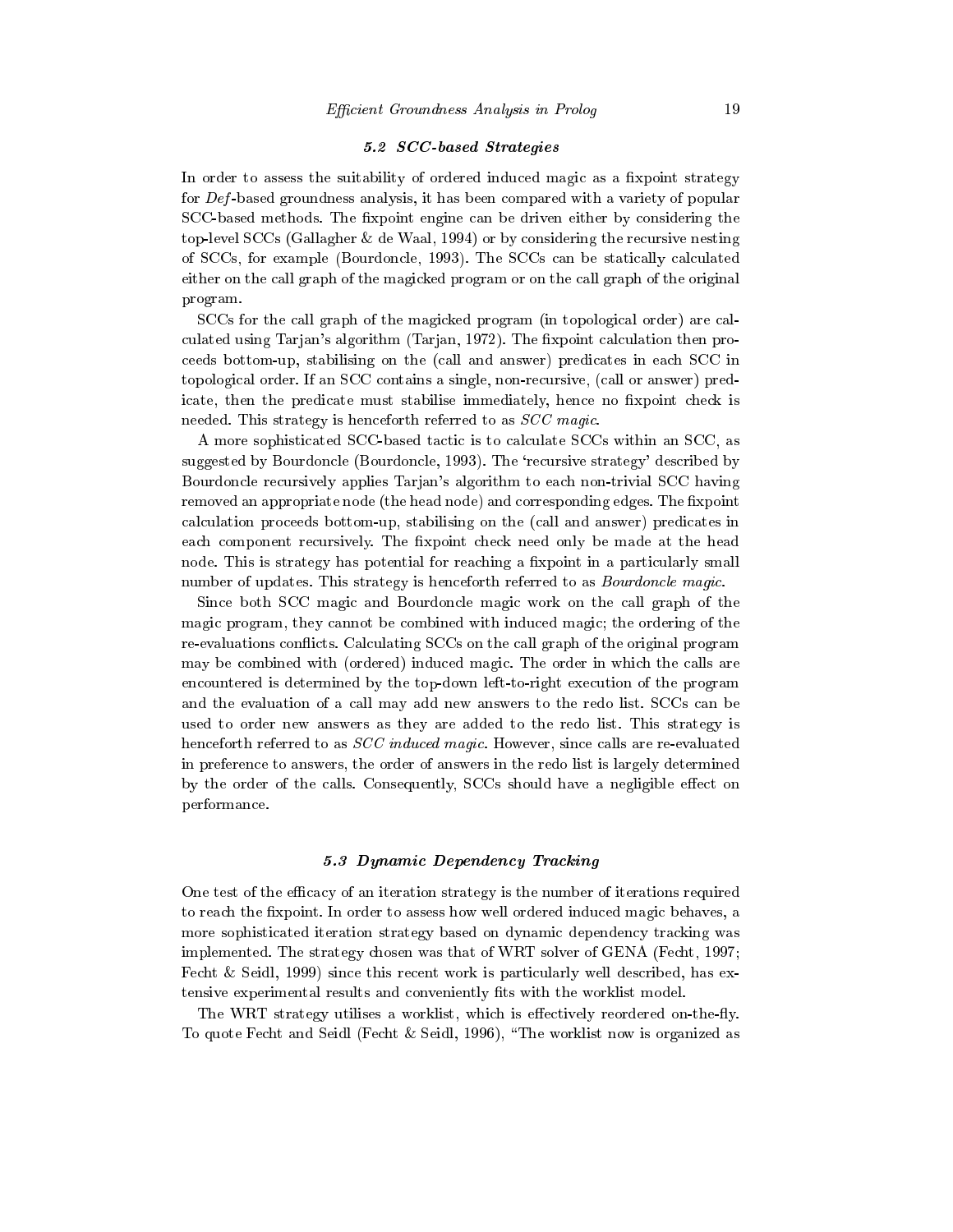| file          | rubikl | chat parser | sim_v5-2  peval  aircraft |      |       | essin  | chat 801 | aqua_c |
|---------------|--------|-------------|---------------------------|------|-------|--------|----------|--------|
| meet          | 39.3   | 40.5        | 41.5                      | 44.6 | 35.4  | 48.3   | 41.0     | 43.5   |
| ioin          | 8.7    | 8.7         | 10.0                      | 6.4I | 10.5  | 8.01   | 9.1      | 8.7    |
| (dif)<br>join | 1.0    | 2.0         | 0.1                       | 2.6  | 0.2   | 0.7    | 1.8      | 1.3    |
| equiv         | 8.7    | 8.7         | 10.0                      | 6.41 | 10.5  | 8.01   | 9.1      | 8.7    |
| proj          | 5.8    | 4.7         | 4.5                       | 7.1  | 4.1   | 4.0    | 4.4      | 4.2    |
| rename        | 36.5   | 35.4        | 34.1                      | 33.0 | 39.3  | 31.0   | 34.5     | 33.6   |
| total         | 6646   | 11324       | 5748                      | 3992 | 12550 | 117541 | 32906    | 109612 |

 $\mathbf{r}$  $\sim$  10  $\mathbf{H}$  $\sim$  1  $\alpha$  and  $\beta$  and  $x + y + z$ 

Table 4. Frequency Analysis: Non-canonical Def Analyser with Ordered Induced Magi

|                     | file strips chat parser sim v5-2 peval aircraft essin chat 80 aqua c |                                      |  |                           |  |
|---------------------|----------------------------------------------------------------------|--------------------------------------|--|---------------------------|--|
| $\text{filt}$ 100.0 |                                                                      | 99.7 100.0 98.4 100.0 99.7 99.7 98.0 |  |                           |  |
| $elim$ 0.0          | 0.3                                                                  |                                      |  | $0.0$ 1.6 0.0 0.3 0.3 2.0 |  |

Table 5. Frequency Analysis of Compaction in Projection (Ordered Induced Magi
)

a  $(max)$  priority queue where the priority of an element  $[call pattern]$  is given by its time stamp," where the time stamp re
ords the last time the solver was alled for that call pattern. If, whilst solving for a call pattern, new call patterns are en
ountered, then the bottom answer pattern is not simply returned. Instead the solver tries to recursively compute a better approximation to this answer pattern. This tactic is also applied in PLAI and GAIA, though realised differently.

The WRT strategy of GENA gives a small number of updates, hen
e is an attractive iteration strategy. However, its implementation in a backtrack driven meta-interpreter requires extensive use of the dynami database for the auxiliary data-stru
tures. In Prolog this is potentially expensive (Hermenegildo et al., 1992).

#### 5.4 Frequen
y Analysis for Def : Reprise

In section 4 a frequency analysis of the abstract domain operations in Def-based groundness analysis was given. It was then argued that in light of these results ertain hoi
es about the abstra
t domain operations should be made. These results are dependent on the iteration strategy of the analyser. In this se
tion several different iteration strategies have been proposed and it needs to be checked that these give similar proportions of calls to the abstract domain operations – that is, that the hoi
es for the abstra
t domain operations remain justied. Table 4 gives the frequency analysis for ordered induced magic driving non-canonical Def and indi
ates that the hoi
es of domain operation remain valid. Note that for the BDD analyser, each rename is accompanied by a projection  $-$  this is not the case for non-canonical Def, explaining the lesser frequency of projection. This makes the nonanoni
al Def representation appear even more suitable. Table 5 demonstrates that pro je
tion still almost always avoids ompa
tion. Similar distributions are found with the other iteration strategies and for brevity these tables are omitted.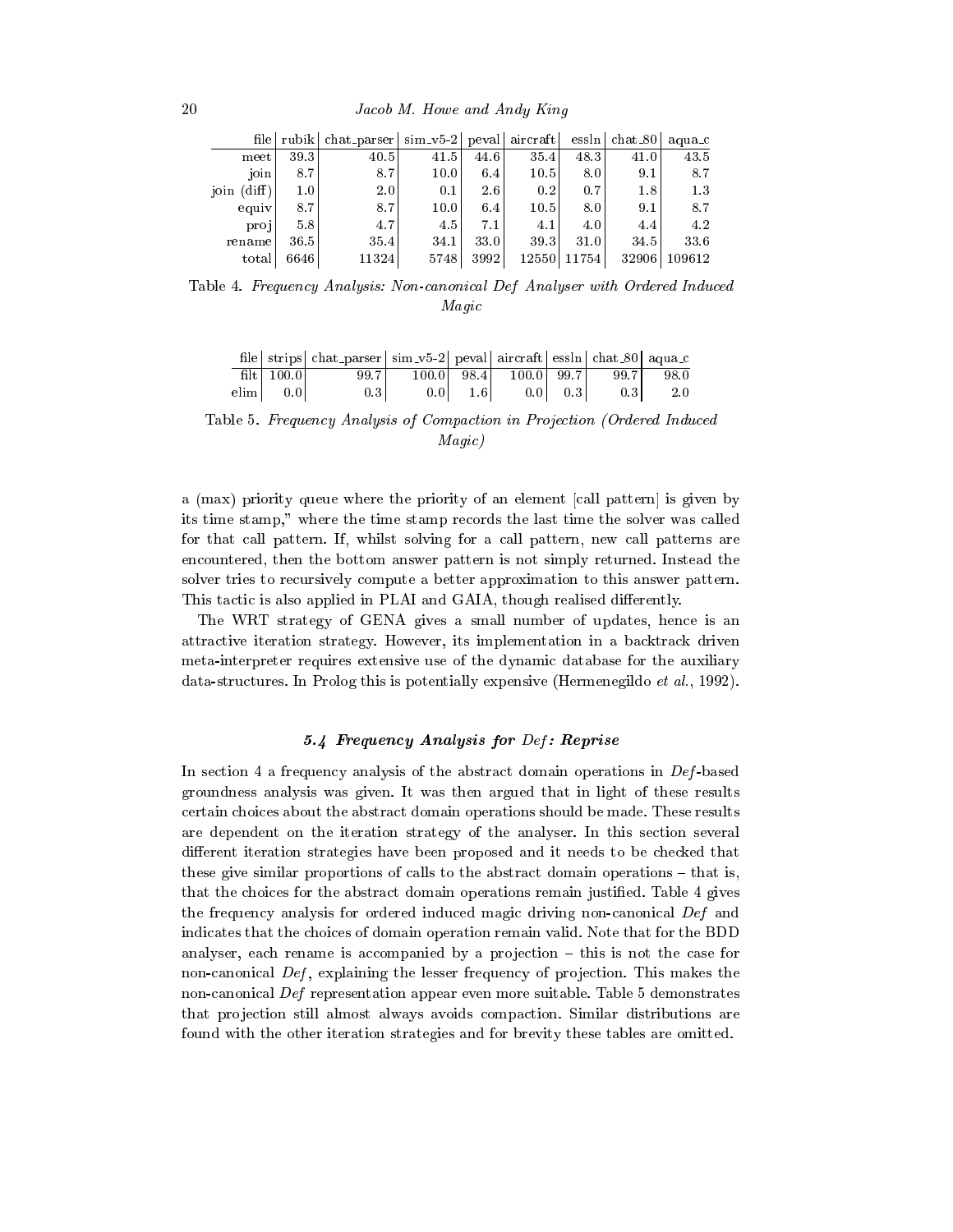#### 6 Experimental Evaluation

This section gives experimental results for a number of analysers with the objective of omparing the analysis proposed in the previous se
tions with existing te
hniques and evaluating the impact of the various tactics utilised. These analysers are built by sele
ting appropriate ombinations of: abstra
t domain, domain representation, iteration strategy and optimisations. The analysers are evaluated in terms of both execution time and the underlying behaviour (i. e. the number of updates). All implementations are oded in SICStus Prolog 3.8.3 with the ex
eption of the domain operations for Pos, which were written in C by Schachte (Schachte, 1999). The analysers were run on a 296MHz Sun UltraSPARC-II with 1GByte of RAM running Solaris 2.6. Programs are abstracted following the elegant (two program) scheme of (Bueno *et al.*, 1996) to guarantee correctness. Programs are normalised to definite clauses. Timings are the arithmetic mean over 10 runs. Timeouts were set at five minutes.

#### 6.1 Domains: Timings and Pre
ision

Tables 6 and 7 give timing and precision results for the domains *EPos*, Def represented in DBCF, non-canonical Def (denoted GEP after the representation) and Pos. In these tables, file is the name of the program analysed; size is the number of abstra
t lauses in the normalised program; abs is the time taken to read, parse and normalise the input file, producing the abstract program; fixpoint details the analysis time for the various domains; pre
ision gives the total number of ground arguments in the all and answer patterns found by ea
h analysis (ex
luding those introduced by normalising the program); % prec. loss gives the loss of precision of EPos and Def as compared to  $Pos -$  to emphasise where precision is lost, entries are only made when there is a pre
ison loss. All the analyses were driven by the ordered indu
ed magi iteration strategy.

First consider precision. As is well known, in practice, for goal-dependent groundness analysis, the precision of  $Def$  is very close to that of Pos. In the benchmark suite used here, Def loses ground arguments in only two programs: rotate.pl, which loses three arguments, and  $\dim_v 5-2$ .pl, where two arguments are lost. *EPos* loses pre
ision in several programs, but still performs reasonably well. (Goal-independent analysis precision comparisons for *EPos* and *Def* are given in (Heaton *et al.*, 2000) and (Genaim & Codish, 2001). These show that  $EPos$  loses significant precision, whereas  $Def$  gives precision close to that of  $Pos.$ )

The non-canonical Def analyser appears to be fast and scalable  $-$  taking more than a se
ond to analyse only the largest ben
hmark program. This analyser does not employ widening (however, in
orporating a widening would guarantee robustness of the analyser, even for pathological programs (Genaim *et al.*, 2001)). Notice that the analysis times for all the programs is close to the abstraction time  $-$  this suggests that a large speed up in the analysis time needs to be oupled with a commensurate speedup in the abstracter.

The non-canonical Def analysis times are comparable to those for EPos for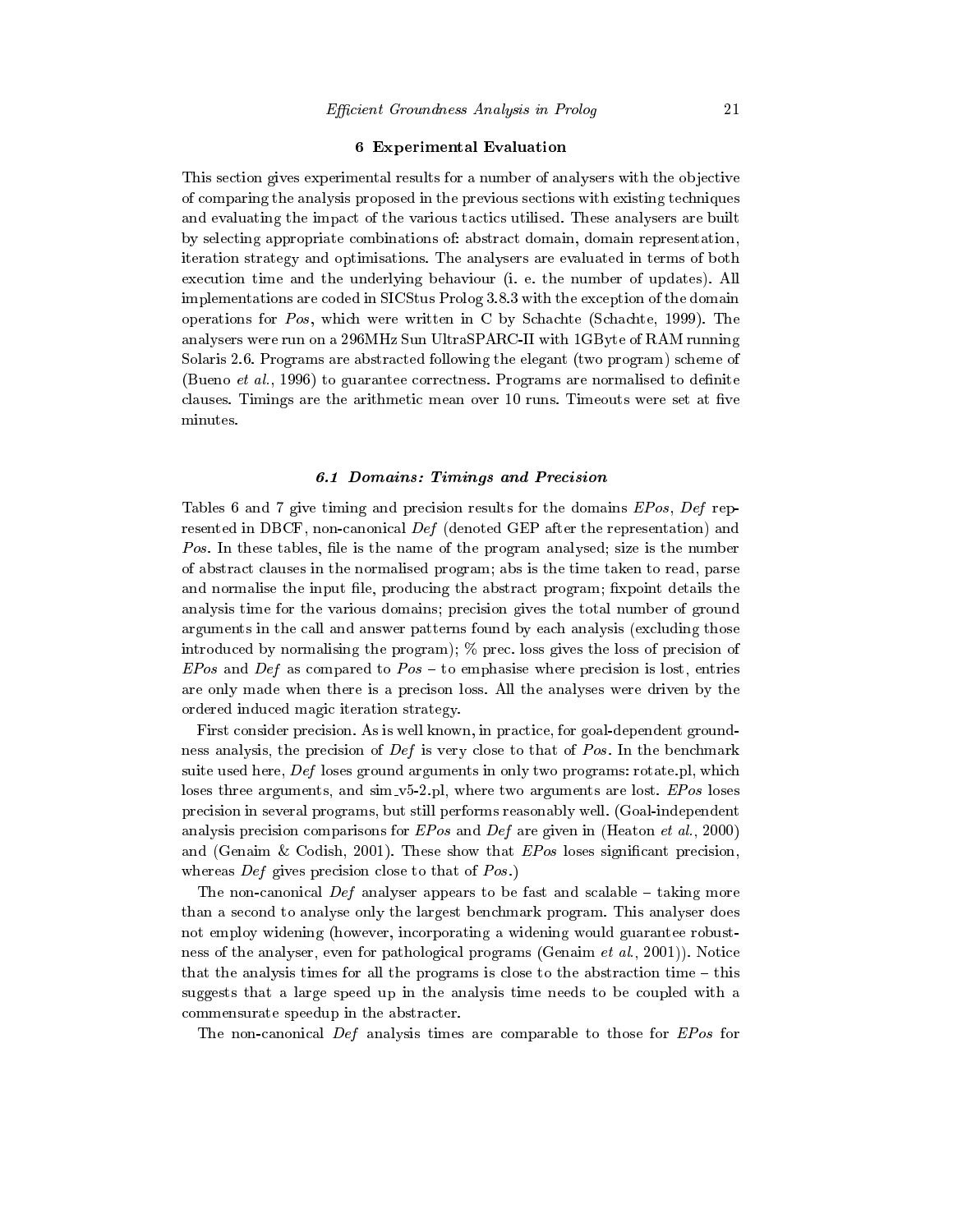22 Ja
ob M. Howe and Andy King

|                    |        |           |           | fixpoint                 |               |               |       | precision             |        |                | $\%$ prec. loss |      |
|--------------------|--------|-----------|-----------|--------------------------|---------------|---------------|-------|-----------------------|--------|----------------|-----------------|------|
| file               | size   | abs       |           | EPos DBCF GEP Pos        |               |               |       | $EPos$ DBCF GEP $Pos$ |        |                | EPos            | Def  |
| append.pl          | $^{2}$ | 0.00      | $_{0.00}$ | 0.01                     |               | $0.01$ $0.01$ | 3     | 4                     | 4      | 4              | 25.0            |      |
| rotate.pl          |        | 3 0.00    | 0.00      | 0.01                     |               | $0.01$ $0.01$ | $\,2$ | 3                     | 3      | 6              | 66.6            | 50.0 |
| mort gage.clpr     |        | $4\,0.00$ | 0.00      | 3.31                     |               | $0.00\ 0.04$  | 6     | 6                     | 6      | 6              |                 |      |
| qsort.pl           |        | 6 0.01    | 0.00      | 0.00                     |               | 0.00 0.01     | 11    | 11                    | 11     | 11             |                 |      |
| rev.pl             |        | 6 0.01    | 0.00      | 0.01                     |               | $0.01$ $0.01$ | 0     | 0                     | 0      | 0              |                 |      |
| queens.pl          |        | 9 0.00    | 0.00      | 0.04                     |               | $0.00\ 0.02$  | 3     | 3                     | 3      | 3              |                 |      |
| zebra.pl           |        | 9 0.01    | 0.00      | 0.06                     |               | $0.01$ $0.10$ | 19    | 19                    | 19     | 19             |                 |      |
| laplace.clpr       |        | 10 0.01   | 0.00      | 0.08                     |               | $0.01$ $0.01$ | 0     | 0                     | 0      | 0              |                 |      |
| shape.pl           |        | 11 0.00   | 0.00      | 0.04                     |               | $0.00\ 0.03$  | 6     | 6                     | 6      | 6              |                 |      |
| parity pl          |        | 12 0.01   | 0.00      | 3.24                     | 0.52          |               | 0     | 0                     | 0      |                |                 |      |
| treeorder.pl       |        | 12 0.00   | 0.00      | 0.20                     |               | $0.01$ $0.03$ | 0     | 0                     | 0      | 0              |                 |      |
| fastcolor.pl       |        | 13 0.04   | 0.00      | 0.00                     | $0.01$ $0.01$ |               | 14    | 14                    | 14     | 14             |                 |      |
| music.pl           |        | 13 0.01   | 0.01      | $\equiv$                 |               | $0.02$ 0.07   | 2     | -                     | 2      | $\overline{2}$ |                 |      |
| serialize.pl       |        | 13 0.01   | 0.00      | 0.12                     |               | $0.00\ 0.06$  | 3     | 3                     | 3      | 3              |                 |      |
| crypt_wamcc.pl     |        | 19 0.02   | 0.01      | 0.03                     |               | $0.01$ $0.04$ | 31    | 31                    | 31     | 31             |                 |      |
| option.clpr        |        | 19 0.02   | 0.00      | 1.27                     |               | $0.02\ 0.07$  | 42    | 42                    | 42     | 42             |                 |      |
| circuit.clpr       |        | 20 0.02   | 0.00      | 52.69                    |               | $0.02\;0.12$  | 3     | 3                     | 3      | 3              |                 |      |
| air.clpr           |        | 20 0.01   | 0.00      | 44.63                    |               | $0.02\ 0.09$  | 9     | 9                     | 9      | 9              |                 |      |
| dnf.clpr           |        | 22 0.02   | 0.01      | 0.01                     |               | $0.00\ 0.03$  | 8     | 8                     | 8      | 8              |                 |      |
| deg.pl             |        | 23 0.02   | 0.00      | 0.01                     |               | $0.00\ 0.02$  | 59    | 59                    | 59     | 59             |                 |      |
| hamiltonian.pl     |        | 23 0.02   | 0.00      | 0.01                     |               | $0.00\ 0.02$  | 37    | 37                    | 37     | 37             |                 |      |
| nandc.pl           |        | 31 0.03   | 0.02      | 0.03                     |               | $0.01$ $0.05$ | 34    | 37                    | 37     | 37             | 8.1             |      |
| semi pl            |        | 31 0.03   | 0.02      | 0.75                     |               | 0.04 0.23     | 28    | 28                    | 28     | 28             |                 |      |
| life pl            |        | 32 0.02   | 0.00      | 0.03                     |               | $0.01$ $0.05$ | 58    | 58                    | 58     | 58             |                 |      |
| poly 10.pl         |        | 32 0.03   | 0.00      | 0.02                     |               | $0.00\ 0.04$  | 45    | 45                    | 45     | 45             |                 |      |
| met a.pl           |        | 33 0.02   | 0.01      | 0.02                     |               | $0.02\ 0.03$  | 1     | 1                     | 1      | 1              |                 |      |
| rings-on-pegs.clpr |        | 34 0.02   | 0.02      | 1.20                     |               | $0.02$ $0.11$ | 11    | 11                    | 11     | 11             |                 |      |
| browse.pl          |        | 35 0.02   | 0.01      | 0.04                     |               | $0.02\ 0.04$  | 41    | 41                    | 41     | 41             |                 |      |
| gabriel.pl         |        | 38 0.03   | 0.02      | 0.06                     |               | $0.02$ $0.07$ | 37    | 37                    | 37     | 37             |                 |      |
| tsp.pl             |        | 38 0.02   | 0.02      | 0.07                     |               | $0.02$ $0.11$ | 122   | 122                   | 122    | 122            |                 |      |
| map.pl             |        | 41 0.02   | 0.02      | 0.03                     |               | $0.01$ $0.05$ | 17    | 17                    | 17     | 17             |                 |      |
| csg.clpr           |        | 42 0.04   | 0.01      | 0.00                     |               | $0.00\ 0.02$  | 8     | 8                     | 8      | 8              |                 |      |
| disj_r.pl          |        | 48 0.03   | 0.01      | 0.02                     |               | $0.02\ 0.08$  | 97    | 97                    | 97     | 97             |                 |      |
| ga.pl              |        | 48 0.08   | 0.00      | 0.03                     |               | $0.02\ 0.09$  | 141   | 141                   | 141    | 141            |                 |      |
| critical.clpr      |        | 49 0.03   | 0.01      |                          |               | $0.04$ $0.21$ | 14    | $\equiv$              | 14     | 14             |                 |      |
| robot.pl           |        | 51 0.04   | 0.00      | 0.01                     |               | $0.00\ 0.03$  | 41    | 41                    | 41     | 41             |                 |      |
| scc1.pl            |        | 51 0.03   | 0.01      | 0.08                     |               | $0.01$ $0.14$ | 89    | 89                    | 89     | 89             |                 |      |
| ime $v2 - 2$ 1 pl  |        | 53 0.04   | 0.02      | 0.30                     |               | $0.03$ $0.20$ | 100   | 101                   | 101    | 101            | 0.9             |      |
| cs r.pl            |        | 54 0.06   | 0.01      | 0.06                     |               | $0.01$ $0.09$ | 149   | 149                   | 149    | 149            |                 |      |
| tictactoe.pl       |        | 55 0.05   | $_{0.01}$ | 0.08                     |               | $0.02\ 0.09$  | 60    | 60                    | 60     | 60             |                 |      |
| flatten.pl         |        | 56 0.04   | 0.02      | 0.22                     |               | $0.04$ 0.13   | 27    | 27                    | 27     | 27             |                 |      |
| mastermind.pl      |        | 56 0.03   | 0.02      | 0.04                     |               | $0.02\ 0.09$  | 43    | 43                    | 43     | 43             |                 |      |
| dialog pl          |        | 61 0.03   | 0.01      | 0.03                     |               | $0.02\ 0.05$  | 45    | 45                    | 45     | 45             |                 |      |
| neural.pl          |        | 67 0.06   | 0.03      | 0.13                     |               | $0.02\ 0.08$  | 121   | 123                   | 123    | 123            | 1.6             |      |
| bridge.clpr        |        | 68 0.10   | 0.00      | 0.07                     |               | $0.01$ $0.09$ | 24    | 24                    | 24     | 24             |                 |      |
| conman.pl          |        | 76 0.05   | 0.00      | 0.00                     |               | $0.00\ 0.02$  | 6     | 6                     | 6      | 6              |                 |      |
| unify.pl           |        | 77 0.05   | 0.02      | 0.19                     |               | $0.05$ 0.38   | 70    | 70                    | 70     | 70             |                 |      |
| kalah.pl           |        | 78 0.04   | 0.02      | 0.05                     |               | $0.02$ $0.10$ | 199   | 199                   | 199    | 199            |                 |      |
| nbody.pl           |        | 85 0.07   | 0.03      | 0.08                     |               | $0.04$ $0.19$ | 113   | 113                   | 113    | 113            |                 |      |
| peep.pl            |        | 85 0.11   | 0.02      | 0.13                     |               | $0.03$ $0.14$ | 10    | $10\,$                | 10     | 10             |                 |      |
| sdda.pl            |        | 89 0.05   | 0.02      | 0.13                     | $0.04$ $0.12$ |               | 17    | 17                    | 17     | 17             |                 |      |
| bryant.pl          |        | 94 0.07   | 0.06      | 0.23                     |               | 0.14 0.76     | 99    | 99                    | 99     | 99             |                 |      |
| boyer.pl           |        | 95 0.07   | 0.02      | 0.08                     |               | $0.05$ 0.08   | 3     | 3                     | 3      | 3              |                 |      |
| read.pl            |        | 101 0.09  | 0.03      | 0.15                     |               | $0.05$ $0.20$ | 99    | 99                    | 99     | 99             |                 |      |
| qplan.pl           |        | 108 0.09  | 0.02      | 0.07                     |               | $0.02\ 0.16$  | 216   | 216                   | 216    | 216            |                 |      |
| trs.pl             |        | 108 0.14  | 0.06      | $\overline{\phantom{0}}$ |               | 0.092.46      | 13    | -                     | 13     | 13             |                 |      |
| press.pl           |        | 109 0.08  | 0.07      | 0.40                     |               | $0.10\;0.36$  | 52    | 53                    | $5\,3$ | 53             | $1.8\,$         |      |
| reducer.pl         |        | 113 0.07  | 0.05      | $3.47\,$                 |               | $0.04$ $0.30$ | 41    | 41                    | 41     | 41             |                 |      |
| parser_dcg.pl      |        | 122 0.09  | 0.04      | $2.27\,$                 |               | $0.08$ 0.24   | 28    | 43                    | 43     | 43             | 34.8            |      |
| simple_analyzer.pl |        | 140 0.11  | 0.05      | 0.28                     |               | $0.10\;0.58$  | 89    | 89                    | 89     | 89             |                 |      |

Table 6. Groundness Results: Smaller Programs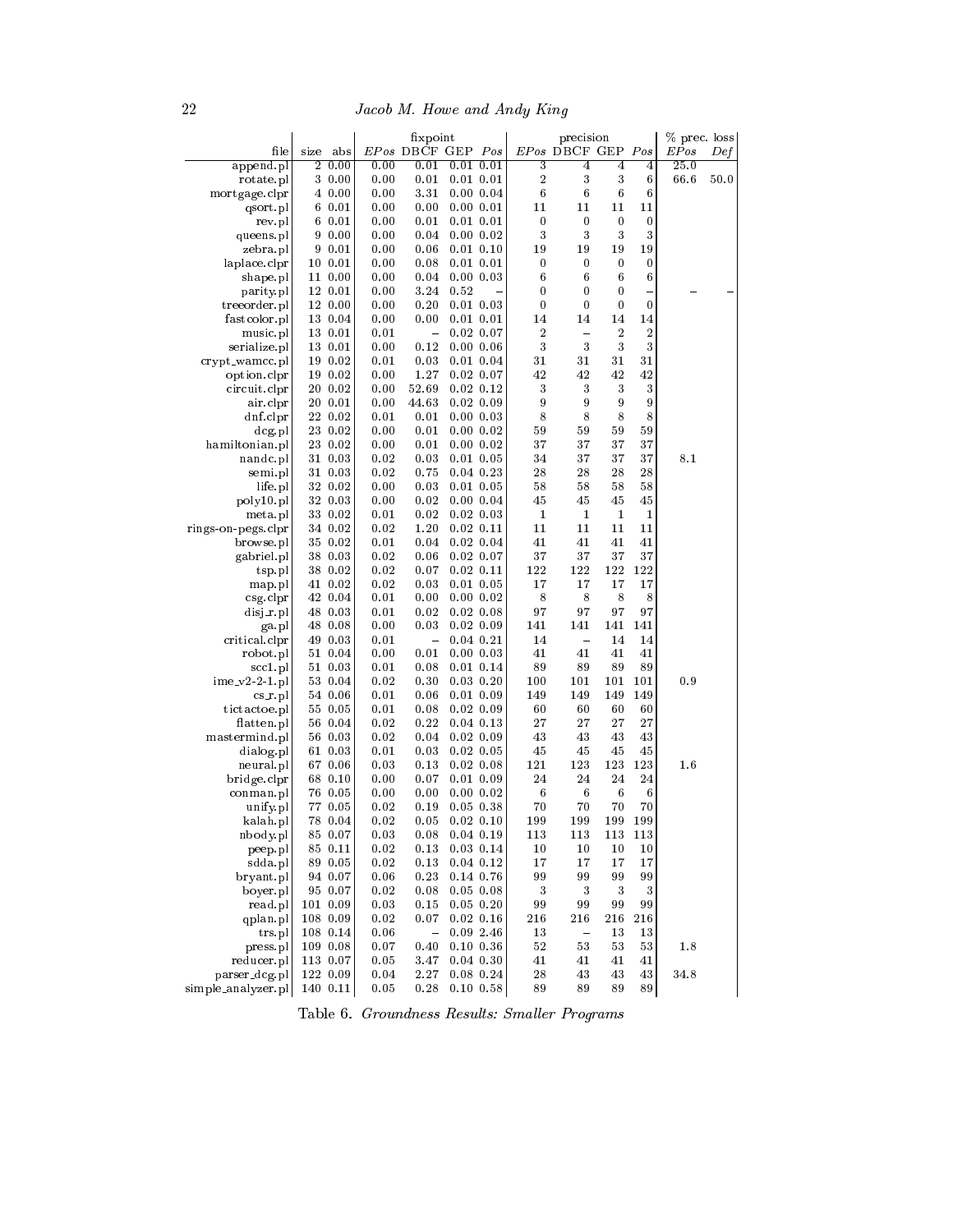| <i>Efficient Groundness Analysis in Prolog</i> |  |  |
|------------------------------------------------|--|--|
|------------------------------------------------|--|--|

|                |           |          |      | fixpoint      |      |             |      | precision     |      | % prec. loss |      |     |
|----------------|-----------|----------|------|---------------|------|-------------|------|---------------|------|--------------|------|-----|
| file           | size      | abs      |      | EPos DBCF GEP |      | Pos         |      | EPos DBCF GEP |      | Pos          | EPos | Def |
| dbqas.pl       |           | 143 0.09 | 0.02 | 0.54          | 0.03 | 0.09        | 18   | 18            | 18   | 18           |      |     |
| ann.pl         |           | 146 0.10 | 0.05 | 0.77          | 0.09 | 0.32        | 71   | 71            | 71   | 71           |      |     |
| asm.pl         |           | 160 0.17 | 0.04 | 0.08          | 0.04 | 0.17        | 90   | 90            | 90   | 90           |      |     |
| nand.pl        |           | 179 0.14 | 0.04 | 0.19          | 0.05 | 0.37        | 402  | 402           | 402  | 402          |      |     |
| Inprolog.pl    |           | 220 0.10 | 0.07 | 0.16          | 0.07 | 0.21        | 110  | 143           | 143  | 143          | 23.0 |     |
| ili pl         |           | 221 0.15 | 0.07 | 1.29          | 0.17 | 0.36        | 4    | 4             | 4    | 4            |      |     |
| strips.pl      |           | 240 0.22 | 0.02 | 0.04          | 0.03 | 0.14        | 142  | 142           | 142  | 142          |      |     |
| sim pl         |           | 244 0.20 | 0.08 | 1.69          | 0.18 | 1.38        | 100  | 100           | 100  | 100          |      |     |
| rubik.pl       |           | 255 0.20 | 0.12 |               | 0.16 | 0.46        | 158  |               | 158  | 158          |      |     |
| chat_parser.pl |           | 281 0.34 | 0.09 | 0.47          | 0.24 | 1.16        | 504  | 505           | 505  | 505          | 0.1  |     |
| $\sin v5-2$ pl |           | 288 0.23 | 0.05 | 0.15          | 0.07 | 0.32        | 455  | 455           | 455  | 457          | 0.4  | 0.4 |
| peval.pl       |           | 332 0.17 | 0.05 | 0.23          | 0.18 | 0.39        | 27   | 27            | 27   | 27           |      |     |
| aircraft.pl    |           | 395 0.55 | 0.11 | 0.21          | 0.14 | 0.55        | 687  | 687           | 687  | 687          |      |     |
| essln.pl       |           | 595 0.48 | 0.12 | 2.70          | 0.19 | 0.93        | 158  | 162           | 162  | 162          | 2.4  |     |
| $chat 80$ pl   |           | 883 1.53 | 0.38 | 8.17          | 0.76 | 4.53        | 852  | 855           | 855  | 855          | 0.3  |     |
| aqua_c.pl      | 3928 3.47 |          | 1.70 |               |      | 4.26 144.62 | 1222 |               | 1285 | 1285         | 4.9  |     |

Table 7. Groundness Results: Larger Programs

smaller programs, with *EPos* outperforming non-canonical *Def* on some of the larger benchmarks. This is unsurprising given the much better theoretical behaviour of EPos, indeed it is much in the favour of non-canonical Def that it is competitive with *EPos*. The DBCF analyser suffers from the problems discussed in section 4. The cost in meet of maintaining the canonical form often becomes significant. In cases (such as in music.pl) where the number of variables, the number of body atoms and the size of the representation are all large, the exponential nature of reducing to canonical form leads to a massive blowup in analysis time. Hence the DBCF analyser fails to produce a result for several examples and gives poor scalability. Also, the analysis appears to lack robustness – the sensitivity of the meet to the form of the program clauses leads to widely varying results. Pos performs well on most programs, but is still consistently several times slower than non-canonical  $Def. Pos$ performs particularly poorly on parity.pl (a program designed to be problematic for BDD-based Pos analysers) and aqua\_c.pl. Again, since the Pos analyser uses BDDs (essentially a canonical form) there is a cost in maintaining the representation. This can lead to a lack of robustness. It should be pointed out that the Pos analyser is not state of the art and that one using the GER representation (Bagnara & Schachte, 1999) would probably give improved results. Of course, widening could be used to give improved times for  $Pos$ , but at the cost of precision.

#### 6.2 Iteration Strategy: Timings and Updates

Table 8 gives timing results for non-canonical Def analysis when driven by various iteration strategies. The column headers are abbreviations as follows: ord stand for ordered induced magic; eim stands for eager induced magic; bom stands for Bourdoncle magic; scm stands for SCC magic; scc stands for SCC induced magic; dyd stands for dynamic dependency. The timings are split into two sections. The overhead time is the preprocessing overhead incurred in calculating the SCCs required to drive the analyses. For bom and scm, SCCs are calculated on the call and answer graph of the magic program. For scc, SCCs are calculated on the call graph of the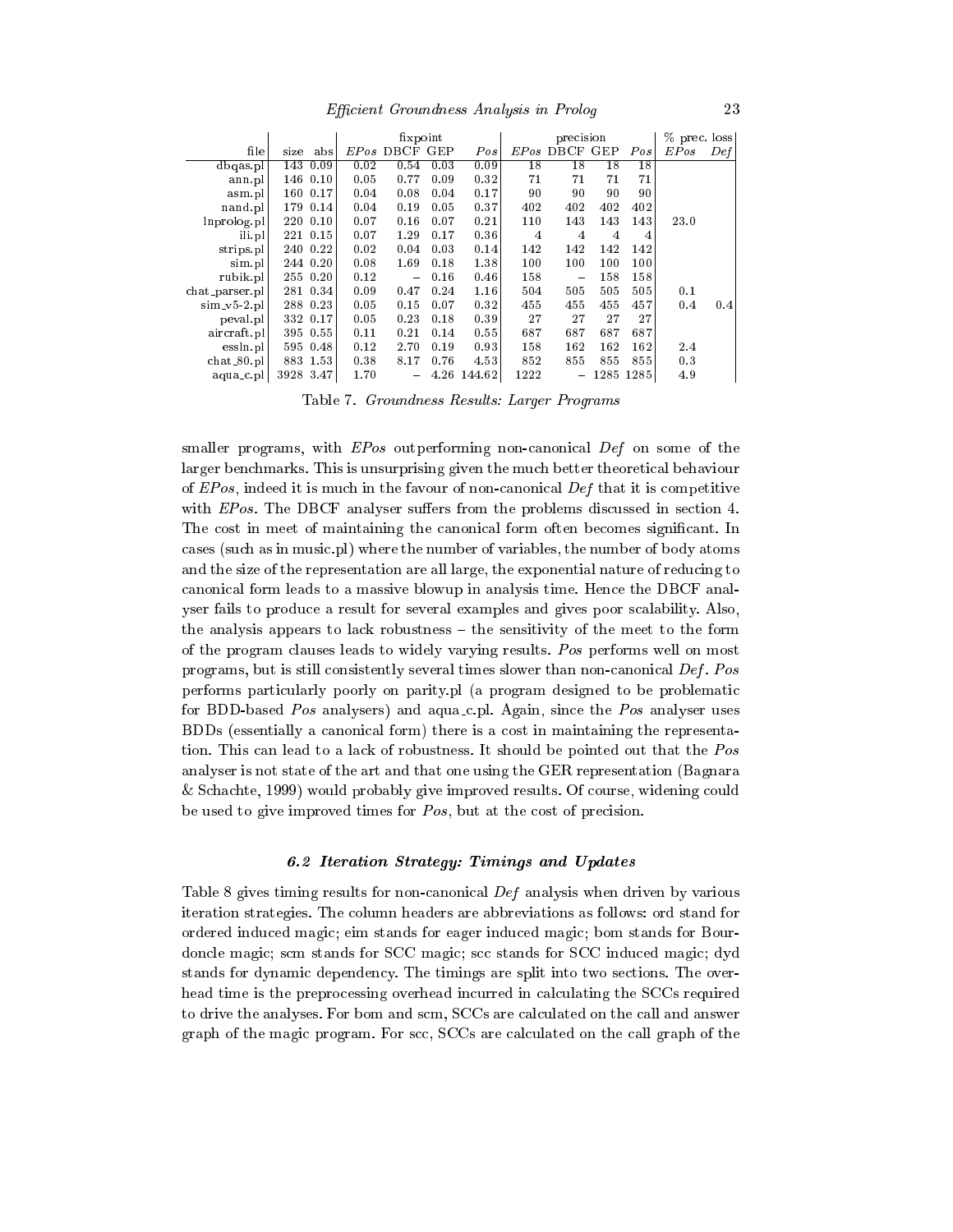24 Ja
ob M. Howe and Andy King

|                             |               | overhead |                      | strategy |       |          |       |                      |       |  |  |
|-----------------------------|---------------|----------|----------------------|----------|-------|----------|-------|----------------------|-------|--|--|
| file                        | $_{\rm{bom}}$ | scm      | $\operatorname{sec}$ | ord      | eim   | bom      | scm   | $\operatorname{sec}$ | dyd   |  |  |
| dbqas.pl                    | 0.02          | 0.02     | 0.01                 | 0.03     | 0.03  | 0.03     | 0.06  | 0.03                 | 0.07  |  |  |
| ann pl                      | 0.05          | 0.04     | 0.01                 | 0.09     | 0.14  | 0.18     | 0.22  | 0.09                 | 0.19  |  |  |
| asm.pl                      | 0.06          | 0.06     | 0.02                 | 0.04     | 0.08  | 0.09     | 0.13  | 0.05                 | 0.15  |  |  |
| nand.pl                     | 0.10          | 0.08     | 0.02                 | 0.05     | 0.06  | 0.21     | 0.13  | 0.05                 | 0.17  |  |  |
| Inprolog.pl                 | 0.07          | 0.06     | 0.03                 | 0.07     | 0.10  | 0.23     | 0.19  | 0.07                 | 0.22  |  |  |
| ili pl                      | 0.06          | 0.04     | 0.02                 | 0.17     | 0.29  | 0.73     | 0.38  | 0.16                 | 0.68  |  |  |
| strips pl                   | 0.10          | 0.08     | 0.03                 | 0.03     | 0.01  | 0.10     | 0.06  | 0.03                 | 0.07  |  |  |
| sim pl                      | 0.10          | 0.07     | 0.02                 | 0.18     | 0.35  | 0.38     | 0.29  | 0.19                 | 0.37  |  |  |
| rubik pl                    | 0.29          | 0.15     | 0.04                 | 0.16     | 0.19  | $1.12\,$ | 0.33  | 0.15                 | 0.34  |  |  |
| chat_parser pl              | 0.19          | 0.08     | 0.05                 | 0.24     | 0.44  | 2.31     | 0.67  | 0.24                 | 1.89  |  |  |
| $\sin y5-2$ pl              | 0.25          | 0.12     | 0.04                 | 0.07     | 0.07  | 0.57     | 0.18  | 0.07                 | 0.22  |  |  |
| peval.pl                    | 0.06          | 0.06     | 0.04                 | 0.18     | 0.30  | 0.31     | 0.29  | 0.17                 | 0.38  |  |  |
| aircraft.pl                 | 0.73          | 0.26     | 0.14                 | 0.14     | 0.23  | 1.13     | 0.53  | 0.13                 | 0.44  |  |  |
| essln.pl                    | 0.40          | 0.19     | 0.11                 | 0.19     | 0.27  | 1.58     | 0.61  | 0.18                 | 0.46  |  |  |
| $\text{chat}\_80\text{ pl}$ | 0.96          | 0.34     | 0.15                 | 0.76     | 1.36  | 21.22    | 2.59  | 0.73                 | 3.30  |  |  |
| aqua c pl                   | 17.91         | 1.59     | 0.84                 | 4.26     | 10.69 | 454.22   | 20.52 | 4.30                 | 15.74 |  |  |

Table 8. Timing Results for Iteration Strategies

original program. The strategies ord, eim and dyd do not require any prepro
essing, hence have no overhead. The strategy times are the times for analysing each  $P$  program (that is, the time taken for the fixpoint calculation, not including the prepro
essing overhead). Table 9 gives a se
ond measure of the ost of ea
h iteration strategy; this time in terms of the number of updates (writes to database/extension table) required to reach the fixpoint.

One important measure of the success of an iteration strategy is the number of updates required in the analysis. This impacts directly on the number of calls to abstra
t operations and hen
e the amount of work (speed) of the analysis. Table 9 indicates that ord, scc and dyd give the best behaviour over a large number of programs. However, all of the other strategies give the best result for some programs, indicating that each has its merits. Observe that, as predicted in section 5, ord and scc give very similar results.

In measuring performan
e of a parti
ular analysis, the overall time taken is also of importan
e. Table 8 indi
ates that the methods based on SCCs in the all graph of the magi program have problems. Firstly, they require SCCs to be al
ulated  $-$  the cost of this (in particular for Bourdoncle magic) is significant. Secondly, the fixpoint times for bom and scm are much greater than would be expected from the results in Table 9. This is partly because the bom and scm strategies annot be integrated with indu
ed magi
, whi
h impa
ts heavily on speed. The bom strategy also has a third drawback – the proportion of re-evaluations not resulting in an update rises dramati
ally for larger programs. Larger programs often give rise to deeply nested SCCs. Suppose an SCC, say A, nests a subSCC, say  $B$ . In detecting the stability of  $A$ , the stability of the head of  $B$  needs to be established. This in turn requires a single pass over  $B$ . If n passes over  $A$  are required to reach stability, then n passes over B are also needed (even if B is already stable). Extrapolating, the number of times an SCC is passed over is determined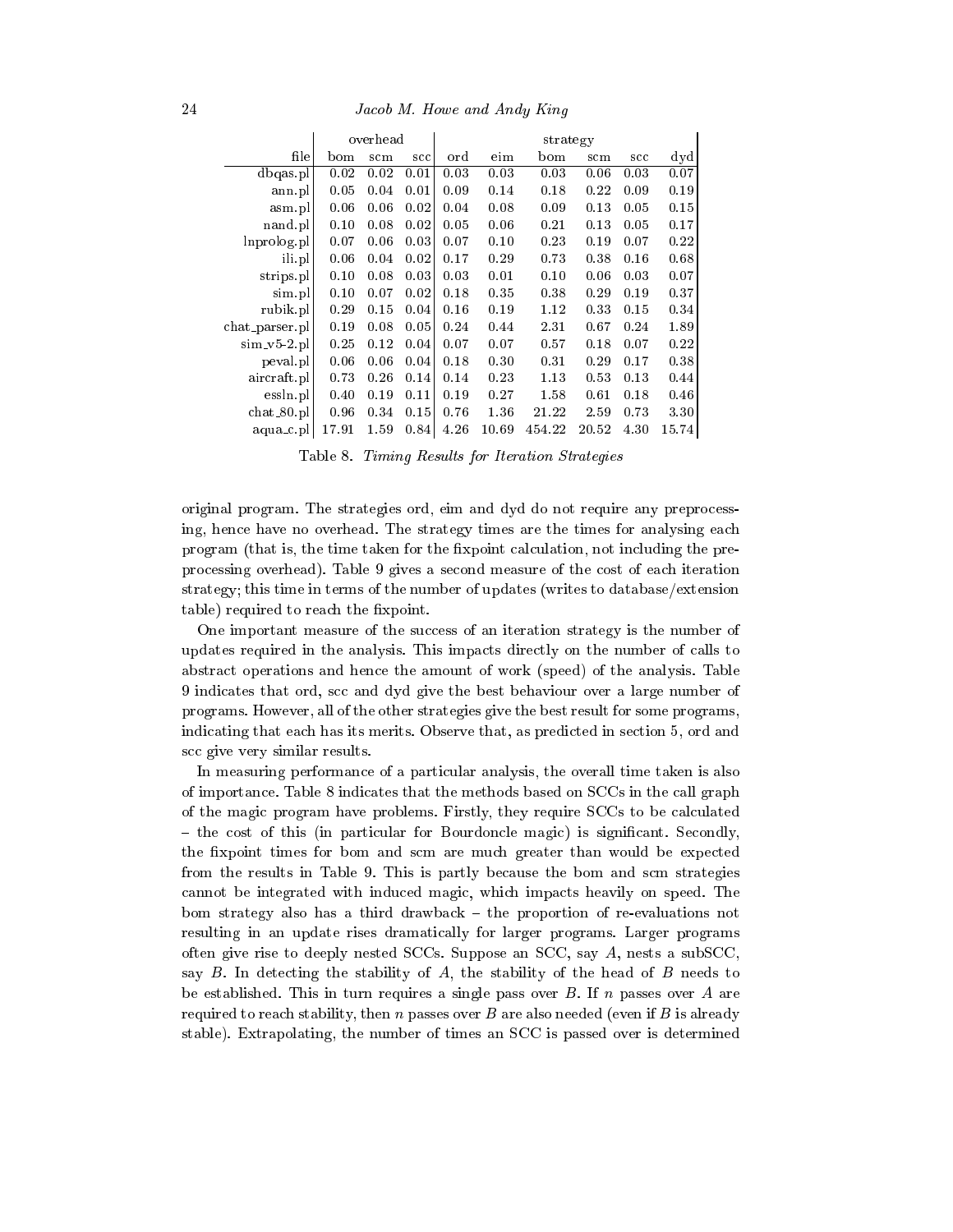Efficient Groundness Analysis in Prolog

|                | strategy |    |                         |    |                |                | strategy        |      |      |         |                     |               |      |
|----------------|----------|----|-------------------------|----|----------------|----------------|-----------------|------|------|---------|---------------------|---------------|------|
| file           |          |    | ord eim bom scm scc dyd |    |                |                | file            | ord  |      | eim bom | scm                 | $_{\rm{sec}}$ | dyd  |
| append         | 3        | 3  | $\overline{3}$          | 3  | $\overline{3}$ | 3              | cs <sub>r</sub> | 66   | 66   | 66      | 66                  | 66            | 66   |
| rotate         | 7        | 7  | 7                       | 7  | 7              | 6              | tictactoe       | 60   | 56   | 56      | 57                  | 60            | 55   |
| mortgage       | 6        | 6  | 6                       | 6  | 6              | 6              | flatten         | 81   | 95   | 80      | 107                 | 81            | 71   |
| qsort          | 8        | 7  | 8                       | 8  | 8              | $\overline{7}$ | mastermind      | 86   | 84   | 82      | 85                  | 86            | 82   |
| rev            | 11       | 11 | 11                      | 11 | 11             | 11             | dialog          | 82   | 95   | 79      | 82                  | 82            | 77   |
| queens         | 12       | 12 | 12                      | 12 | 12             | 12             | neural          | 83   | 78   | 78      | 102                 | 83            | 78   |
| zebra          | 12       | 12 | 12                      | 12 | 12             | 12             | bridge          | 13   | 13   | 13      | 13                  | 13            | 13   |
| laplace        | 12       | 12 | 12                      | 12 | 12             | 12             | conman          | 14   | 14   | 14      | 14                  | 14            | 14   |
| shape          | 12       | 10 | 10                      | 10 | 12             | 10             | unify           | 92   | 114  | 92      | 97                  | 92            | 83   |
| parity         | 38       | 47 | 38                      | 38 | 38             | 37             | kalah           | 91   | 93   | 92      | 93                  | 91            | 92   |
| treeorder      | 17       | 18 | 17                      | 18 | 17             | 14             | nbody           | 125  | 173  | 124     | 162                 | 125           | 122  |
| fastcolor      | 18       | 19 | 18                      | 18 | 18             | 18             | peep            | 61   | 61   | 62      | 61                  | 61            | 58   |
| music          | 13       | 13 | 13                      | 12 | 13             | 13             | sdda            | 91   | 105  | 96      | 100                 | 93            | 94   |
| serialize      | 16       | 18 | 16                      | 16 | 16             | 10             | bryant          | 202  | 210  | 189     | 161                 | 202           | 214  |
| crypt_wamcc    | 23       | 23 | 23                      | 23 | 23             | 23             | boyer           | 99   | 107  | 102     | 101                 | 99            | 105  |
| option         | 30       | 35 | 30                      | 30 | 30             | 29             | read            | 119  | 127  | 90      | 114                 | 119           | 91   |
| circuit        | 32       | 31 | 30                      | 34 | 32             | 29             | qplan           | 95   | 95   | 95      | 94                  | 95            | 93   |
| air            | 32       | 35 | 32                      | 36 | 32             | 29             | trs             | 86   | 92   | 88      | 96                  | 88            | 69   |
| dnf            | 8        | 8  | 8                       | 8  | 8              | 8              | press           | 224  | 222  | 221     | 217                 | 224           | 241  |
| dcg            | 31       | 30 | 30                      | 30 | 31             | 30             | reducer         | 118  | 173  | 173     | 158                 | 118           | 163  |
| hamiltonian    | 28       | 28 | 28                      | 28 | 28             | 28             | parser dcg      | 170  | 170  | 157     | 168                 | 169           | 160  |
| nandc          | 49       | 51 | 44                      | 51 | 49             | 49             | simple_analyzer | 200  | 242  | 200     | 321                 | 201           | 189  |
| semi           | 53       | 51 | 51                      | 54 | 53             | 48             | dbqas           | 105  | 105  | 94      | 109                 | 105           | 98   |
| life           | 30       | 30 | 30                      | 31 | 30             | 30             | ann             | 207  | 233  | 229     | 281                 | 207           | 192  |
| poly10         | 24       | 24 | 24                      | 24 | 24             | 24             | asm             | 169  | 237  | 174     | 217                 | 169           | 181  |
| meta           | 46       | 29 | 40                      | 40 | 46             | 40             | nand            | 188  | 188  | 186     | 187                 | 188           | 186  |
| rings-on-pegs  | 37       | 37 | 37                      | 37 | 37             | 37             | Inprolog        | 253  | 300  | 279     | 281                 | 253           | 264  |
| browse         | 43       | 43 | 43                      | 43 | 43             | 43             | ili             | 209  | 318  | 318     | 330                 | 209           | 312  |
| gabriel        | 48       | 48 | 48                      | 50 | 48             | 47             | strips          | 108  | 101  | 111     | 106                 | 108           | 99   |
| tsp            | 66       | 66 | 65                      | 73 | 66             | 65             | sim             | 280  | 310  | 269     | 277                 | 281           | 266  |
| map            | 68       | 68 | 68                      | 68 | 68             | 68             | rubik           | 372  | 369  | 375     | 383                 | 372           | 373  |
| $\csc$         | 12       | 12 | 12                      | 12 | 12             | 12             | chat_parser     | 445  | 682  | 659     | 652                 | 445           | 621  |
| disj_r         | 58       | 58 | 58                      | 58 | 58             | 58             | $sim v5-2$      | 256  | 256  | 254     | 254                 | 256           | 256  |
| ga             | 60       | 60 | 59                      | 60 | 60             | 59             | peval           | 280  | 331  | 312     | 309                 | 281           | 285  |
| critical       | 42       | 39 | 44                      | 44 | 42             | 36             | aircraft        | 506  | 506  | 506     | 506                 | 506           | 506  |
| robot          | 28       | 28 | 28                      | 28 | 28             | 28             | essln           | 485  | 547  | 473     | 516                 | 485           | 450  |
| $_{\rm{scc1}}$ | 51       | 50 | 50                      | 50 | 51             | 50             | chat 80         | 1322 | 1657 | 1494    | 1579                | 1323          | 1454 |
| ime $v2-2-1$   | 77       | 74 | 72                      | 77 | 77             | 70             | aqua c          | 4751 |      |         | 5779 5667 6106 4842 |               | 4611 |

Table 9. Number of Updates for Iteration Strategies

by the sum of the number of passes over each SCC containing it. If the SCC is deeply nested and large this involves a large number of re-evaluations producing no updates. As the scm strategy does not involve nested SCCs, this problem does not arise. It appears that Bourdoncle's recursive strategy is not well suited for driving groundness analyses of logic programs. Table 8 also indicates that whilst SCCs on the call graph give comparable analysis times to ordered induced magic, they too come with an overhead of precomputation. Sophisticated dynamic dependency graphs do not pay for themselves in a groundness analysis involving lightweight domain operations, as reflected by the timings for dyd. However, they are more amenable to optimisation than ordered induced magic (which is itself essentially an optimisation of induced magic) and in an analysis where the cost of the abstract operations is higher it is to be expected that this strategy would be more effective. Also, by using a different programming paradigm, the dynamic changes to the

 $25\,$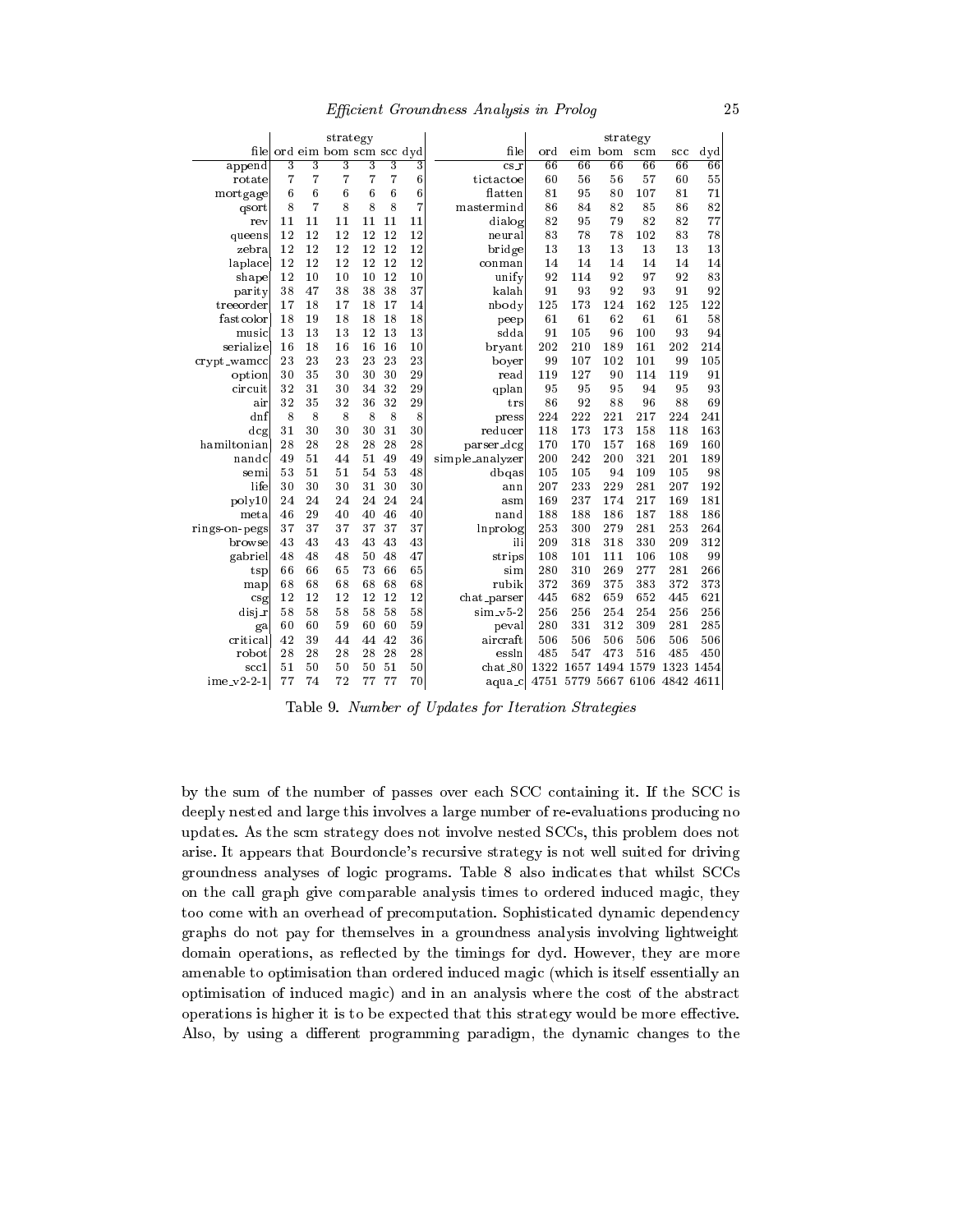|                              |              | ord            |                |                |                |                |   |      |   |         | dyd            |                |                |                |                |     |   |  |
|------------------------------|--------------|----------------|----------------|----------------|----------------|----------------|---|------|---|---------|----------------|----------------|----------------|----------------|----------------|-----|---|--|
| file                         | 1            | $\overline{2}$ | 3              | 4              | 5              |                |   | 6789 |   | 1       | $\overline{2}$ | 3              | 4              | 5              |                | 678 |   |  |
| dbqas.pl                     | 55           | 21             | 1              | $\theta$       | 1              |                |   |      |   | 60      | 16             | $\overline{2}$ |                |                |                |     |   |  |
| ann pl                       | 88           | 39             | 11             | $\overline{2}$ |                |                |   |      |   | 100     | 32             | $\overline{4}$ | 4              |                |                |     |   |  |
| asm.pl                       | 140          | 13             | 1              |                |                |                |   |      |   | 130     | 21             | 3              |                |                |                |     |   |  |
| nand.pl                      | 172          | 5              | $\overline{2}$ |                |                |                |   |      |   | 173     | 5              | 1              |                |                |                |     |   |  |
| Inprolog.pl                  | 168          | 32             | $\overline{7}$ |                |                |                |   |      |   | 155     | 47             | 5              |                |                |                |     |   |  |
| ili pl                       | 89           | 24             | 20             | 3              |                |                |   |      |   | 41      | 54             | 23             | 5              | 5              | 71             |     |   |  |
| strips pl                    | 82           | 10             | $\overline{2}$ |                |                |                |   |      |   | 89      | 5              |                |                |                |                |     |   |  |
| sim pl                       | 144          | 43             | 12             | 1              | $\overline{2}$ |                |   |      |   | 152     | 38             | 10             | $\overline{2}$ |                |                |     |   |  |
| rubik.pl                     | 264          | 54             |                |                |                |                |   |      |   | 264     | 53             | 1              |                |                |                |     |   |  |
| chat parser pl               | 207          | 78             | 14             | 7              | $\mathbf{1}$   | 0 <sub>1</sub> |   |      |   | 101     | 144            |                | 37 14          | 7              | 5              |     |   |  |
| $\sin y5.2 \text{ pl}$       | 248          | 4              |                |                |                |                |   |      |   | 248     | 4              |                |                |                |                |     |   |  |
| peval.pl                     | 114          | 45             | 13             | $\overline{4}$ | 3              | $\overline{1}$ |   |      |   | 111     | 52             | 9              | 3              | $\overline{2}$ | 1              |     |   |  |
| aircraft.pl                  | 468          | 19             |                |                |                |                |   |      |   | 468     | 19             |                |                |                |                |     |   |  |
| $\operatorname{ess}$ ln. pl  | 321          | 59             | 9              | $\mathfrak{D}$ |                | 1              |   |      |   | 341     | 48             | 3              | $\mathbf{1}$   |                |                |     |   |  |
| $\text{chat } 80 \text{ pl}$ | 537 224      |                | 70             | 22             | 4              | 2              |   |      |   | 466 261 |                |                | 93 22          | 10             | 7 <sub>1</sub> |     |   |  |
| aqua c                       | 2135 742 205 |                |                | 64 28          |                | 2              | 2 |      | 3 | 2170    | 781            | 151            | 48             | 26             | -11            | 2   | 3 |  |

Table 10. Chain Length Distributions

dependency graph could be made more efficiently (for example, (Fecht & Seidl, 1999) use SML).

#### 6.3 Chain Length

Table 10 gives further details of the number of updates required in program analysis with non-canonical  $Def.$  This table gives the distribution of the number of updates required to reach the fixpoint for the various program predicates. Results are given for ord and dyd as it is lear from Table 9 that these are the most ompetitive strategies. Each column gives the number of predicates requiring that number of updates. Entries beyond the maximum number of updates have been left blank to highlight the maximum hain length.

Chain length gives a good indication of the robustness of the iteration strategies. Whilst it is always possible to construct programs exhibiting worst case behaviour (Codish, 1999b; Genaim et al., 2001), Table 10 shows that for both ord and dyd, very few hains are longer than 4 and that at worst hains have length 9. It also again indicates that different strategies can give significantly different behaviour for the analysis.

#### 6.4 Optimisations

A number of optimisations have been dis
ussed in this paper. Table 11 details the effect of these, singly and in combination. The five optimisations considered have each been abbreviated by a single letter: e denotes filtering by entailment checking; g denotes the use of a GEP factorisation; p denotes filtering projection; r denotes the use of redundan
y removal; t denotes the maintenan
e of a true fa
torisation. The olumn headers des
ribe whi
h optimisations have been swit
hed on; for example, gpr denotes the situation where the analysis uses a GEP fa
torisation, where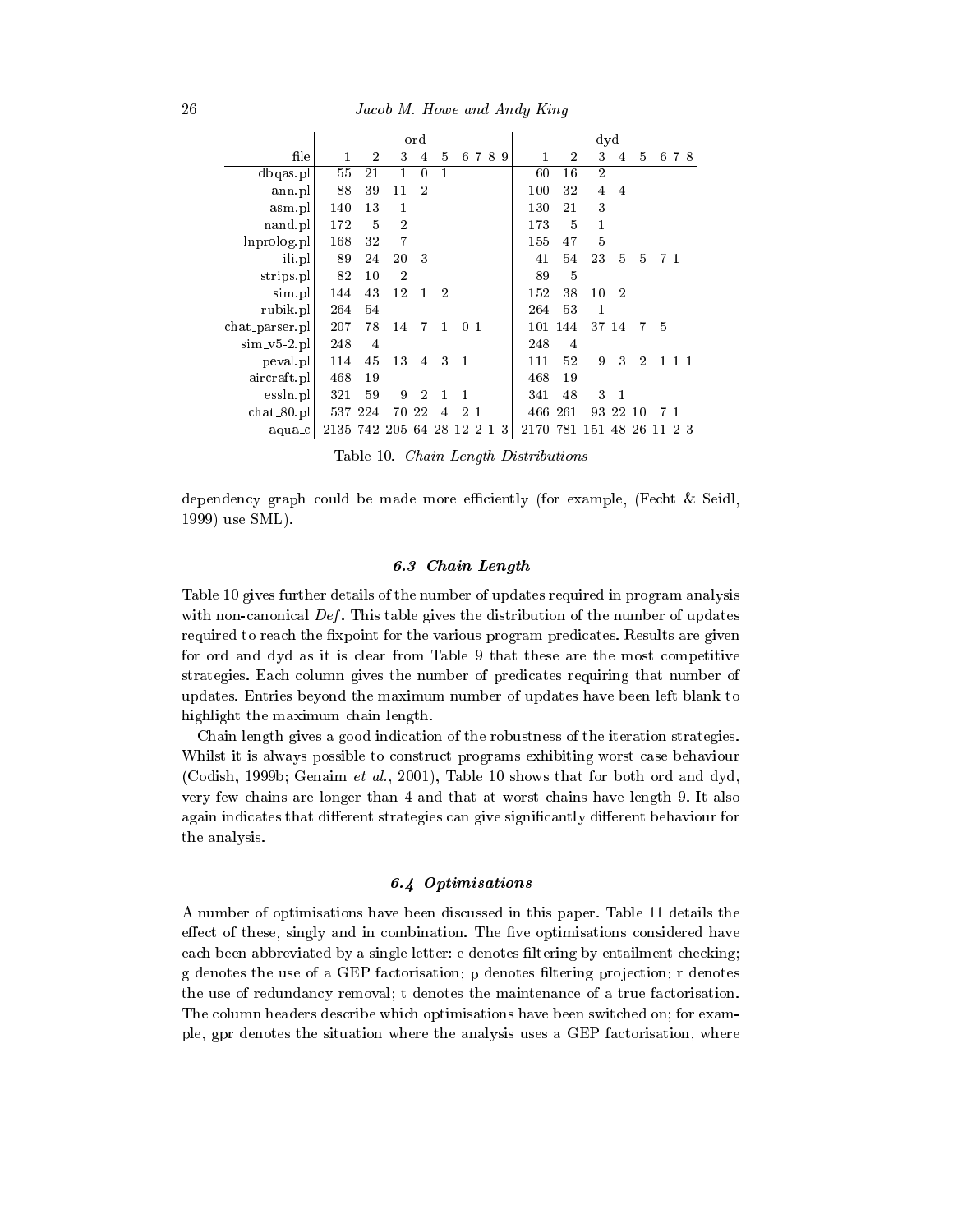#### Efficient Groundness Analysis in Prolog 27

|                                      | switches |       |      |      |      |      |      |      |      |      |
|--------------------------------------|----------|-------|------|------|------|------|------|------|------|------|
| file                                 | egpr     | egprt | egp  | epr  | gpr  | egr  | pr   | er   | gr   | r    |
| dbqas.pl                             | 0.02     | 0.02  | 0.02 | 0.03 | 0.03 | 0.02 | 0.03 | 0.03 | 0.03 | 0.03 |
| ann pl                               | 0.09     | 0.09  | 0.09 | 0.10 | 0.10 | 0.09 | 0.11 | 0.10 | 0.10 | 0.11 |
| asm.pl                               | 0.04     | 0.04  | 0.04 | 0.05 | 0.04 | 0.04 | 0.05 | 0.05 | 0.04 | 0.06 |
| nand.pl                              | 0.05     | 0.05  | 0.05 | 0.07 | 0.06 | 0.05 | 0.09 | 0.07 | 0.06 | 0.09 |
| Inprolog.pl                          | 0.06     | 0.07  | 0.07 | 0.08 | 0.07 | 0.07 | 0.09 | 0.08 | 0.07 | 0.10 |
| ili pl                               | 0.16     | 0.16  | 0.16 | 0.17 | 0.16 | 0.16 | 0.18 | 0.17 | 0.18 | 0.19 |
| strips pl                            | 0.02     | 0.02  | 0.02 | 0.03 | 0.03 | 0.02 | 0.04 | 0.03 | 0.03 | 0.03 |
| sim.pl                               | 0.18     | 0.18  | 0.18 | 0.20 | 0.20 | 0.20 | 0.23 | 0.23 | 0.22 | 0.25 |
| rubik pl                             | 0.15     | 0.16  | 0.16 | 0.16 | 0.17 | 0.19 | 0.18 | 0.20 | 0.19 | 0.21 |
| chat_parser pl                       | 0.24     | 0.24  | 0.24 | 0.29 | 0.27 | 0.25 | 0.33 | 0.30 | 0.28 | 0.34 |
| $\sin y5.2 \text{ pl}$               | 0.06     | 0.07  | 0.06 | 0.08 | 0.07 | 0.07 | 0.10 | 0.08 | 0.07 | 0.10 |
| peval pl                             | 0.17     | 0.17  | 0.17 | 0.18 | 0.17 | 0.18 | 0.19 | 0.19 | 0.18 | 0.20 |
| aircraft.pl                          | 0.14     | 0.14  | 0.14 | 0.17 | 0.16 | 0.14 | 0.21 | 0.17 | 0.16 | 0.21 |
| $\operatorname{ess}\nolimits$ ln. pl | 0.18     | 0.19  | 0.19 | 0.22 | 0.20 | 0.19 | 0.24 | 0.22 | 0.21 | 0.25 |
| $chat_80$ .pl                        | 0.73     | 0.74  | 0.73 | 0.84 | 0.81 | 0.76 | 0.96 | 0.89 | 0.84 | 0.99 |
| aqua c pl                            | 4.25     | 4.20  | 4.28 | 4.74 | 4.73 | 4.81 | 5.34 | 5.36 | 5.29 | 5.99 |

Table 11. Timing Results for Combinations of Optimisations

projection is filtered and where redundancy removal is used, but the factorisation is not true and the entailment checking filter for join is not applied. Note that the switch for the entailment checking does not entirely turn off the entailment check filter for join, as the  $Def$  analysers enforce termination using the same entailment check which filters join. In Proposition 2, the filtering of join has three cases; the entailment check switch turns the first (most lightweight) case on and off. The default for the non-canonical Def analyser which has been used for other timings in this paper is egpr, sin
e this gives the best result for most programs.

The first three columns of Table 11 all give very similar times, indicating that true factorisation and redundancy removal have little effect on analysis times, essentially paying for themselves. The next three olumns give times for the situation with one of e, g, p switches off (relative to the default case). It is clear that turning off any of these optimisation gives a slow down of, perhaps, 10%. The next three olumns give results for switching off optimisations in pairs. Again there is a clear slowdown from the previous three results (although notice that the epr and gr results are very similar), a slowdown of 15-20% from the default case. Finally, the last column shows that switching off all the optimisations results in a slowdown of approximately  $25\%$ in most programs.

One conclusion to be drawn from Table 11 is that the non-canonical Def analysis is extremely robust. By turning off all the optimisations for both the size of representation and the efficiency of the abstract operations, the analysis is still fast. It is expected that the effect of turning off these optimisations would be bigger when using a less effective iteration strategy or a less suitable (orthogonal) representation.

#### 7 Related Work

Van Hentenryck et al. (Van Hentenryck et al., 1995) is an early work which laid a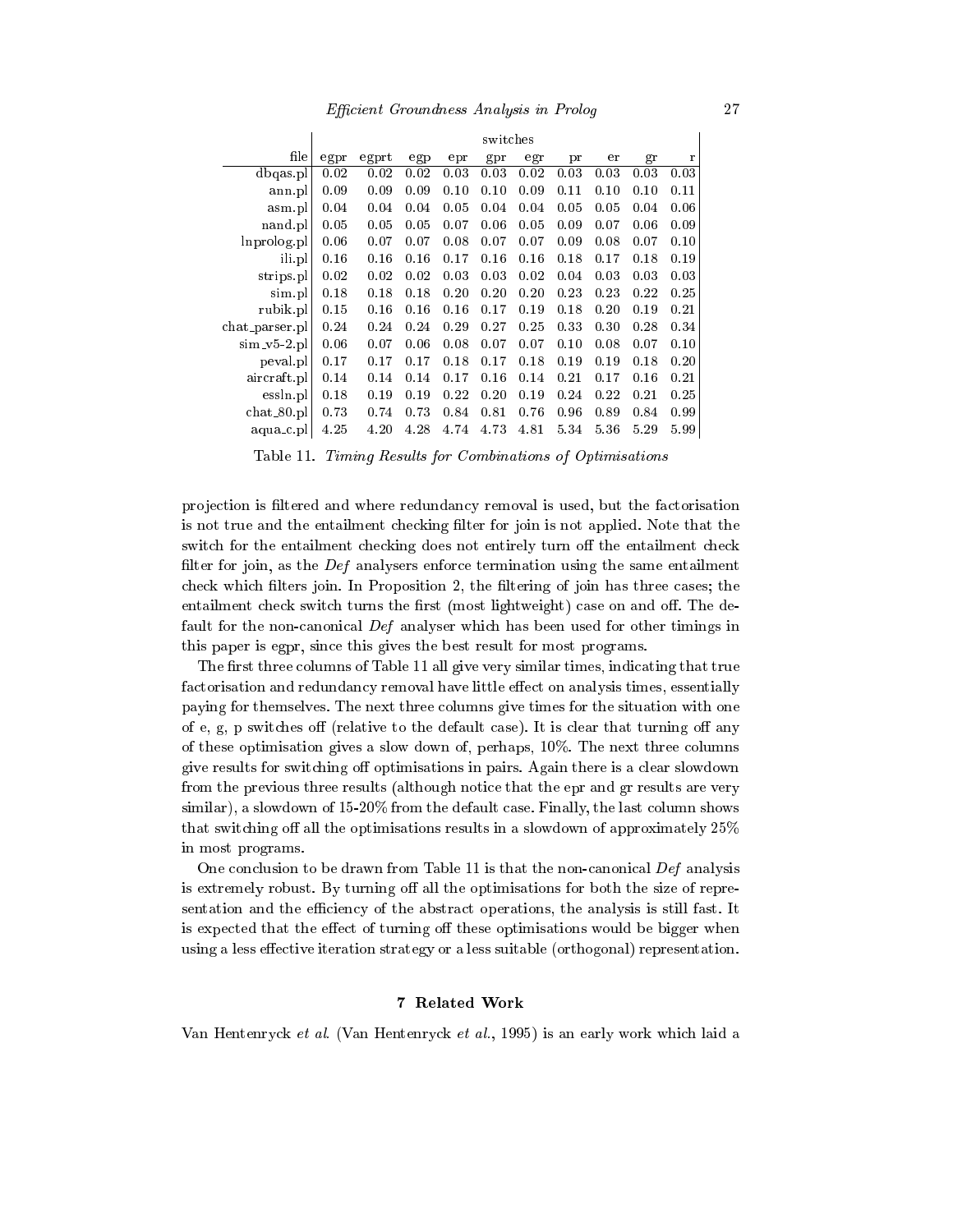foundation for BDD-based Pos analysis. Corsini et al. (Corsini et al., 1993) des
ribe how variants of Pos can be implemented using Toupie, a constraint language based on the  $\mu$ -calculus. If this analyser was extended with, say, magic sets, it might lead to a very respectable goal-dependent analysis. More recently, Bagnara and Schachte (Bagnara & Schachte, 1999) have developed the idea (Bagnara, 1996) that a factorised implementation of ROBDDs which keeps definite information separately from dependency information is more efficient than keeping the two together. This hybrid representation can significantly decrease the size of an ROBDD and thus is a useful implementation tactic.

Heaton et al. (Heaton et al., 2000) propose  $EPos$ , a sub-domain of  $Def$ , that an only propagate dependen
ies of the form (x1 \$ x2) ^ x3 a
ross pro
edure boundaries. This information is precisely that contained in one of the fields of the GEP factorised domain. The main finding of (Heaton *et al.*, 2000) is that this sub-domain performs reasonably well for goal-dependent analysis.

Armstrong et al. (Armstrong et al., 1998) study a number of different representations of Boolean functions for both Def and Pos. An empirical evaluation on 15 programs suggests that specialising Dual Blake Canonical Form (DBCF) for Def leads to the fastest analysis overall. Armstrong et al. (Armstrong et al., 1998) also perform interesting precision experiments. Def and Pos are compared, however, in a bottom-up framework that is based on ondensing and is therefore biased towards Pos. The authors point out that a top-down analyser would improve the precision of *Def* relative to *Pos*.

García de la Banda et al. (García de la Banda et al., 1996) describe a Prolog implementation of Def that is also based on an orthogonal DBCF representation (though this is not expli
itly stated) and show that it is viable for some medium sized ben
hmarks. Fe
ht and Seidl (Fe
ht, 1997; Fe
ht & Seidl, 1999) des
ribe another groundness analyser for Pos that is not oded in C. They adopt SML as a oding medium in order to build an analyser that is de
larative and easy to maintain. Their analyser employs a widening.

Codish and Demoen (Codish & Demoen, 1995) des
ribe a non-ground model based in the p os that would be a continue for P os that would enter the state would be a finally would be a c tuples  $\langle true, true, true \rangle$ ,  $\langle false, \ldots, false \rangle$ ,  $\langle false, false, \ldots \rangle$ . King et al. show how, for Def, meet, join and projection can be implemented with quadratic operations based on a Sharing quotient (King et al., 1999). Def fun
tions are essentially represented as a set of models and widening is thus required to keep the size of the representation manageable. Ideally, however, it would be better to avoid widening by, say, using a more ompa
t representation.

Most re
ently, Genaim and Codish (Genaim & Codish, 2001) propose a dual representation for Def. For function f, the models of  $coneg(f)$  are named and f is represented by a tuple recording for each variable of  $f$  which of these models the variable is in. For example, the models of  $coneg(x \to y)$  are  $\{\{x, y\}, \{x\}, \emptyset\}$ . Naming the three models a, b, c respectively, f is represented by  $\langle ab, a \rangle$ . This representation cleverly allows the well known ACI1 unification theory to be used for the domain operations. (Genaim & Codish, 2001) report promising experimental results, but still need a widening to analyse the aqua\_c benchmark.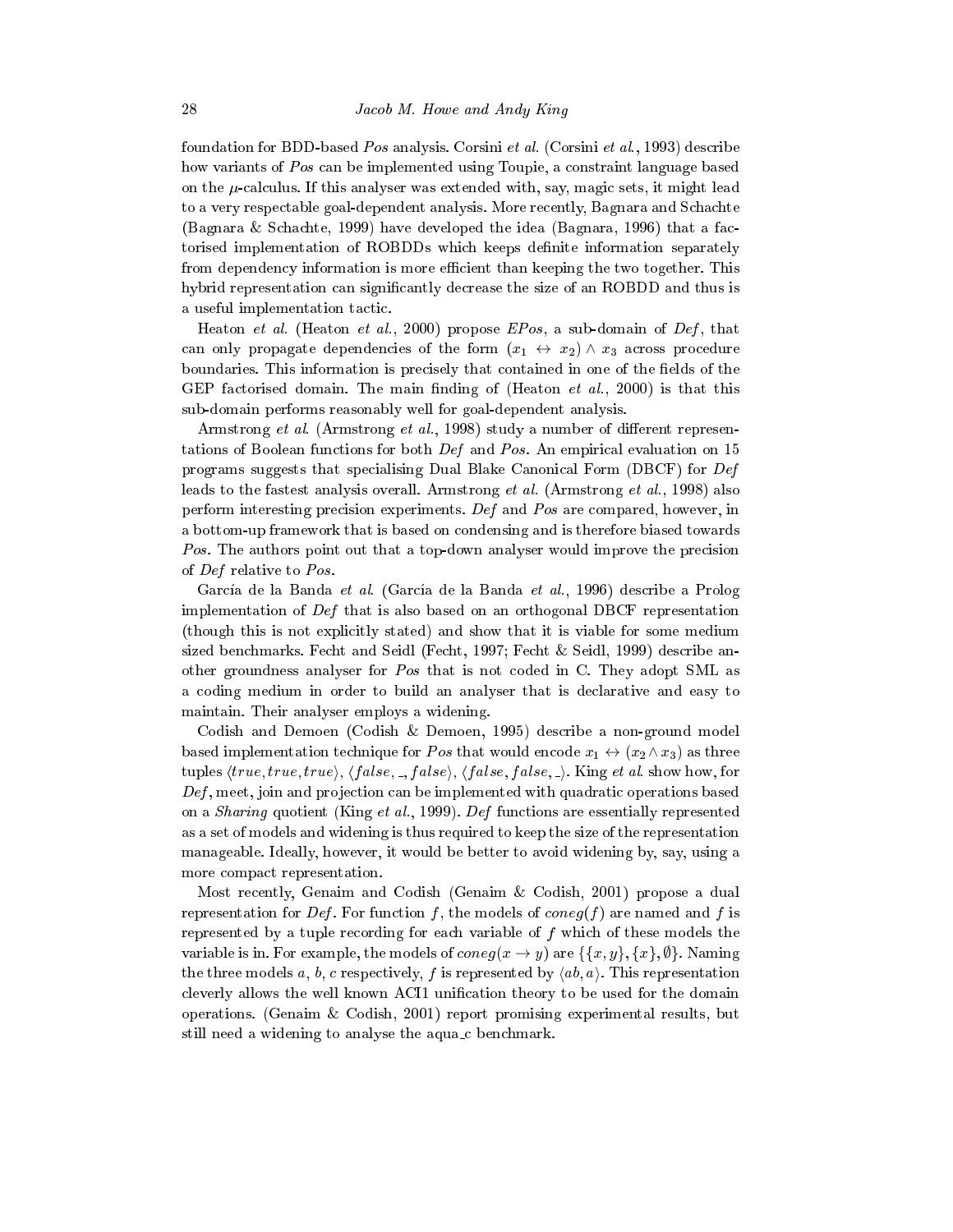#### 8 Con
lusion

By considering the way in which goal-dependent groundness analyses proceed, an intelligent choice can be made as to how to represent the abstract domain and how the ost of the domain operations should be balan
ed. Analysing the relative frequen
ies of the domain operations leads to a representation whi
h is ompa
t, and where the most commonly called domain operations are the most lightweight. Filters for the more expensive domain operations are des
ribed whi
h allow these operations to be calculated by inexpensive special cases. Ways in which a non-ground representation for Boolean fun
tions may exploit the language features of Prolog to obtain an efficient implementation are described. The iteration strategy for driving an analysis is also extremely important. Several strategies are discussed and compared. It is on
luded that for groundness analysis the fastest implementation uses a simple strategy avoiding pre
omputation and sophisti
ated data-stru
tures. An implementor might find some or all of the issues discussed and ideas raised in this paper useful in designing a program analysis and in implementing it in Prolog.

The end produ
t of this work is a highly prin
ipled goal-dependent groundness analyser ombining the te
hniques des
ribed. It is written in Prolog and is small and easily maintained. The analyser is a robust, fast, precise and scalable and does not require widening for the largest program in the ben
hmark suite. Experimental results show that the speed of the fixpoint calculation is very close to that of reading, parsing and normalising the input file. Results also suggest that the performance of the analyser ompares well with other groundness analysers, in
luding BDD-based analysers written in C.

#### Acknowledgements

We thank Roberto Bagnara, François Bourdoncle, Mike Codish, Roy Dyckhoff, John Gallagher, Samir Genaim and Pat Hill for useful dis
ussions. We would also like to thank Peter S
ha
hte for help with his BDD analyser. This work was funded partly by EPSRC Grant GR/MO8769.

#### References

- Armstrong, T., Marriott, K., Schachte, P., & Søndergaard, H. (1998). Two Classes of Boolean Fun
tions for Dependen
y Analysis. S
ien
e of Computer Programming, 31(1),  $3 - 45$ .
- Bagnara, R. (1996). A Reactive Implementation of Pos using ROBDDs. Pages  $107-121$ of: Programming Languages: Implementation, Logics and Programs. Lecture Notes in Computer Science, vol. 1140. Springer-Verlag.
- Bagnara, R., & Schachte, P. (1999). Factorizing Equivalent Variable Pairs in ROBDD-Based Implementations of Pos. Pages 471-485 of: Seventh International Conference on Algebraic Methodology and Software Technology. Lecture Notes in Computer Science, vol. 1548. Springer-Verlag.
- Baker, N., & Søndergaard, H. (1993). Definiteness Analysis for  $CLP(\mathcal{R})$ . Australian Computer Science Communications,  $15(1)$ ,  $321-332$ .

Bancilhon, F., & Ramakrishnan, R. (1986). An Amateur's Introduction to Recursive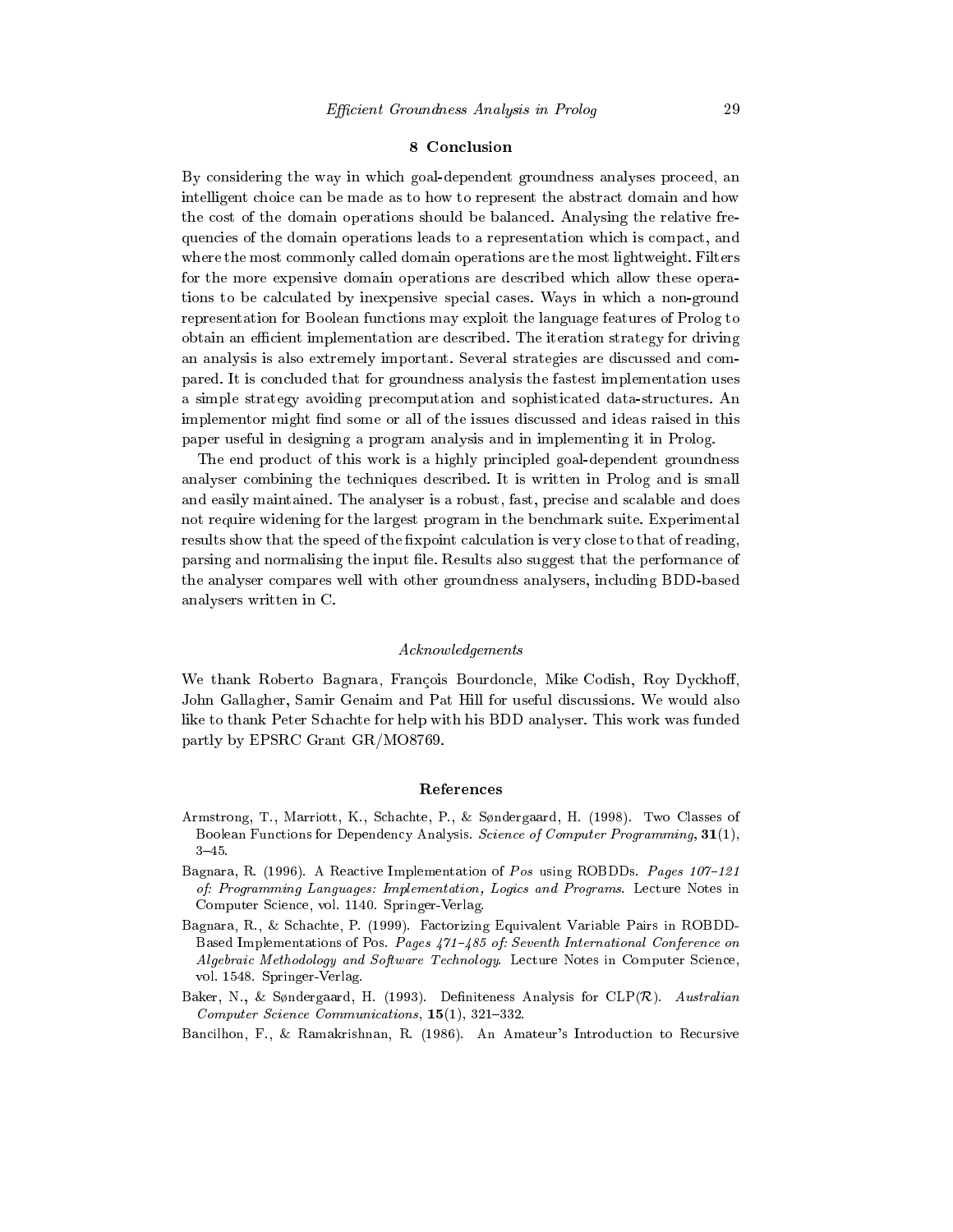Query Processing Strategies. Pages 16-52 of: ACM SIGMOD International Conference on Management of Data. ACM Press.

- Bourdoncle, F. (1993). Efficient Chaotic Iteration Strategies with Widenings. Pages 128-141 of: Formal Methods in Programming and their Applications. Lecture Notes in Computer Science, vol. 735. Springer-Verlag.
- Bueno, F., Cabeza, D., Hermenegildo, M., & Puebla, G. (1996). Global Analysis of Standard Prolog Programs. Pages 108-124 of: European Symposium on Programming. Lecture Notes in Computer Science, vol. 1058. Springer-Verlag.
- Codish, M. (1999a). Efficient Goal Directed Bottom-up Evaluation of Logic Programs. Journal of Logic Programming,  $38(3)$ ,  $355-370$ .
- Codish, M. (1999b). Worst-Case Groundness Analysis using Positive Boolean Functions. Journal of Logic Programming, 41(1), 125-128.
- Codish, M., & Demoen, B. (1995). Analysing Logic Programs using "prop"-ositional Logic Programs and a Magic Wand. Journal of Logic Programming, 25(3), 249–274.
- Codish, M., Søndergaard, H., & Stuckey, P. (1999). Sharing and Groundness Dependencies in Logic Programs. ACM Transactions on Programming Languages and Systems,  $21(5)$ , 948-976.
- Corsini, M.-M., Musumbu, K., Rauzy, A., & Le Charlier, B. (1993). Efficient Bottom-up Abstract Interpretation of Prolog by means of Constraint Solving over Finite Domains. Pages 75-91 of: Programming Language Implementation and Logic Programming. Lecture Notes in Computer Science, vol. 714. Springer-Verlag.
- Dart, P. (1991). On Derived Dependencies and Connected Databases. Journal of Logic *Programming*,  $11(1-2)$ , 163-188.
- De Backer, B., & Beringer, H. (1993). A CLP Language Handling Disjunctions of Linear Constraints. Pages 550-563 of: International Conference on Logic Programming. MIT Press
- Fecht, C. (1997). Abstrakte Interpretation logischer Programme: Theorie, Implementierung, Generierung. Ph.D. thesis, Universität des Saarlandes.
- Fecht, C., & Seidl, H. (1996). An Even Faster Solver for General Systems of Equations. Pages 189-204 of: Static Analysis Symposium. Lecture Notes in Computer Science, vol. 1145. Springer-Verlag.
- Fecht, C., & Seidl, H. (1999). A Faster Solver for General Systems of Equations. Science of Computer Programming,  $35(2-3)$ , 137-162.
- Gallagher, J., & de Waal, D. A. (1994). Fast and Precise Regular Approximations of Logic Programs. Pages 599-613 of: Internationl Conference on Logic Programming. MIT Press.
- García de la Banda, M., Hermenegildo, M., Bruynooghe, M., Dumortier, V., Janssens, G., & Simoens, W. (1996). Global Analysis of Constraint Logic Programs. ACM Transactions on Programming Languages and Systems,  $18(5)$ , 564-614.
- Genaim, S., & Codish, M. (2001). The Def-inite Approach to Dependency Analysis. Pages 417-432 of: European Symposium on Programming. Lecture Notes in Computer Science, vol. 2028. Springer-Verlag.
- Genaim, S., Howe, J. M., & Codish, M. (2001). Worst-Case Groundness Analysis using Definite Boolean Functions. Theory and Practice of Logic Programming, 1(5), 611-615.
- Heaton, A., Abo-Zaed, M., Codish, M., & King, A. (2000). A Simple Polynomial Groundness Analysis for Logic Programs. Journal of Logic Programming,  $45(1-3)$ , 143-156.
- Hermenegildo, M., Warren, R., & Debray, S. (1992). Global Flow Analysis as a Practical Compilation Tool. Journal of Logic Programming, 13(4), 349–366.
- Hermenegildo, M., Puebla, G., Marriot, K., & Stuckey, P. (2000). Incremental Analy-